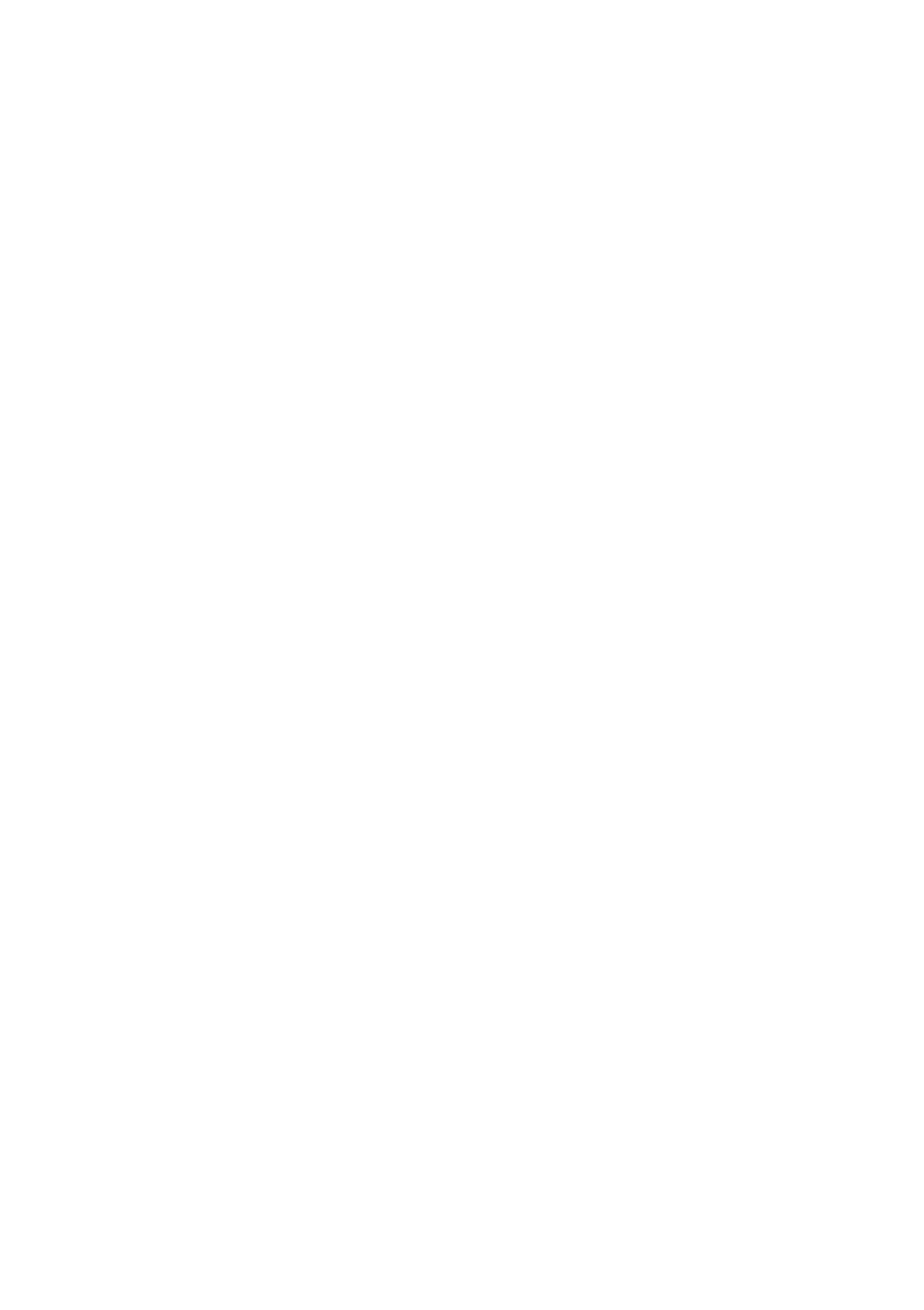## **War Poets Association**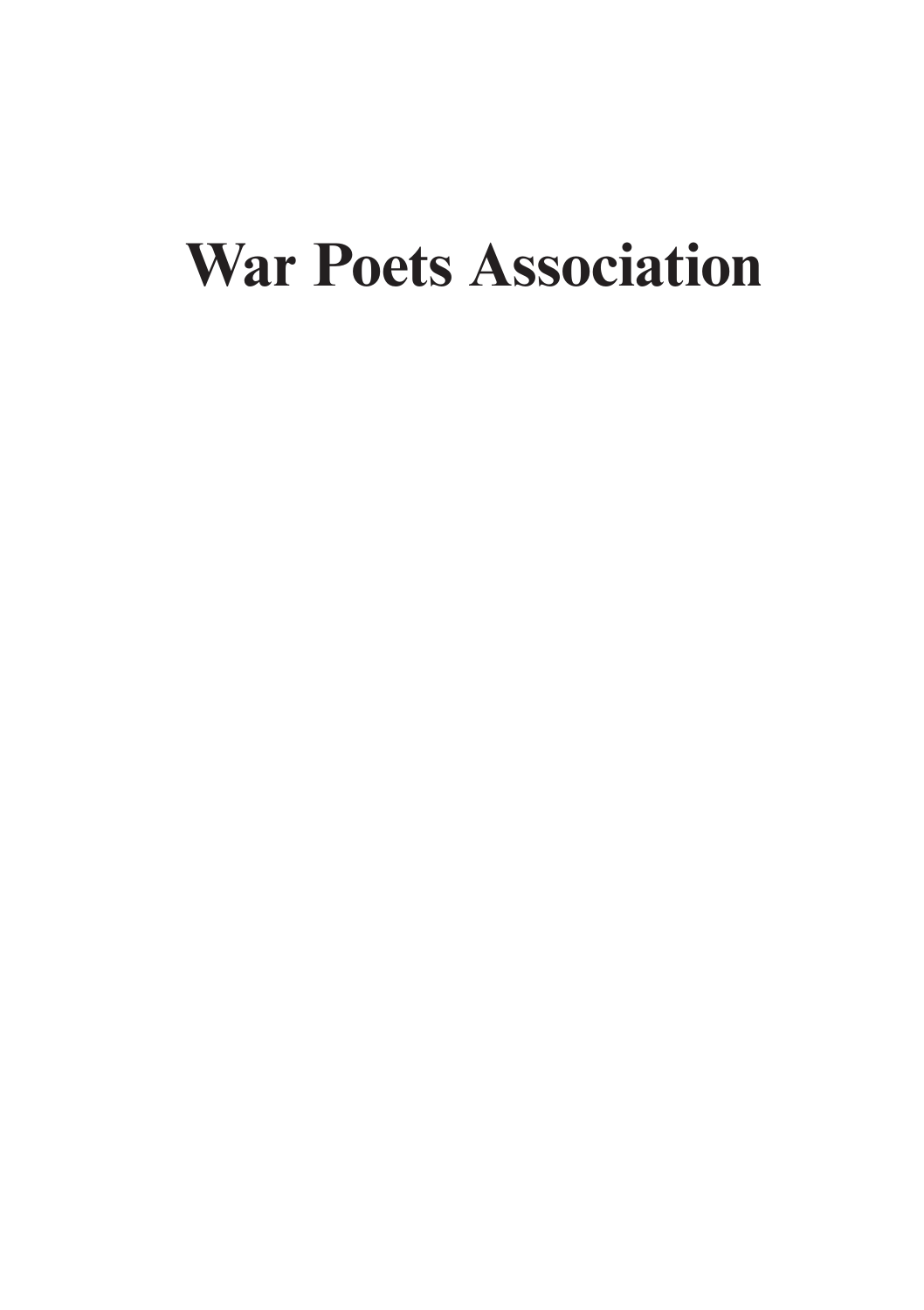The War Poetry Review is the journal of the War Poets Association. The editors for the present volume are Santanu Das and Kate McLoughlin.

Correspondence should be sent to the editor preferably by email: editor@warpoets.org

Postal address: The Editor, War Poets Association, c/o Veale Wasbrough Vizards (DBMW), Orchard Court, Orchard Lane, Bristol, BS1 5WS, UK

Individual articles are the copyright of authors.

ISSN 1753-9463 **Website: www.warpoets.org**

Cover Photograph: Jon Stallworthy, copyright © Wolfson College, Oxford. Back Cover: Stanzas from 'War Poet' by Jon Stallworthy and Design: Mireia O'Prey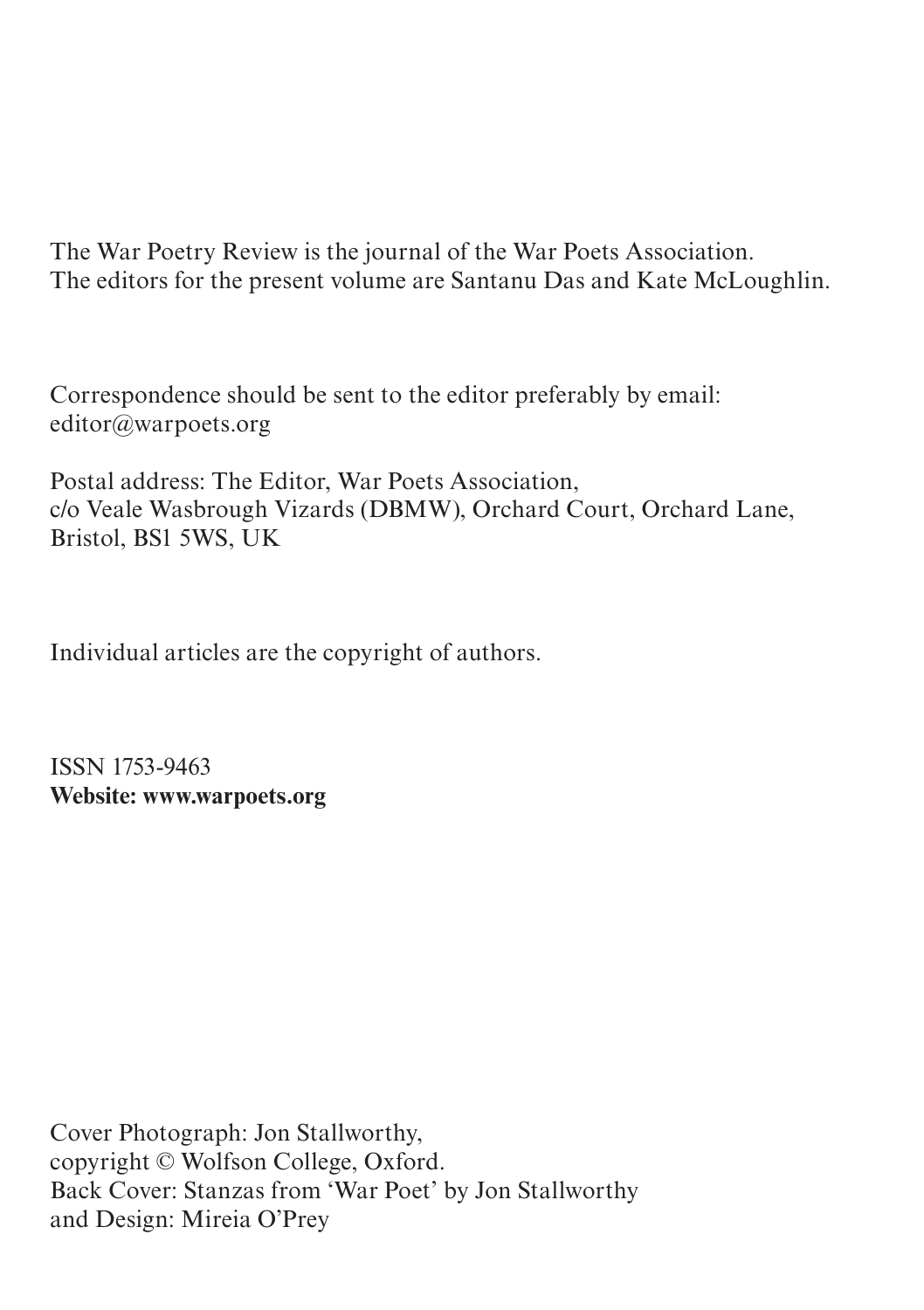### **THE WAR POETRY REVIEW The Journal of the War Poets Association 2014–2015**

#### **Contents**

| Editorial                                                                                  |  |
|--------------------------------------------------------------------------------------------|--|
| The War against the War Poets                                                              |  |
| Warwickshire's Adlestrop: Rupert Brooke in the Forest of Arden                             |  |
| Reclaiming F.W. Harvey                                                                     |  |
| 'A revolver to Charon's Head': Robert Graves and Survival                                  |  |
| Richard Aldington's War Poetry: Images, Impressions and Impact                             |  |
| A Cell of One's Own: Conscientious Objection and John Rodker's<br>Narratives of Resistance |  |
| Poetics of Resistance: H.D.'s Sea Garden                                                   |  |
| War Poetry: A Conversation with Michael Longley,<br>Andrew Motion and Jon Stallworthy      |  |
| Jon Stallworthy: An Appreciation                                                           |  |
|                                                                                            |  |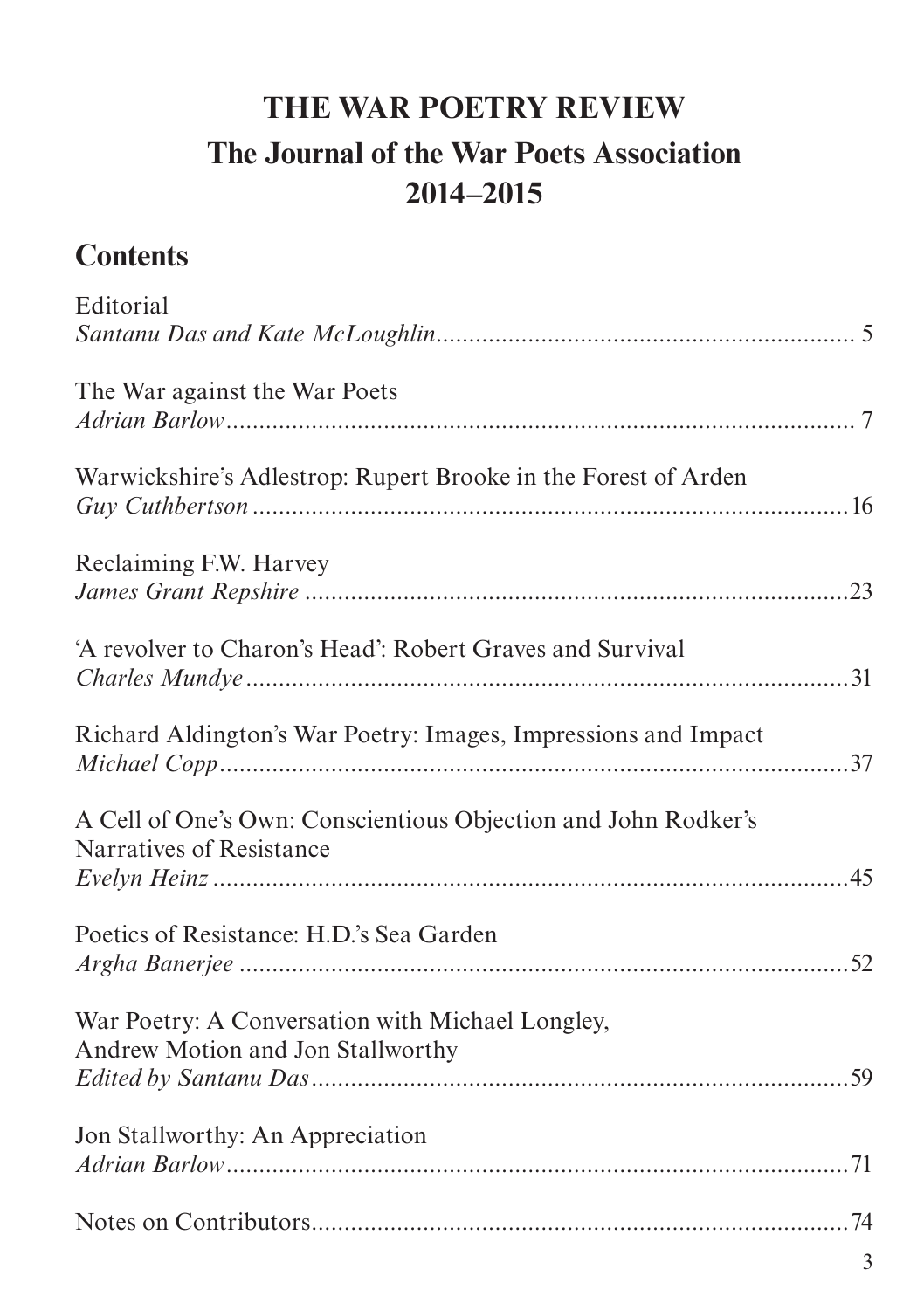### **Acknowledgements**

We are grateful to Wolfson College, Oxford for allowing us to use the photograph of Professor Jon Stallworthy on the cover of this volume, and to Cambridge University Press for granting permission to reprint the essay on 'War Poetry: A Conversation' which first appeared in *The Cambridge Companion to the Poetry of the First World War* (2013). We would also like to thank David Worthington, the Chairman of War Poets Association, and Dr Elizabeth Robertson for their generous help with the volume in its final stages.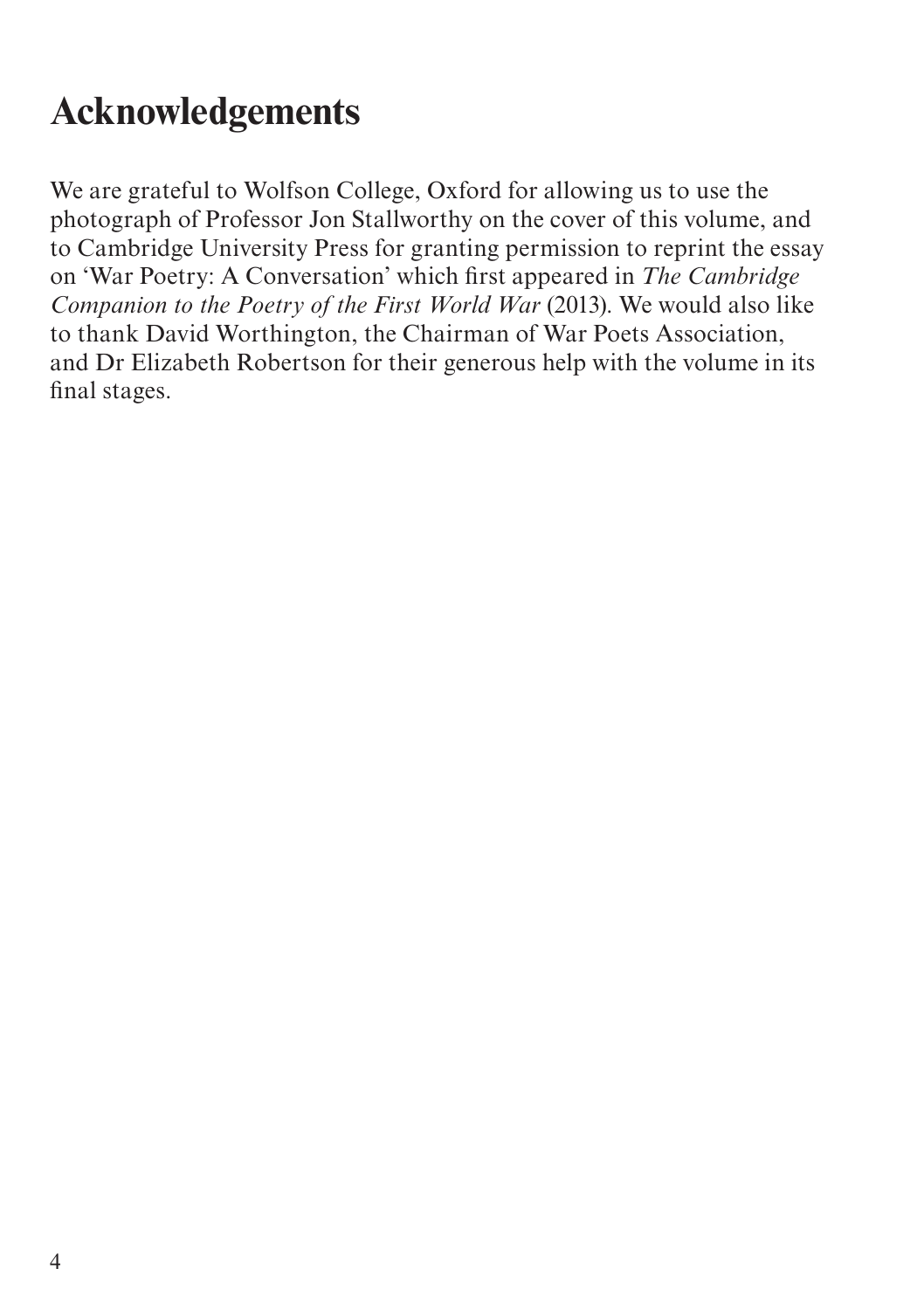### **Editorial**

'War poet' and 'war poetry', observed Robert Graves in 1942, were 'terms first used in World War I and perhaps peculiar to it'. The current issue of the *War Poetry Review* is a centennial tribute to this foundational moment. More than any other genre – novel, drama or film – it is the poetry that has come to form the terrain of First World War memory. And more: it has provided the template for the poetry of all future wars. A hundred years after the outbreak of the First World War, its poetry has moved, beyond literary history and cultural memory, into a structure of feeling. We seldom read the poetry of the First World War: it is usually a matter of re-reading, remembering, returning – with pleasure, curiosity, sometimes even resistance.

In the opening essay, Adrian Barlow notes that 'it seems strange that this year of all years the War Poets should need friends'. Yet, as he goes on to discuss, war poetry has been the site of skirmish, the target of snipers: many historians and politicians (Michael Gove is perhaps the most prominent example) fear that the poetry has hijacked the history of the war and they go on to denounce it for misrepresenting the 'truth' about the war. This is a gross misreading of the very nature of war poetry, and its relation to experience and memory. War poetry is not the transparent envelope of 'history' – in whatever way we may define the term – or just literary language speaking to itself about itself. Instead, it is one of the most powerful and moving encounters between literary form and historical experience, and delves into areas of imagination, sound and feeling usually closed to other disciplines and arts. Moreover, its richness lies in it providing differing interpretations to the same or different audiences, at different times. Hence it is essential that in the centennial reassessment of the First World War, poetry should play a central role in helping us to understand the experience as well as the cultural heritage it has helped to create through the 'mystery' Owen wrote about in 'Strange Meeting'.

At the same time First World War poetry is not limited to just a handful of well-known soldier-poets. Part of the aim of the current issue of *War Poetry Review* is to acknowledge the continuing power of these poets, as well as to expand the canon and showcase a more diverse range of war poetry by women, non-combatants, civilians, conscientious objectors and modernists. Thus, we have a range of offerings here, from fresh readings of familiar soldier-poets such as Rupert Brooke and Robert Graves alongside the lesserknown F.W. Harvey to fellow-Imagists and war-crossed and warring lovers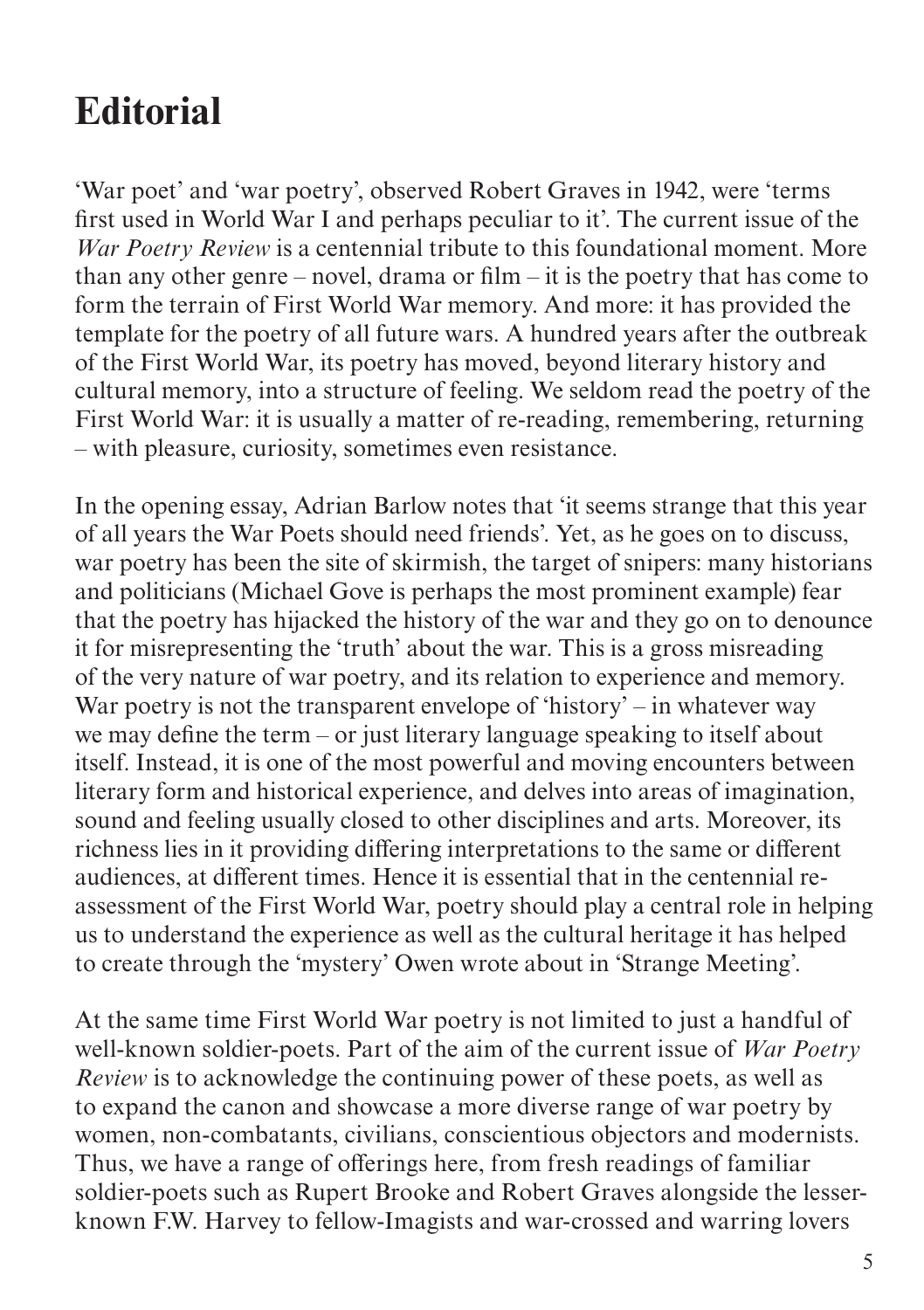Richard Aldington and H.D to the pacifist John Rodker who carried on war 'on another front'. A century on, war poetry – like war experience – has to be more inclusive and look in different directions.

In his poem 'The War Graves', Michael Longley writes, 'There will be no end to clearing up after the war'. The war's various legacies will be examined over the next four years with remarkable intensity. The current issue of *WPR* pays close attention to what is arguably its most popular and powerful cultural legacy, and the variety and complexity with which it bears witness to history's 'blood-dimmed tide'.

Just as the current edition was about to go to press, we were greatly saddened to hear about the death of the distinguished poet, biographer and literary critic Jon Stallworthy. Very few scholars have championed, illuminated or edited First World War poetry – or mentored generations of scholars working on war literature – with the authority, sensitivity and humanism of Jon. His biography of Wilfred Owen, written in 1974, the edition of Owen's *Complete Poems and Fragments* (1983) and the *Oxford Book of War Poetry* (1984) – re-released last year by Oxford University Press (along with *War Poet*, a collection of his war poems) – remain magisterial and pioneering works in the field. For those who knew him, he was an exceptionally warm, generous and endearing presence. The poet Anne Stevenson remembers him as 'England's most charming man'. A few weeks before his death, when he had to withdraw from a poetry reading at the British Academy and heard that the poet-critic Angela Leighton had offered to read in his place, he sent an apology by email:

I so much enjoyed my last morning with you, Andrew, and Michael that I'm more than ever sorry to have to miss the BA reading. However, I cannot think of a replacement whose poems I like and whose criticism of poetry I admire as much as Angela's.

With gratitude and good wishes to you all from your devoted, Jon.

The 'last morning' refers to an extended discussion – 'War Poetry: A Conversation' – in which he took part with Andrew Motion and Michael Longley in the summer of 2012 and which is reprinted here. The above email is a small but characteristic example of his generosity, courteousness and beautifully cadenced prose. This volume is dedicated to his memory.

Santanu Das and Kate McLoughlin May, 2015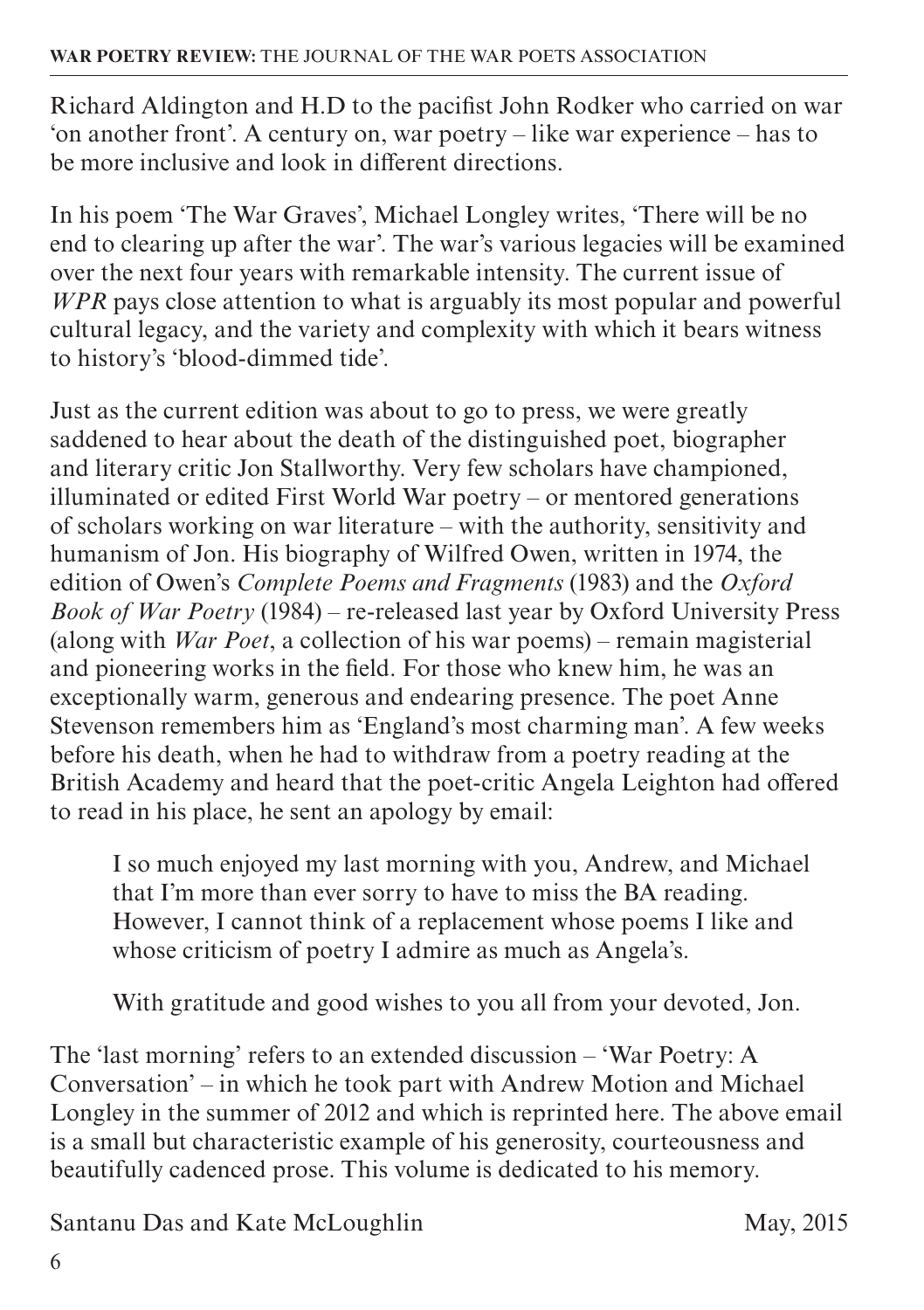### **The War against the War Poets**

#### ADRIAN BARLOW

It seems strange that this year of all years the War Poets should need friends. But in the skirmishing that has marked the centenary of the outbreak of the First World War, the attacks on them have become odder and more aggressive.

This oddness is evident in a recent *Guardian Review* feature<sup>1</sup> in which writers and historians were invited to present 'untold stories' of the First World War. While novelists such as Michael Morpurgo and Pat Barker set out patiently to explain the genesis of their novels *Warhorse* (1982) and *Toby's Room* (2012), Max Hastings and Anthony Beevor began by summarizing the 'Modern popular images' of the War (Hastings) and the 'popular impression of events' (Beevor).

For Hastings, these images were of 'trenches, mud, wire, tin hats and poets'. For Beevor, 'this version of a totally futile and unnecessary war concentrates on the fate of the individual, with death and squalor in the trenches, the terrible moonscape of no man's land, "going over the top", the war poets, the execution of deserters and the incompetence of generals mounting doomed attacks.'2 What is striking about both historians' statements here is that the war poets are no longer simply being held to account for their part in creating the mythology of the First World War: they have themselves now become part of that mythology. This is new.

The war against the war poets during 2014 has largely been conducted in the Press. In March Jeremy Paxman was reported in the *Times* as saying that 'Poetry is no way to teach the Great War':

Jeremy Paxman said that the war was 'only ever taught as poetry now', adding: 'It really won't do.'

'All that is taught is about the pointless sacrifice. It's not helpful to see the whole thing through the eyes of poetry.' This could lead to people 'passing on half-baked prejudices,' he said. 'It's too easy. The big question is why Owen, after writing his anti-war poetry, and Sassoon, after his letter of protest, decided to go back and fight.'

'Luxuriating in the horror of the thing really won't do and doesn't set out to answer really interesting questions.'3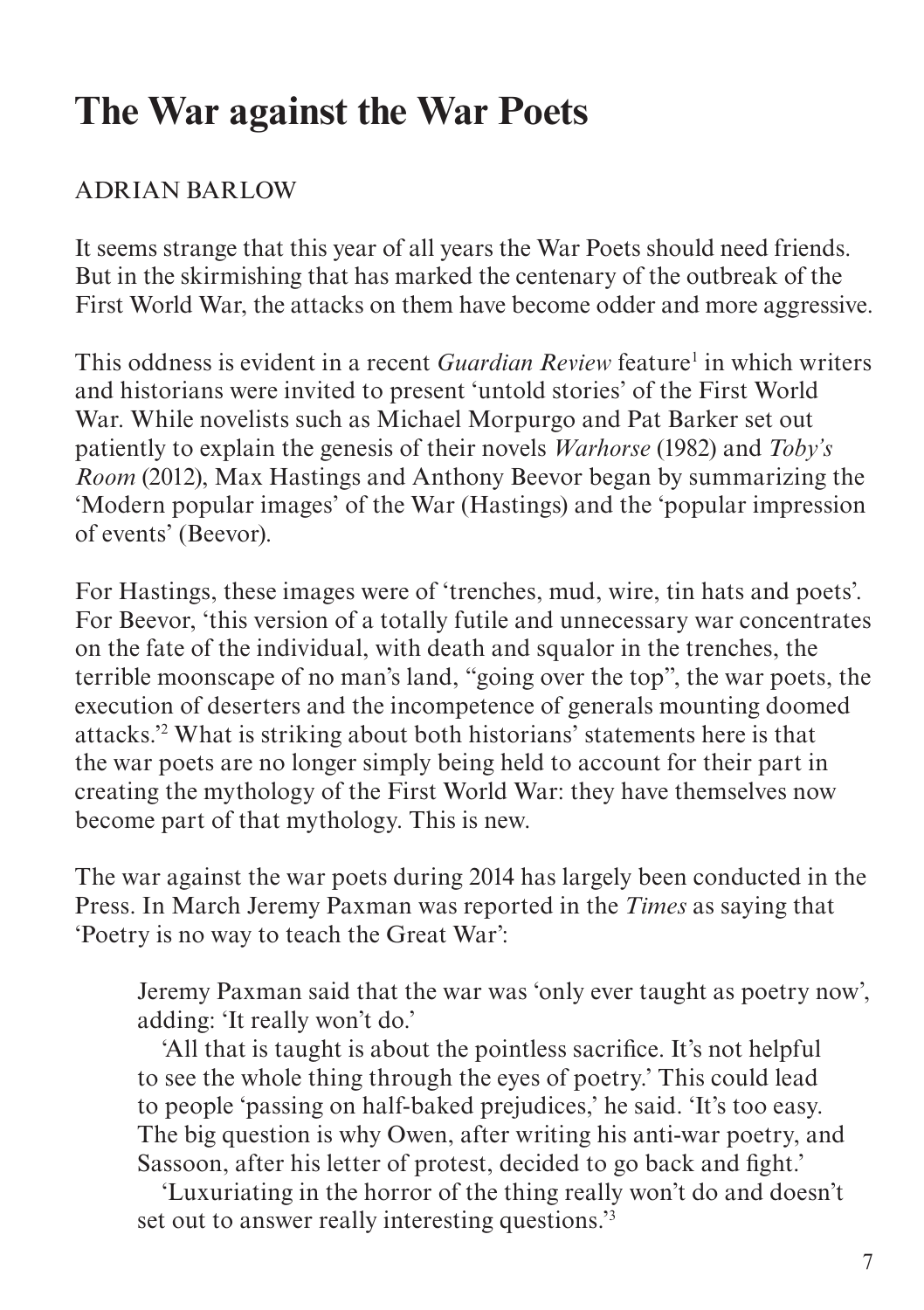Certainly, it is interesting to ask why both Owen and Sassoon 'decided' to go back and fight. But if Paxman had remembered the answers Owen and Sassoon had already given to his 'big question', he might have been less keen to ask it in the first place. For Owen, as for Sassoon, it was a matter not of recovering a sense of patriotic duty, but of keeping faith with the soldiers alongside whom he had already fought. Writing to his mother a month before his own death, Owen explained:

'My nerves are in perfect order … I came out in order to help these boys – directly by leading them as well as an officer can, indirectly by watching their sufferings that I may speak of them as well as a pleader can. I have done the first.'4

And Sassoon offered an equally candid account of his own motives:

Going back was the only way out of an impossible situation. At the front I should at least find forgetfulness. And I would rather be killed than survive as one who had 'wangled' his way through by saying that the War ought to stop. Better to be in the trenches with those whose experience I had shared and understood than with this medley of civilians<sup>5</sup>

Paxman's remarks are of course essentially an attack on the way war poetry is used to teach the First World War. This year has seen the publication of a Report on an important interdisciplinary research project, funded by the Arts and Humanities Research Council: 'The First World War in the Classroom: Teaching and the Construction of Cultural Memory'.6 Writing in *The Use of English*, one of the Report's co-authors, Dr. Ann-Marie Einhaus, Lecturer in Modern and Contemporary Literature at the University of Northumbria, has summarised the findings of the Report and assessed the considerable pressures (curriculum, timetabling, resources etc.) that English teachers encounter in teaching the literature of the Great War. She nevertheless argues that

Even given time constraints that prevent teaching a wider range of texts, teachers can still emphasize the fact that many millions of people who experienced the war did so in different ways – depending on class, gender, location, occupation, social and educational background, nationality and ethnicity – without necessarily having to teach literary examples of all these different perspectives.7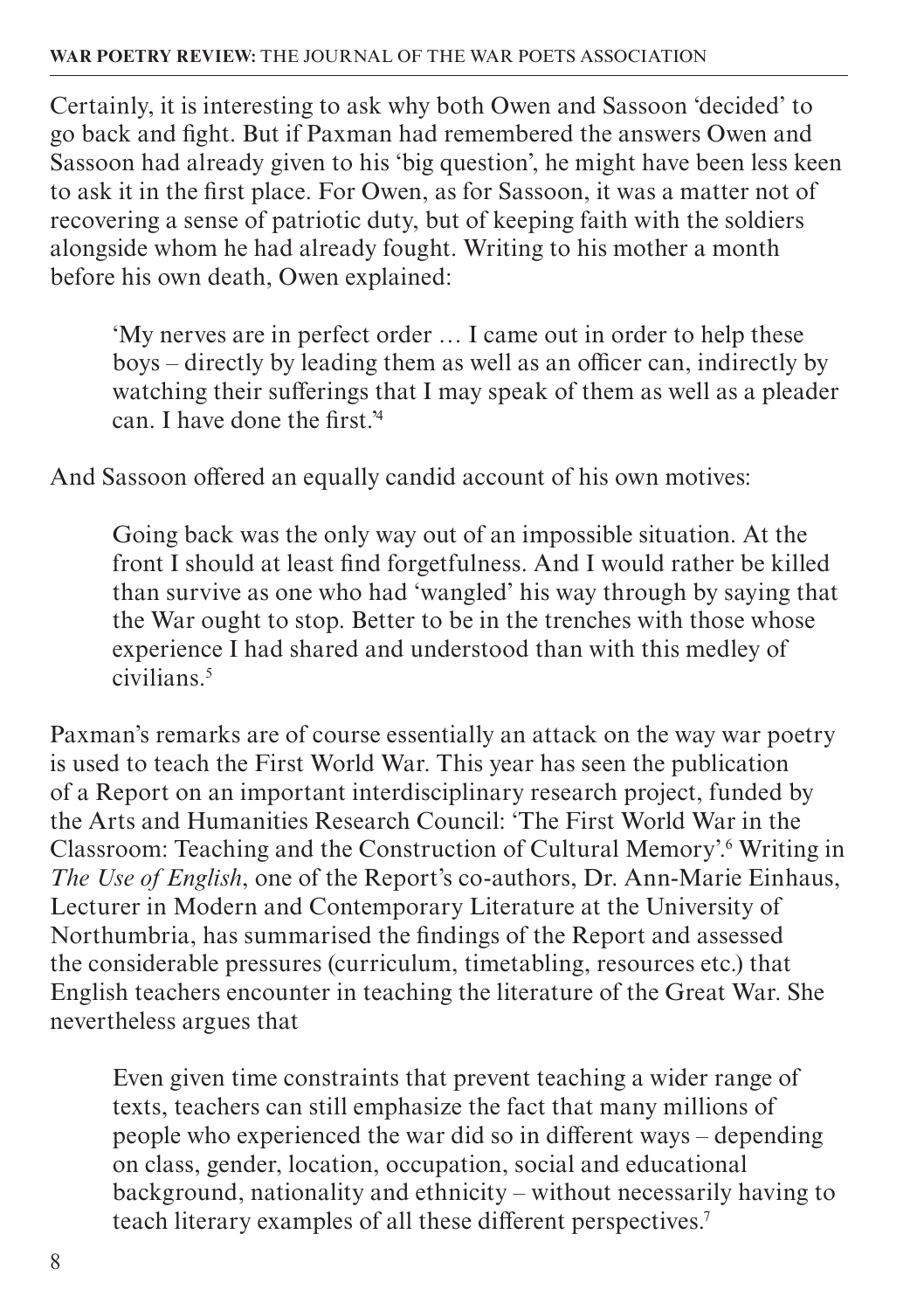Prominent among historians troubled by the way the teaching of the literature of the Great War has, in their view, displaced an objective 'historical' assessment of 1914-1918 and replaced it with a dishonest misrepresentation is Professor Dan Todman of Queen Mary University of London. Writing for the BBC's World War 1 website, he has characterized the teaching and reception of war poetry and more recent literary fiction thus:

Sassoon and Wilfred Owen could be used to evoke an emotional reaction against war which engaged students and satisfied teachers, but which utterly misrepresented the feelings of most Britons who lived through the war years […] Although works like Faulks' *Birdsong*  are fiction, audiences often believed that they communicated 'deeper truths' about the war, because they reflected their own misconceptions.<sup>8</sup>

His strictures go further than Paxman's: he not only attacks teachers for being 'satisfied' with evoking an 'emotional' reaction from their students but criticizes readers in general for their naivety in misguidedly believing that novels such as *Birdsong* communicate 'deeper truths' – deeper, presumably than the truths of history. He is particularly irritated that novelists such as Faulks (and no doubt Barker and Morpurgo too) trade on what he calls readers' own misconceptions of the war. Here Todman surely under-rates the intelligence of readers, whom significantly he misrepresents as 'audiences' – as if reflective reading of a novel like *Birdsong* were a passive shared activity like watching a film.

Again, Ann-Marie Einhaus offers a different and more positive perspective, suggesting that 'What these modern writers can demonstrate is how popular memory of the war gradually takes shape and changes'. Her conclusion offers a genuine way forward towards a more integrated and interdisciplinary classroom approach:

English teachers can use their teaching of First World War literature, particularly modern literature, to raise awareness of how literary texts contribute to shaping our memory and understanding of the war […] Encouraging pupils to question how the texts they have read influence the way they think about the war, and asking them why and how they think that is the case, allows them to question not only their own responses to literary texts, but the social function of literature in a wider sense.<sup>9</sup>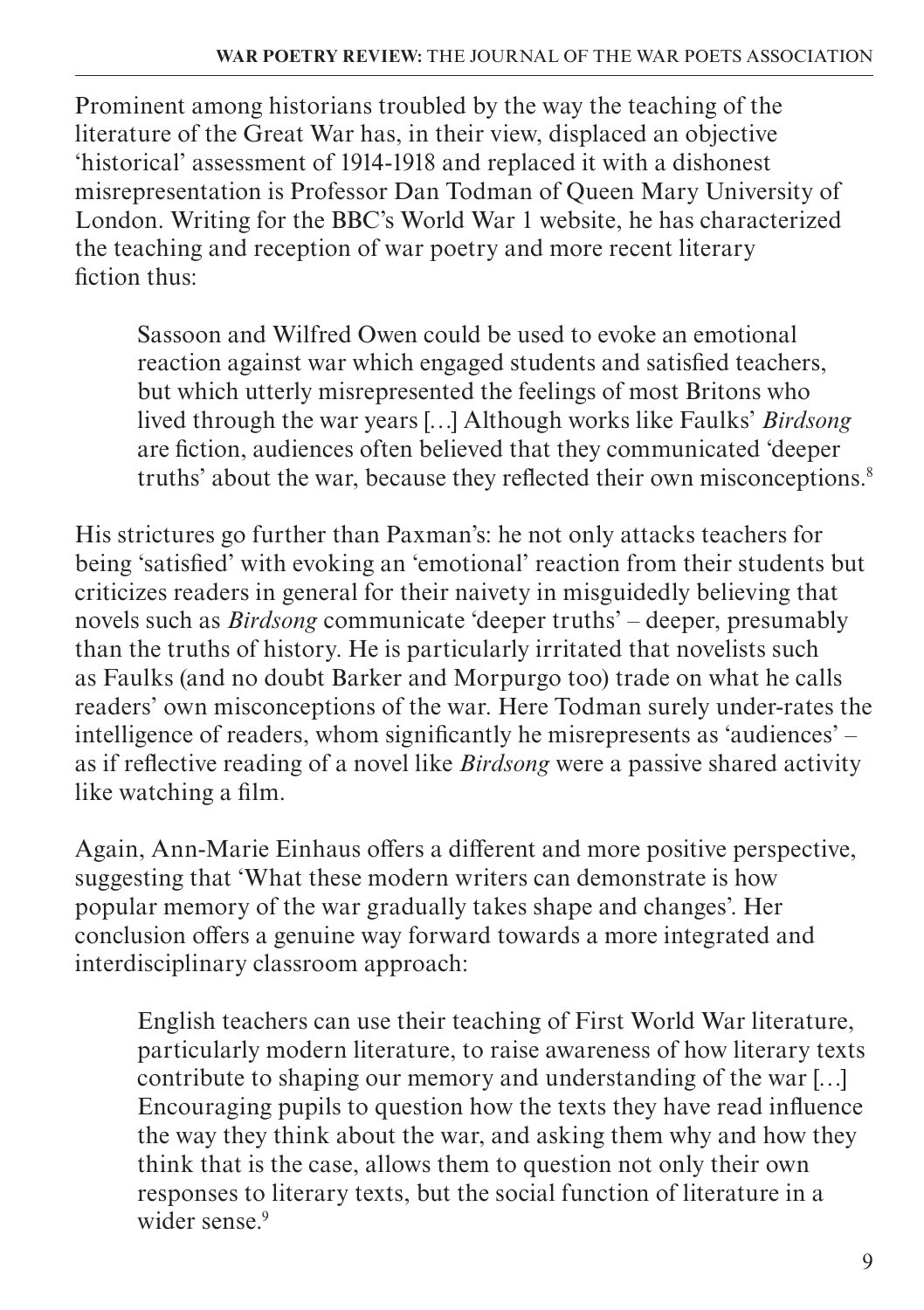Dan Todman is of course by no means the first historian to be dismissive of the reading public's response to the literature of the First World War. Professor Jeremy Black, in his book *The Great War and the Making of the Modern World* (2011) puts it thus:

The standard images of the war, both literary and visual, have been ably criticized by military historians […] who have pointed out the problems created by a very selective reading of a misleading literary legacy, notably of works published in 1928-30. Memoirs are often unreliable as history, but they are what the public and the media tend to rely on for their history because they offer triumph over adversity, as well as futility and pathos as themes, whereas straightforward scholarship is considered too dull.<sup>10</sup>

To characterize the work of historians as 'straightforward scholarship' and condemn the books produced by the survivors of the war for being 'unreliable as history' is to set up a false antithesis. Not only does it beg the question whether or not the fundamental disagreements among historians about the war, its causes and consequences are simply 'straightforward scholarship'; it fundamentally misunderstands what the writers of the First World War (both those who survived and those who did not) were trying to do. The war poets saw themselves and their poetry looking forwards, not back. They were witnesses but not historians. Isaac Rosenberg wrote to Laurence Binyon in 1916:

I am determined that this war, with all its powers for devastation, shall not master my poeting; that is, if I am lucky enough to come through all right. I will not leave a corner of my consciousness covered up, but saturate myself with the new and strange conditions of this life, and it will all refine itself into poetry later on.<sup>11</sup>

And Sassoon, writing a Foreword to the *Complete Poems of Isaac Rosenberg*  (1937), saw in poems such as 'Break of Day in the Trenches' and, 'Returning, We hear the Larks'

the poems that he might have written after the war, and the life he might have lived when life began again beyond and behind those trenches which were the limbo of all sane humanity and worldimproving imagination. For the spirit of poetry looks beyond life's trench-lines<sup>12</sup>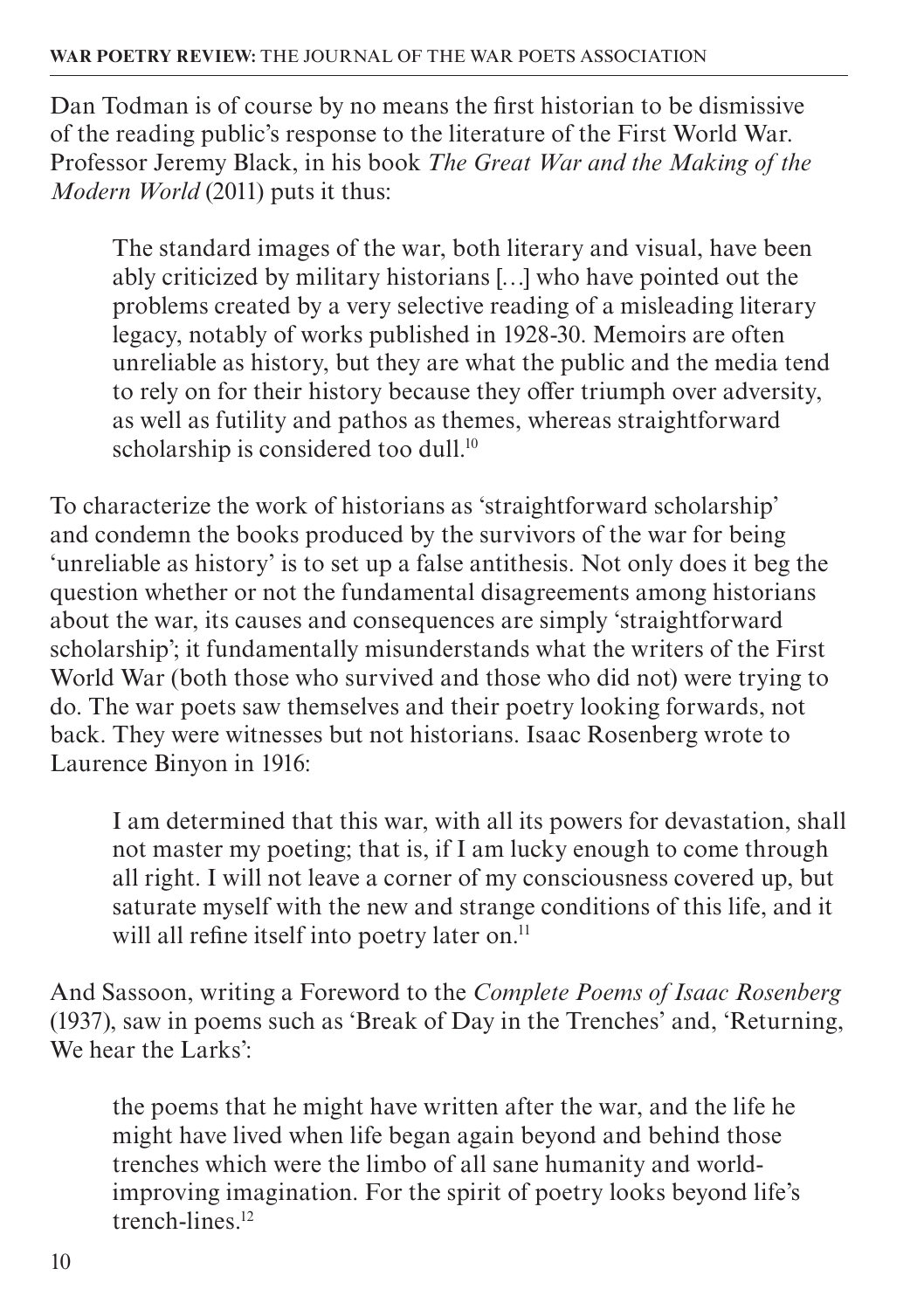What is clearly called for is an acknowledgement that the poets of the Great War need to be re-read as individual voices, not as historians nor as a homogeneous group claiming to speak general truths about the First World War; but in the increasingly strident criticism of the war poets by journaliststurned-historians such as Jeremy Paxman and Max Hastings there is no evidence of such re-reading. In a recent *Sunday Times* feature, under the billboard headline, 'OH, WHAT A LOVELY MYTH',13 Max Hastings declares that 'The popular image of 1914-18, nurtured by the war poets, is of needlessly awful slaughter. But Britain's generals were far from donkeys, the bloodshed no worse than in other wars and the frontline soldier's lot no more terrible.' One would like to know which other wars before 1914-1918 had produced bloodshed (in terms of men killed, if in no other) on such a scale.

It is a curious article, an abridged version of his preface to a new edition of a C. S. Forester novel, *The General*, which originally appeared in 1936. Hastings begins with a striking assertion:

No warrior caste in history has received such mockery and contempt from posterity as Britain's commanders of the First World War. They are deemed to have presided over unparalleled carnage with a callousness matched only by their incompetence. They are perceived as the high priests who dispatched a generation to its death, their dreadful achievement memorialized for eternity by such bards as Siegfried Sassoon.

Hastings' lexis here is revealing: 'warrior caste', 'high priests', 'bards' – such language conjures ideas of a remote, ancient fighting elite: the hosts of Midian perhaps, but hardly the British Expeditionary Force. The use of these words is peculiar to the author: who else has ever called Sassoon a bard? Which poet(s) ever depicted the generals as high priests?

What really offends Hastings is the fact that the full-time soldiers like French, Haig and Rawlinson should have been so impugned by 'cultured citizen soldiers, disdaining the stoicism displayed since time immemorial by professional warriors'. Actually, this sounds more like the disdain displayed by the warrior caste for those who – for the duration of the war, but for no longer than absolutely necessary – had to be allowed into the Officers' Mess.

Hastings is eager to defend the privileges of the Mess. Though he suggests accounts of 'the sybaritic lifestyle of commanders in the Kaiser's conflict'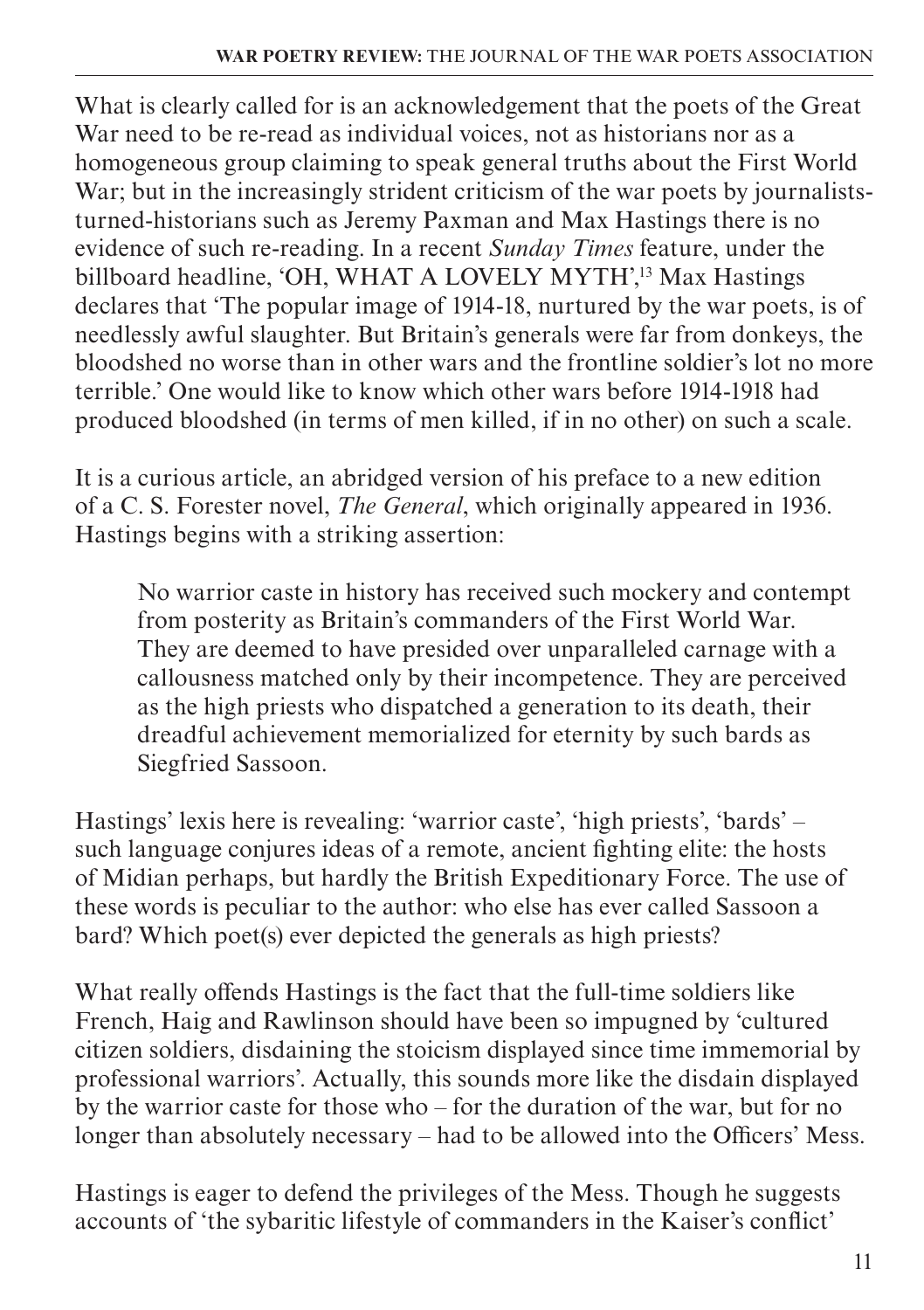were exaggerated, he himself cheerfully accepts that 'When champagne was available, most British, American and German senior officers drank it as enthusiastically between 1939 and 1945 as they did between 1914 and 1918.'

Hastings' disdain for the feebleness of the 'citizen soldiers' is worth considering alongside an entry in the (carefully re-written after the war) diaries of Field Marshal Earl Haig:

#### Monday, 4 September [1916]:

I visited Toutencourt and saw Gen. Gough. The failure to hold the position gained on the Ancre is due, he reported, to the 49th Division. The units of that Division did not really attack and some men did not follow their officers. The total losses of this Division are under a thousand! It is a territorial division from the West Riding of Yorkshire. I had occasion a fortnight ago to call the attention of the Army and Corps Commanders (Gough and Jacobs) to the lack of smartness, and slackness of one of its Battalions in the matter of saluting when I was motoring through the village where it was billeted. I expressed my opinion that such men were too sleepy to fight well, etc.

Hastings enjoins his readers to see the generals as men who 'possessed virtues and vices bred into the British military caste over centuries'. However, after reading, nearly a century later, that Haig condemned the 49th Division – part-timers, Territorials – for 'slackness … in the matter of saluting' and judged it not to have fought hard enough because it only suffered 1000 casualties, $^{14}$  Hastings' plea in mitigation – that they were simply 'men of their time, and it is thus that they should be judged' – sounds unconvincing. Men of their time … men of their caste: *tout comprendre, c'est tout pardoner* – is that historically, never mind morally, sufficient?

It is, as ever, Sassoon's poem 'The General' that is produced in evidence against the war poets. Perhaps, however, before anyone else cites this poem as the *fons et origo* of the myth that the staff officers were callous, cosseted incompetents, they should read what Field Marshal Viscount Wavell had to say about staff officers in his still much-admired anthology of English verse, *Other Men's Flowers* (1944):

The feeling between the regimental officer and the staff officer is as old as the history of fighting. I have been a regimental officer in two minor wars and realized what a poor hand the staff made of things and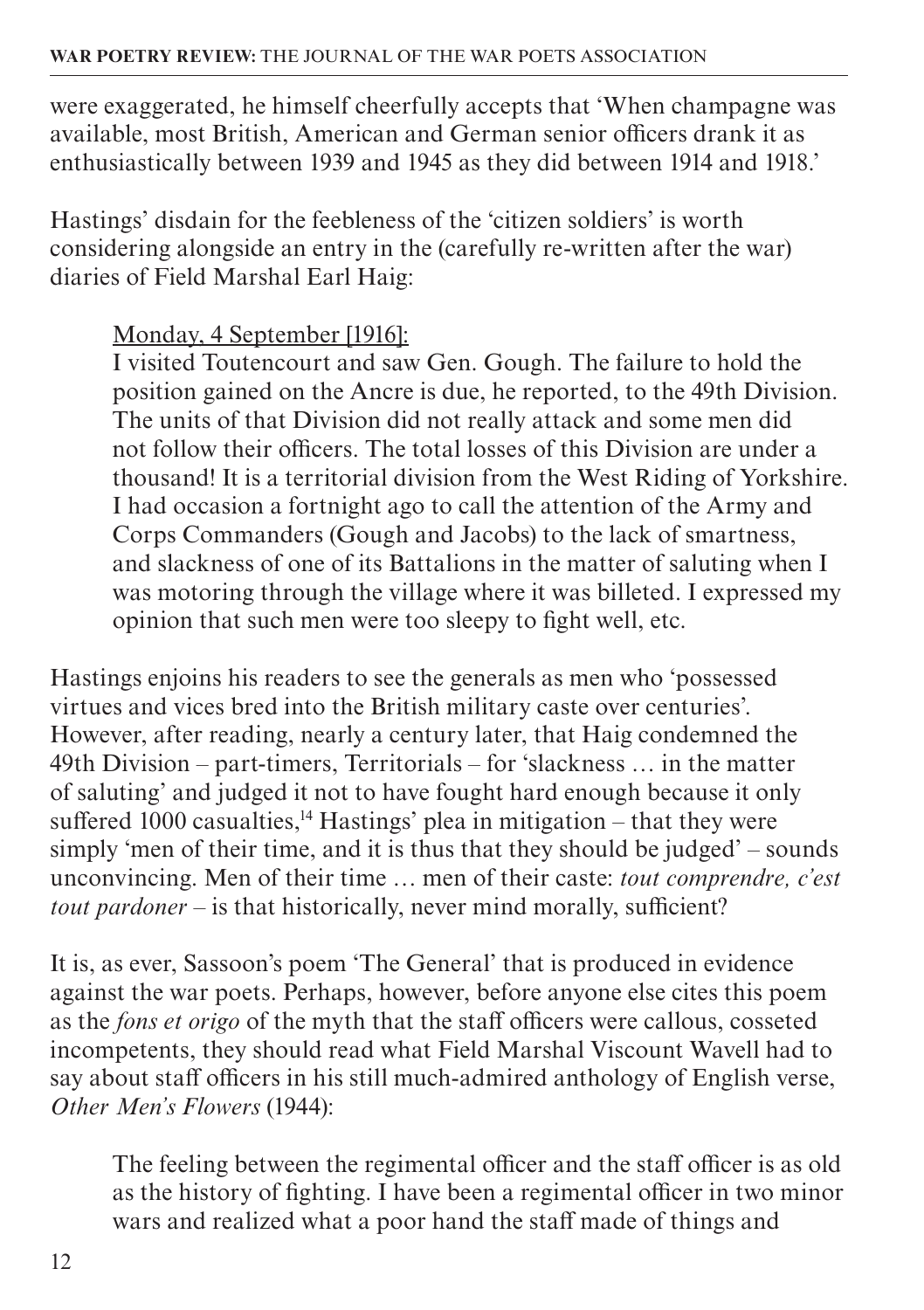what a luxurious life they led; I was a staff officer in the First World War and realized that the staff were worked to the bone to keep the regimental officers on the rails. I have been a Higher Commander in one minor and one major war and have sympathized with the views of both staff and regimental officers.15

To prove the point, he includes Sassoon's 'The General'.

Hastings claims that 'the public mood began to shift about the time the Depression began' and he cites Sassoon's *Memoirs of a Foxhunting Man*  (1928) and Edmund Blunden's *Undertones of War* (also 1928, though Hastings incorrectly dates its publication as 1930) among key books that 'depicted a protracted agony in pursuit of rival national purposes that allegedly meant little to those who perished in their names, compounded by the brutalism of those who directed the armies'. He cites a 1975 letter by Charles Carrington to an unnamed friend in the wake of Paul Fussell's book *The Great War and Modern Memory:*

Does anybody care any longer about the silent millions who did not want the war, did not cause the war, did not shirk the war, and did not lose the war […] who had never heard of these lugubrious poets […] with their self-pitying introversion?

This unidentified (unpublished?) letter is strikingly at odds with the views expressed by Carrington in his excellent memoir, *Soldier from the Wars Returning* (1965). Carrington is rightly admired for having insisted that not all soldiers returned from the trenches traumatised by their experiences and convinced of the war's futility. What is less often noted, however, is his willingness to understand viewpoints other than his own. He is particularly sympathetic towards Siegfried Sassoon. 'For ten readers who know of Siegfried Sassoon's protest,' he asks, 'are there two who know that he returned to duty, performed more feats of valour, and ended the war a wounded hero, like so many others?' And he goes on to describe Sassoon's poem, 'Everyone Sang', as 'the supreme revelation of the soldier's life […] If this is not pure poetry, I know none.'16

Thus Carrington on Sassoon. More surprising still, in the light of the letter Hastings quotes, is Carrington's admiration for Edmund Blunden. He calls *Undertones of War* (1928) 'a book that would be remembered and read, whatever the circumstances in which it had been written [...] So firmly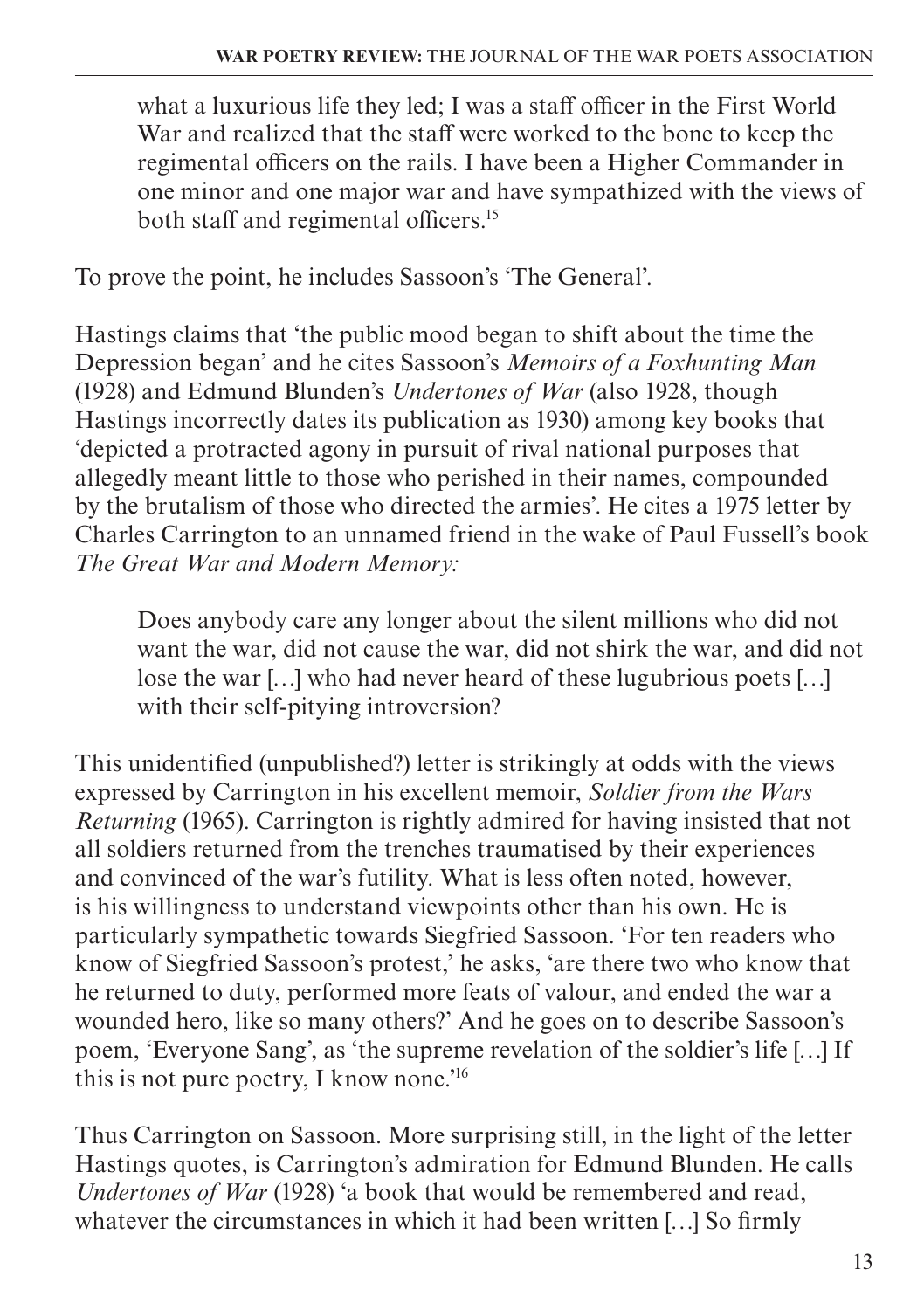constructed, so deeply wrought out of genuine experience, so exquisitely finished is this book that it transcends experience.' He ends by saying that, 'as one of Edmund Blunden's admirers, I should be proud to think that my crude rendering of the soldiers' chorus would help some of my readers to detect his undertones<sup>'17</sup>

No doubt Max Hastings will go on accusing the war poets, or at least those he names in 'OH, WHAT A LOVELY MYTH', of having 'nurtured' a false myth of the Great War. However, the more pernicious myth being peddled in this centenary year is the myth that no one apart from the military historians understands what the Great War was about, what it was like and what the 'warrior caste' had to put up with; and that it's all the fault of the war poets.

The best corrective to this new myth is Vivien Whelpton's article, 'Poetry Matters', in the centenary edition of the Western Front Association's journal, *Stand To!*. Whelpton points out that 'the combatant poets of the First World War had to search both for the *means* through which to render the nature of this 'new' type of war and for a *vision* that encompassed that war in all its complexity'.18 She argues for both a deeper and a wider reading of the poetry of the war, and concludes:

It is a diverse and challenging body of work, but its range, vividness and imaginative power have contributed hugely to the place of the Great War in our cultural heritage. That this writing, rather than historical texts, should be the primary mode of access for the non-specialist is not a situation to be deplored. Rather, we should be insisting that the reading of the poetry should be more perceptive and wide-ranging.19

#### **Notes**

- <sup>1</sup> 26 July 2014.
- <sup>2</sup> 'The Front Lines', *The Guardian*, Review section (26 July 2014), 4.
- <sup>3</sup> *The Times* (14 March 2014), 3.
- <sup>4</sup> Wilfred Owen, Letter to Susan Owen (4 or 5 October 1918), Jennifer Breen, ed., *Wilfred Owen: Selected Poetry and Prose* (London: Routledge, 1988), 165.

<sup>5</sup> Siegfried Sassoon, *The Complete Memoirs of George Sherston* (London: Faber and Faber, 1937), 549.

<sup>6</sup> For full information about the project and to access the final Report, see http://ww1intheclassroom.exeter.ac.uk (accessed 3 July 2014).

<sup>7</sup> Ann-Marie Einhaus, 'Learning, Literature and Remembrance', *The Use of English*, 65.3 (Summer 2014), 19-20.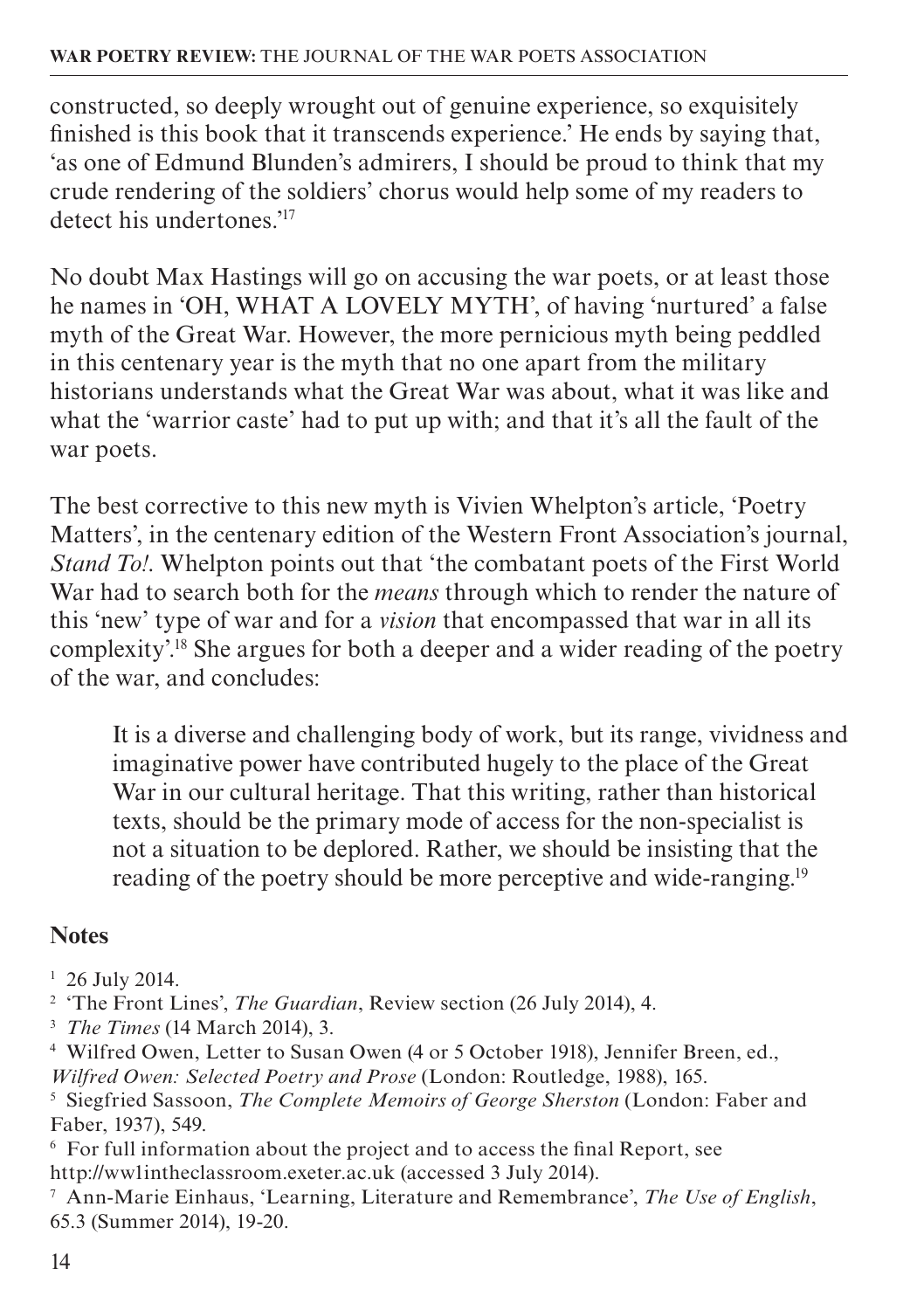<sup>8</sup> http://www.bbc.co.uk/history/worldwars/wwone/perceptions\_01.shtml (accessed 3 July 2014).

<sup>9</sup> Einhaus, 'Learning, Literature and Remembrance'.

<sup>10</sup> Jeremy Black, *The Great War and the Making of the Modern World* (London: Continuum, 2011), 220.

<sup>11</sup> Isaac Rosenberg, Letter to Laurence Binyon [1916], Gordon Bottomley and D. W. Harding, eds., *The Complete Works of Isaac Rosenberg* (London: Chatto & Windus, 1937), 373.

<sup>12</sup> Siegfried Sassoon, 'Preface', *The Complete Works of Isaac Rosenberg*, ed. Bottomley and Harding, ix-x.

<sup>13</sup> Max Hastings, 'OH, WHAT A LOVELY MYTH', *Sunday Times*, News Review section (11 May 2014), 1-3.

<sup>14</sup> Actually the losses of the 49th Division in this action were 1728 men (428 killed), a casualty rate of 30%; the high casualty rate among officers (70%), is now considered to be one of the reasons for the Division's failure at Thiepval. Figures and analysis in 'From Disaster to Triumph – the 49th (West Yorkshire Division) in the Great War': Western Front Association website:

http://www.westernfrontassociation.com/great-war-on-land/britain-allies/1761-fromdisaster-to-triumph-the-49th-west-riding-division-in-the-great-war.html (accessed 3 July 2014).

<sup>15</sup> A. P. Wavell (ed.), *Other Men's Flowers* (London: Jonathan Cape, 1944), 131.

<sup>16</sup> Charles Carrington, *Soldier from the Wars Returning* [1965] (Barnsley: Pen and Sword Military Classics, 2006), 266.

<sup>17</sup> Ibid, 267.

<sup>18</sup> Vivien Whelpton, 'Poetry Matters', *Stand To!* 100 (June 2014), 135-139.

<sup>19</sup> Ibid., 139.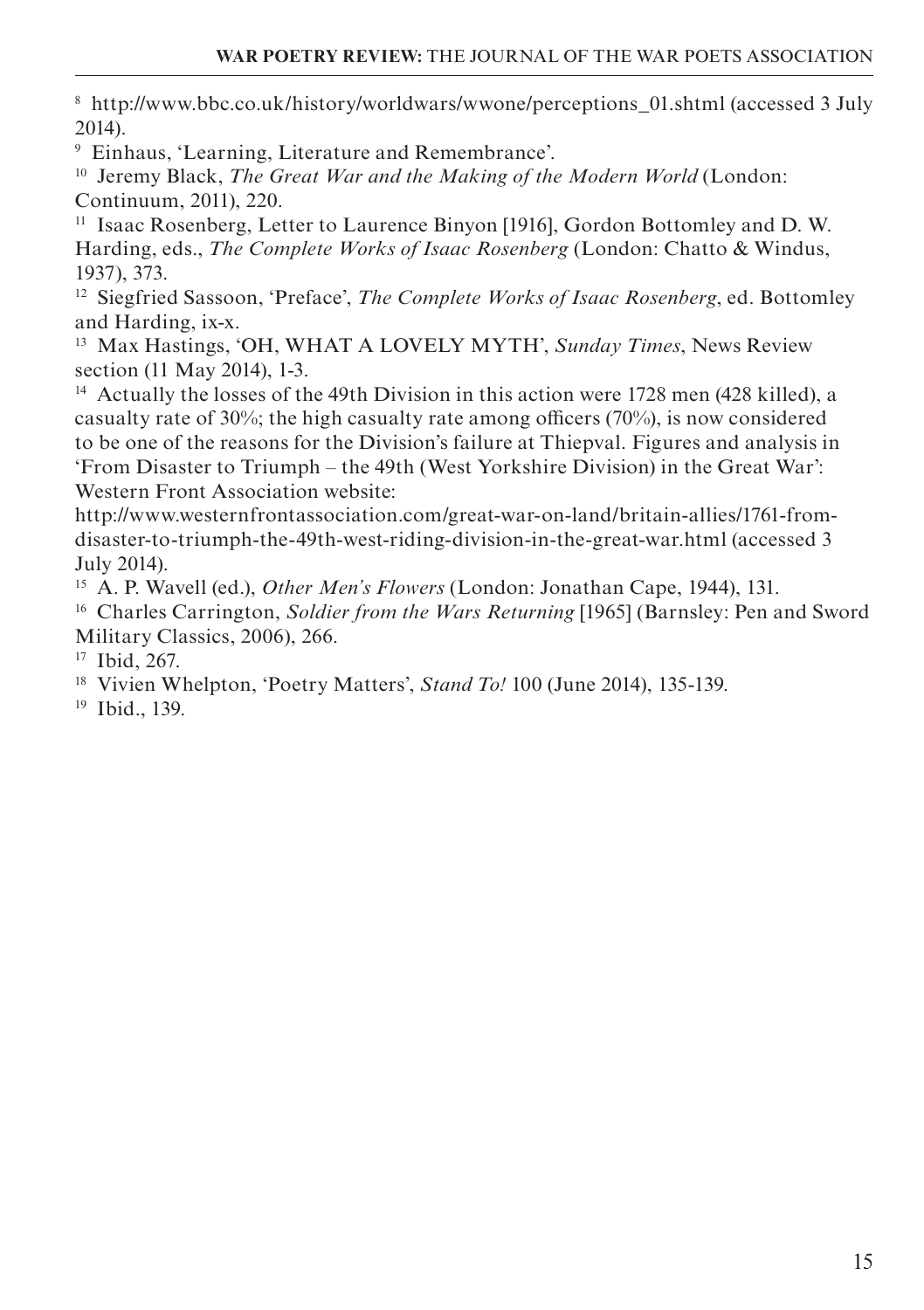### **Warwickshire's Adlestrop: Rupert Brooke in the Forest of Arden**

#### GUY CUTHBERTSON

In the summer of 1914, with war breaking out in Europe and Britain's entry only days away, Rupert Brooke took a car journey to 'lovely' Hampden-in-Arden:

I remembered once passing through a station of that name. And I've always wanted to see the forest of Arden. … Hampden-in-Arden. What a name to dream about! [...] It's the sort of country I adore. I'm a Warwickshire man. Don't talk to me of Dartmoor or Snowdon or the Thames or the Lakes. I know the *heart* of England. It has a hedgy, warm bountiful dimpled air. Baby fields run up & down the little hills, & all the roads wriggle with pleasure. There's a spirit of rare homeliness about the houses  $\&$  the countryside, earthy, uneccentric yet elusive, fresh, meadowy, gaily gentle. […] Shakespeare & I are Warwickshire vokels. What a county!<sup>1</sup>

This letter about Hampden is arguably the first decent piece of war writing to come from the pen of one of our war poets – or, if you like, the first example of how literary this war would be. Just before Britain entered this war, a war in which letter-writing played such a part, Hampden-in-Arden produced a fine letter and one that says a good deal about both Brooke and England. The war is there in the letter in so far as Brooke complains that he couldn't find Shakespeare's holly or horns or shepherds or dukes at Hampden, and neither Rosalind nor Audrey – 'And Orlando's in an O.T.C. on Salisbury Plain'. The possibility of war is an undercurrent in everything he says in the letter, as he expresses his affection for home as well as a sense of the vulnerability of what he loves. The letter gives us, though, a different Brooke from the Brooke of 'The Soldier'; possibly even a writer who might appeal to modern readers more than the war sonneteer does.

We could easily compare this letter with 'The Soldier': certain words and images reappear in the sonnet written a few months later and both consider what England is and what is most lovable about it. The heart, the earth, the ways to roam, gentleness, the flowers, the sun, dreams, home, can all be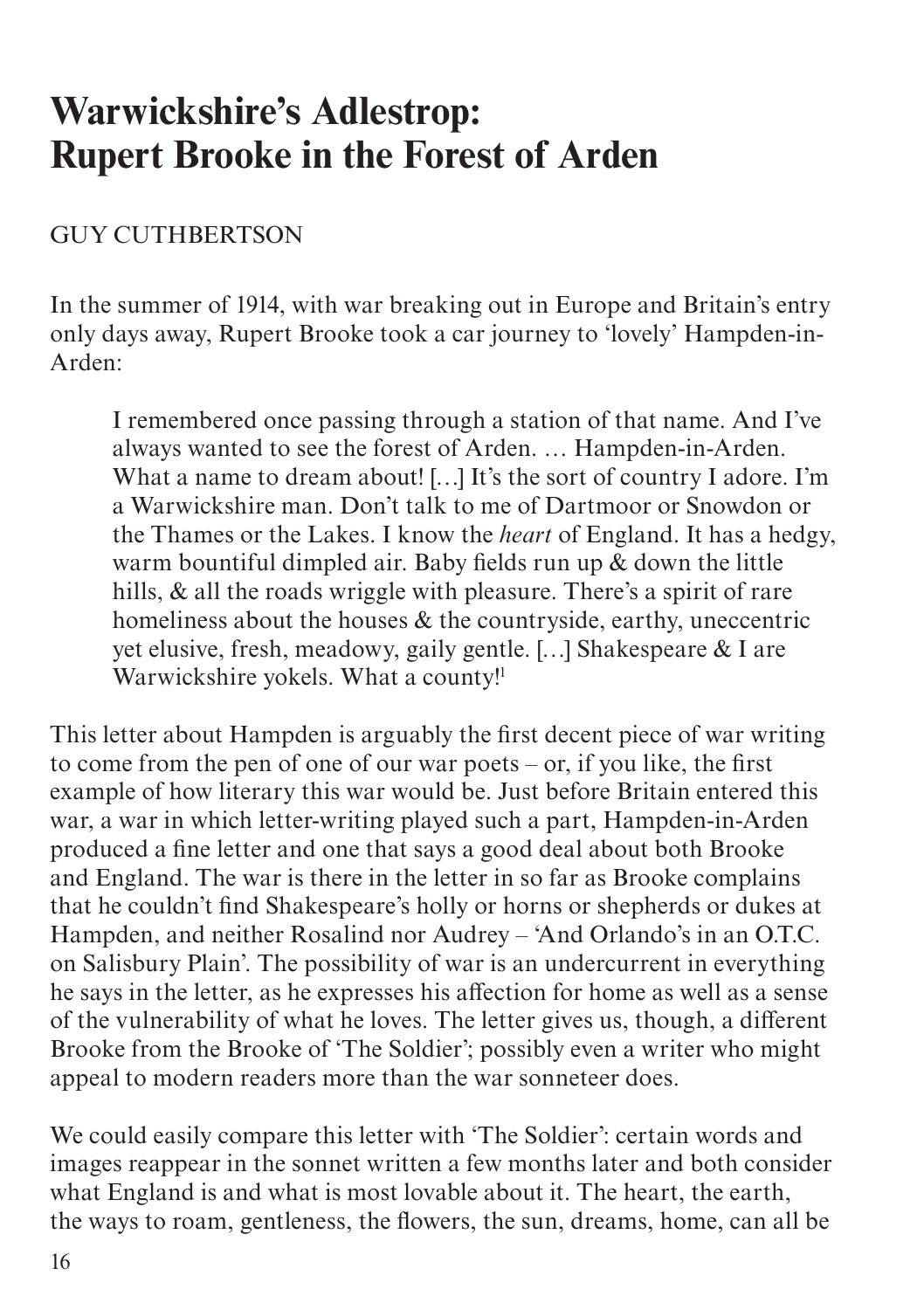found in both the letter and the poem. Perhaps 'The Soldier' is a poem for Shakespeare's Orlando to recite at his O.T.C.; but the differences between the two pieces of writing are probably more important than the similarities. If Brooke had written poetry in the spirit of this letter, his reputation would be different. For a start, the letter shows us his sense of humour. Describing the visit to Hampden, he said 'It is perpetually June in Warwickshire, and always six o'clock of a warm afternoon' and 'the flowers smell of heaven; there are no such larks as ours, & no such nightingales; the men pay more than they owe;  $\&$  the women have very great virtue  $\&$  wonderful virtue,  $\&$ that, mind you, by no means through the mere absence of trial'. With an eye for comic contrast, however, Brooke saw the less beautiful reality:

Hampden was just too full of the plutocracy of Birmingham, short, crafty, proudly vulgar men, for all the world like heroes of Arnold Bennett's novels. They were extraordinarily dressed, for the most part in very expensive clothes, but without collars. I think they'd *started* in collars, but removed them by the way. They rolled out of their cars, and along the street, none so much as five foot high, all hot, & canny to the point of unintelligibility, emitting the words 'Eh …' or 'Ah, lad …' at intervals. They were profound, terrifying, and of the essence of Life: but unlovely.

It is a relief to know that real, twentieth-century human beings live in Hampden. It is a real place (although with a touch of comic stereotype). Brooke offers us a pre-war England of motor-cars, cities and suburbanization, an obsession with 'home', new money, detachable collars and Birmingham. If only there were some Brummies in 'The Soldier' and some hints of Arnold Bennett in the war poet. There is no business in 'The Soldier': we have a 'rich earth' not the filthy rich, a 'richer dust' rather than the nouveau riche; we have giving rather than buying and selling. From Rugby four years earlier, he had written that

What happens is that I suddenly feel the extraordinary value and importance of everybody I meet, and almost everything I see. In *things* I am moved in this way especially by some things; but in people by almost all people. That is, when the mood is on me. I roam about places – yesterday I did it even in Birmingham! – and sit in trains and see the essential glory and beauty of all the people I meet. I can watch a dirty middle-aged tradesman in a railway-carriage for hours, and love every dirty greasy sulky wrinkle in his weak chin and every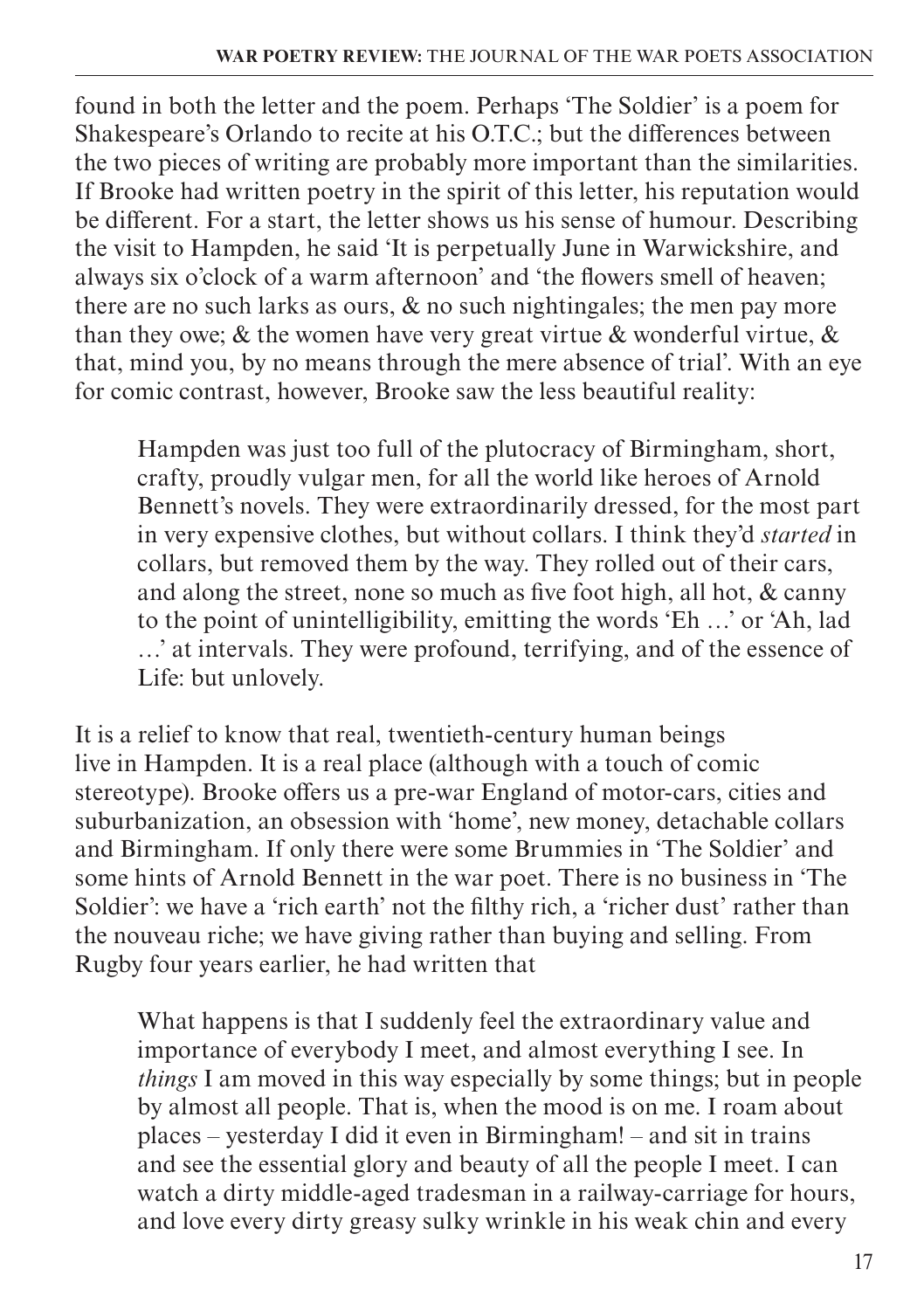button on his spotted unclean waistcoat. I know their states of mind are bad. But I'm so much occupied with their being there at all, that I don't have time to think of that. I tell you that a Birmingham goaty tariff-reform fifth-rate business-man is splendid and immortal and desirable. It's the same about the things of ordinary life. Half an hour's roaming about a street or village or railway station shows so much beauty that it is impossible to be anything but wild with suppressed exhilaration<sup>2</sup>

Perhaps this was the occasion, while sharing a carriage with a Brummie businessman, travelling along the line between Rugby and Birmingham that ran through the Forest of Arden, when he had passed 'through a station of that name' and seen the intriguing 'Hampden-in-Arden' on the platform sign. In the South Seas in 1913, he had complained that the Pacific islands were going to become indistinguishable from Birmingham and when he wrote about Hampden he seems to have retained some of this fear of the modern life of trade and possessions that invades and destroys a 'primitive' Eden, but he could find beauty and life in modernity.

The Hampden letter is, though, a letter that causes some bafflement. Where is this Hampden- in-Arden? There is no such place. Critics and biographers have tended to avoid this matter by referring to Hampden as if it does exist or by simply skirting over its exact location. Christopher Hassall says that 'On August 2, the last Sunday of the old world at peace, the brothers thought they would go for a spree in Mrs. Brooke's motor car'.3 Nigel Jones simply mentions 'a long car trip with the Ranee and Alfred through the English heartland of Warwickshire, redolent with images and memories of Shakespeare, whose death-day he would so soon come to share'.4 Hampden-in-Arden is most likely to be Hampton-in-Arden, a village of medieval and Victorian faux-medieval houses that could indeed convince the visitor that he has stepped back into Shakespeare's time. Thatched and half-timbered, the village could evoke *As You Like It*, as it has for many tourists. The Victorian buildings in their Tudor fancy-dress were no doubt built with Shakespeare in mind and, alongside six other poets, Shakespeare is depicted in saintly pose in the church's Edwardian east window.<sup>5</sup> Some of Shakespeare's relations, Ardens, lived in the village, at a house that still exists. It is true though that Brooke's description of the place in his letter makes it sound more like the slightly better-known, busier Henley-in-Arden (the Henley of 'warmest welcome' of William Shenstone's 'Written at an Inn at Henley').<sup>6</sup> Brooke describes 'Arden' as ten miles north of Stratford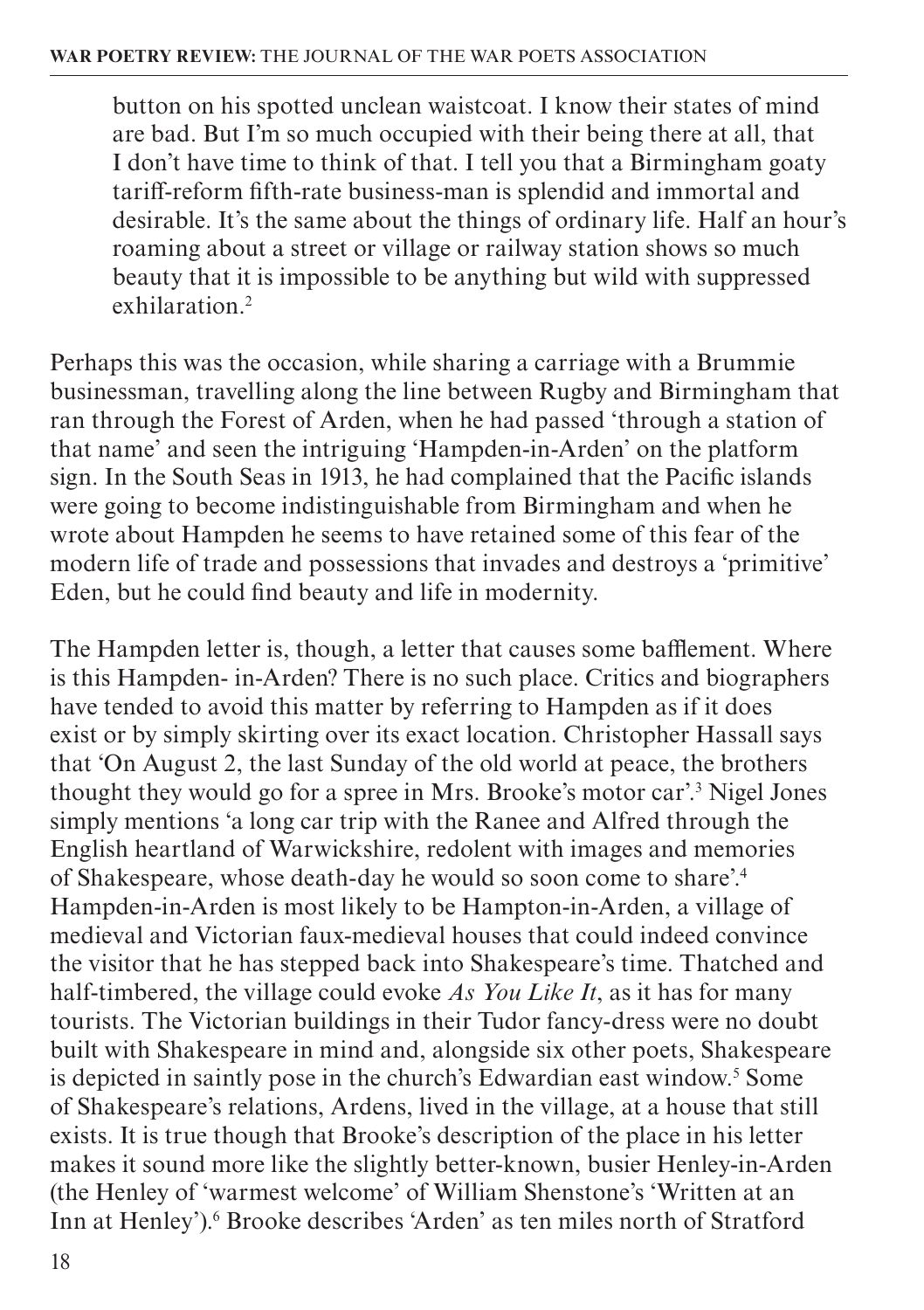and near 'the Stratford-Birmingham canal' – Henley is near this canal and roughly ten miles north of Stratford, whereas the canal turns towards Birmingham some miles before Hampton, which is nearer to the Grand Union Canal and some fifteen miles as the crow flies (twenty miles by today's roads) north of Stratford. Brooke says he saw the Stratford- Birmingham canal but there's no reason why he would have done if he had been visiting Hampton, but perhaps he got his canals mixed up or saw the River Blythe. And if 'Arden' refers to the forest not a village then it is correct to say that the forest traditionally begins just north of Stratford. Both Henley and Hampton had inns that served plenty of visitors from Birmingham – Hampton had three inns and two tearooms in 1914 and Henley was known for its inns lining the High Street. Brooke 'wanted to go thirty miles away' and both Hampton and Henley would fit that description, although Hampton is a little nearer than that (Hampton to Rugby is about 20 miles as the crow flies, but 28 miles by car). Both Hampton and Henley have a train station where he could have seen the name once before, although Hampton was on a main line used by express trains, with trains running to Rugby from Birmingham, and it is far more likely that it was Hampton-in-Arden station, hidden away from the village by steep green banks, that he saw once before. Throw a stick in either Hampton or Henley these days and you might not hit a tree but you are more than likely to hit a Brummie millionaire. No doubt it was the same a century ago. Hampton or Henley? Does it really matter? Not especially, and clearly it didn't matter to Brooke, who got the name wrong and might have merged two places together.

One of the interesting things about the letter is that it plays with the real and the unreal and the slightly misremembered name only adds to that effect. What we get is a sense of how England was understood by many, probably most, people during the war – a mixture of the places they knew, both ugly and beautiful, and then the dream-like, literary idealized England. Brooke wrote about imaginary Englands that are written in the 'little nowhere of the brain':

 and in that nowhere move The trees and lands and waters that we love.

And she for whom we die, she the undying Mother of men England!

In Avons of the heart her rivers run<sup>7</sup>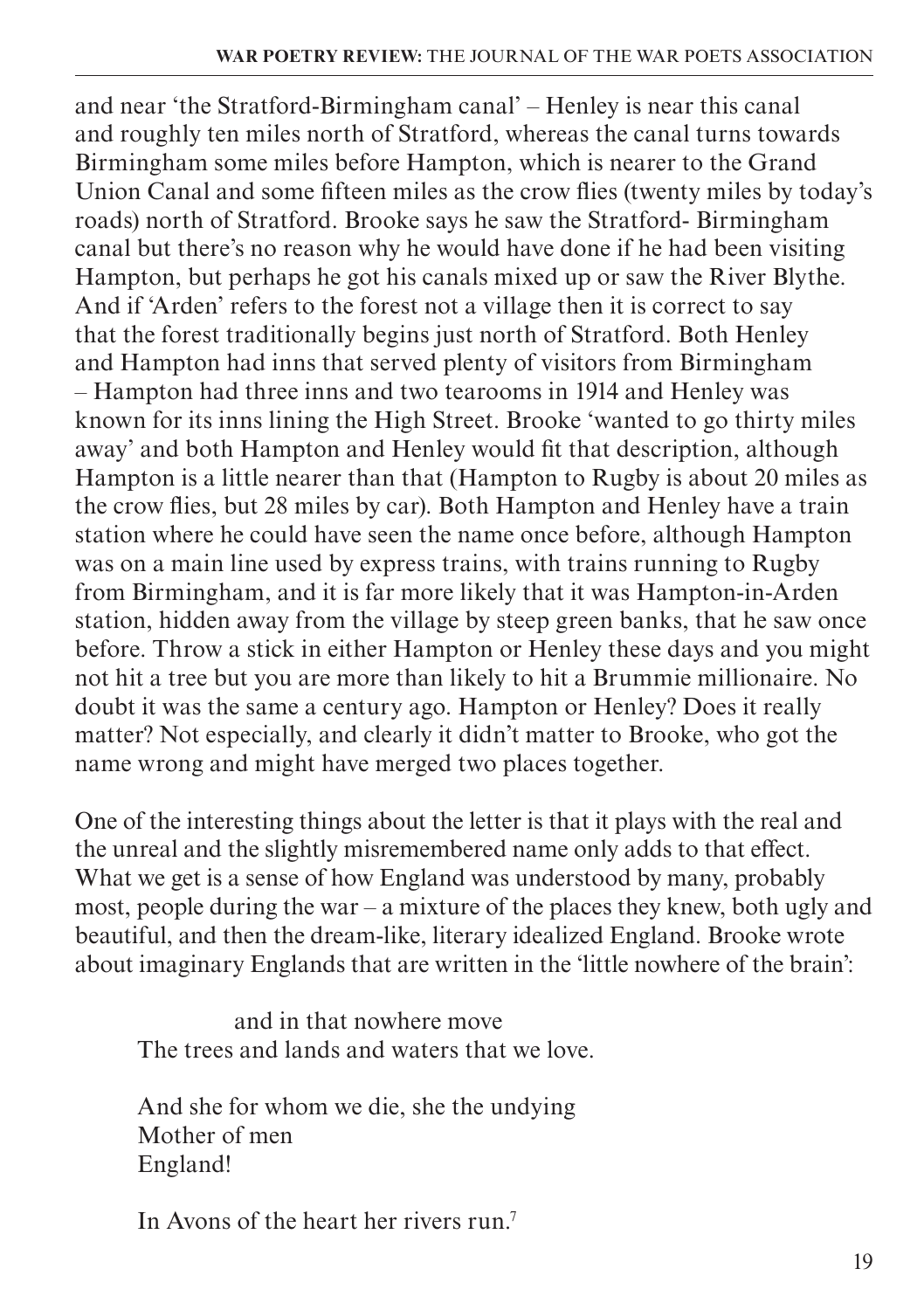But in his letter in 1914 we get what he once referred to as 'England (as I know it)'8 as well as England as we like it. It is a more representative attitude to England than the one in 'The Soldier' and in its particularity it is a more realistic interpretation of patriotism. It is often felt that Brooke's 'The Soldier' is bad because it is unrealistic, offering a dream England rather than a specific, unofficial England of, say, hurrying trains passing through Adlestrop or Hampton-in-Arden.

Edward Thomas, the poet of 'Adlestrop', was friends with Brooke for several years and had stayed with him at Grantchester, but he was no great admirer of Brooke's war sonnets (in 1916, two of Thomas's poems seem to have been written in reaction against Brooke's 'The Soldier' – 'No one cares less than I' on 25-6 May, and 'As the team's head-brass' on 27 May). In the Hampden letter we see why they got along, despite a difference in age and lifestyle: Thomas would note Brooke's realism and his 'humour and good humour' when he wrote his obituary for *The English Review* in 1915,<sup>9</sup> and we see in the Hampden letter a Brooke who is closer to Thomas's own writing. 'Adlestrop' was written during the war, around the time when 'The Soldier' was first published, but it recalls a train journey in June 1914. Like Thomas at Adlestrop, which was just over the border from Warwickshire (hearing all the birds of 'Oxfordshire and Gloucestershire', Thomas would have heard the birds of Warwickshire too), it was the name that attracted Brooke more than the place, and he had first seen the name when passing through on a train – it was a name to dream about but Brooke felt that 'Perhaps one shouldn't have *gone* there' (Thomas never saw or visited Adlestrop, seeing 'only the name'). Adlestrop and Hampden exist as real places, occasionally unlovely (someone 'cleared his throat' at Adlestrop, and at Hampden men go about without collars), wrapped up in unreality – the magical possibility of hearing *all* the birds of two counties, or the possibility of returning to Shakespeare's England. Like Brooke, Thomas was always alert to the literary associations of names and places, and always aware of the difference between the actual place and the images its name evokes. Thomas went to Shakespeare country on 22 March 1912, writing that 'Chance has brought me to Stratford upon Avon where it is evident Shakespeare once lived  $\&$  is not alive now<sup> $\cdot$ 10</sup> while Brooke complained that he couldn't find much of *As You Like It* in the Forest of Arden – he only glimpses 'a hart weeping large-eyed on the brink of the Stratford-Birmingham canal'. And in 1914 Thomas wrote a series of essays about England's response to the war, journeying through the Forest of Arden when visiting Birmingham and Coventry. Like Brooke, he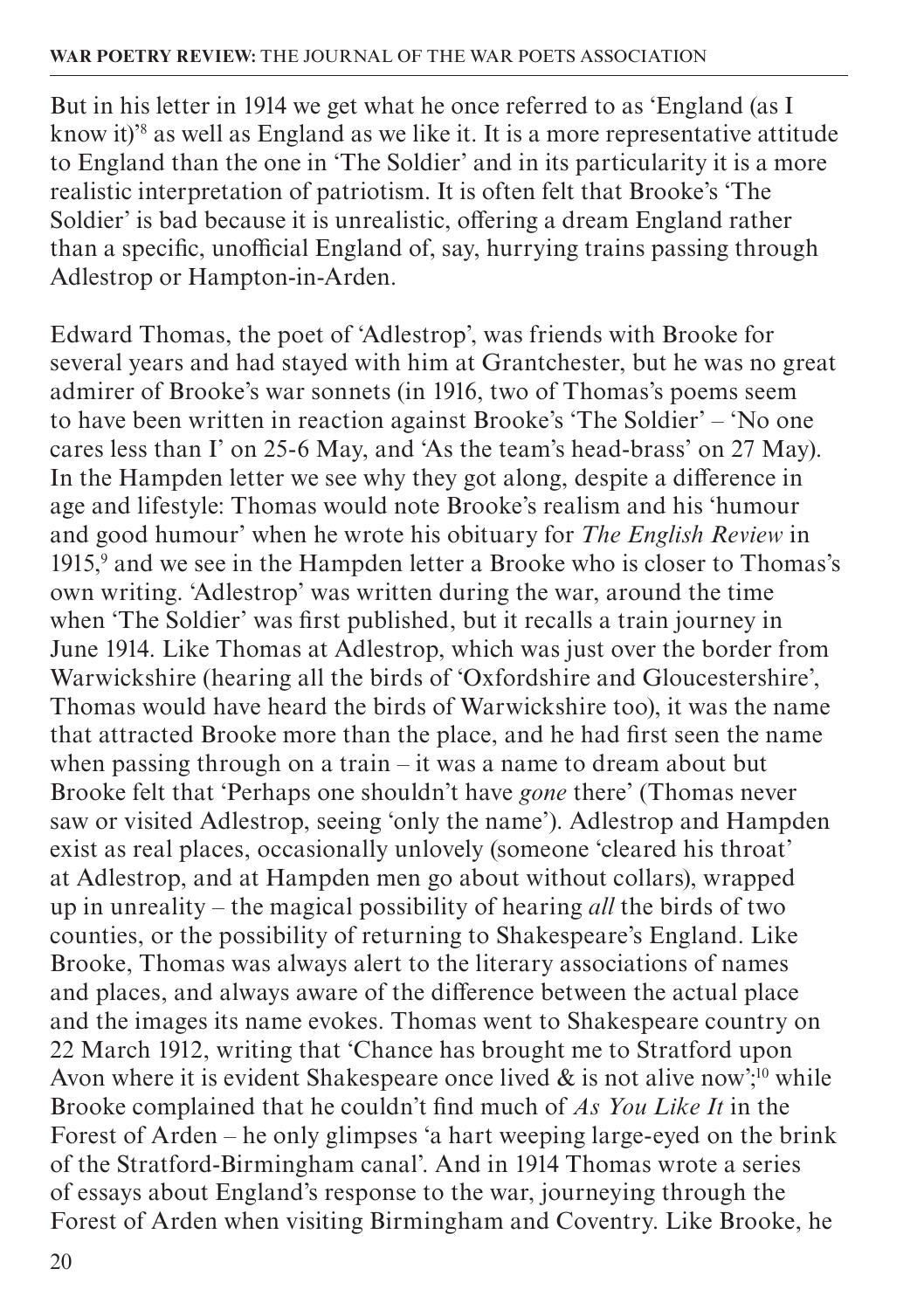saw the lovely and the unlovely in the heart of England, as he shows in his notebooks and in the essay 'Tipperary':

For the women the sun was too hot, but not for the corn, the cloverhay, the apples, of this great summer, nor for the recruits sleeping out. The sun gilded and regilded the gingerbread. Everybody that could, made an effort to rise to the occasion of the weather. The parks and the public gardens were thronged. The public-houses overflowed, often with but a single soldier as an excuse. Bands played in the streets – at Newcastle bagpipes – to quicken recruiting. A crowd listened to a band at Birmingham outside the theatre before going in to hear Mr. Lewis Waller recite 'Kipling and Shakespeare,' and the first remark to break the ensuing silence was, 'It's by far the best band in Birmingham, by far.' Street meetings having no connection with the war were held. Men in the Bull Ring at Birmingham one afternoon argued furiously on faith and works, quoting Scripture amid eager onlookers.11

Brooke's sense that the unlovely city-dwellers were nonetheless 'profound, terrifying, and of the essence of Life' was echoed by Thomas in his wartime essays. Thomas knew that, although he loved the countryside, in order to understand England he needed to understand Birmingham, which was then the most modern of Britain's cities, and towns and cities play a bigger part in Thomas's poetry than one might be led to think (even in 'Adlestrop', the city is latent in the fact that it is an 'express' train).

We are still told today that, a century ago, it was 'still Shakespeare's England, recognisably', and Brooke might give that impression in 'The Soldier' but his Hampden letter suggests otherwise.<sup>12</sup> All the world's a stage, but collarless Brummie businessmen drive onto the stage in their cars like Mr Toad and remind him that this England is not a Shakespearean play. His letter complements and contradicts 'The Soldier'. It is also a watershed moment, the final record of the world before the war and, at the same time, the beginning of Great War writing.

#### **Notes**

<sup>1</sup> Rupert Brooke, 'July 1914' in *The Letters*, ed. by Geoffrey Keynes (London: Faber and Faber, 1968), 599.

<sup>2</sup> Timothy Rogers, *Rupert Brooke: A Reappraisal and Selection* (London: Routledge and Kegan Paul, 1971), 43.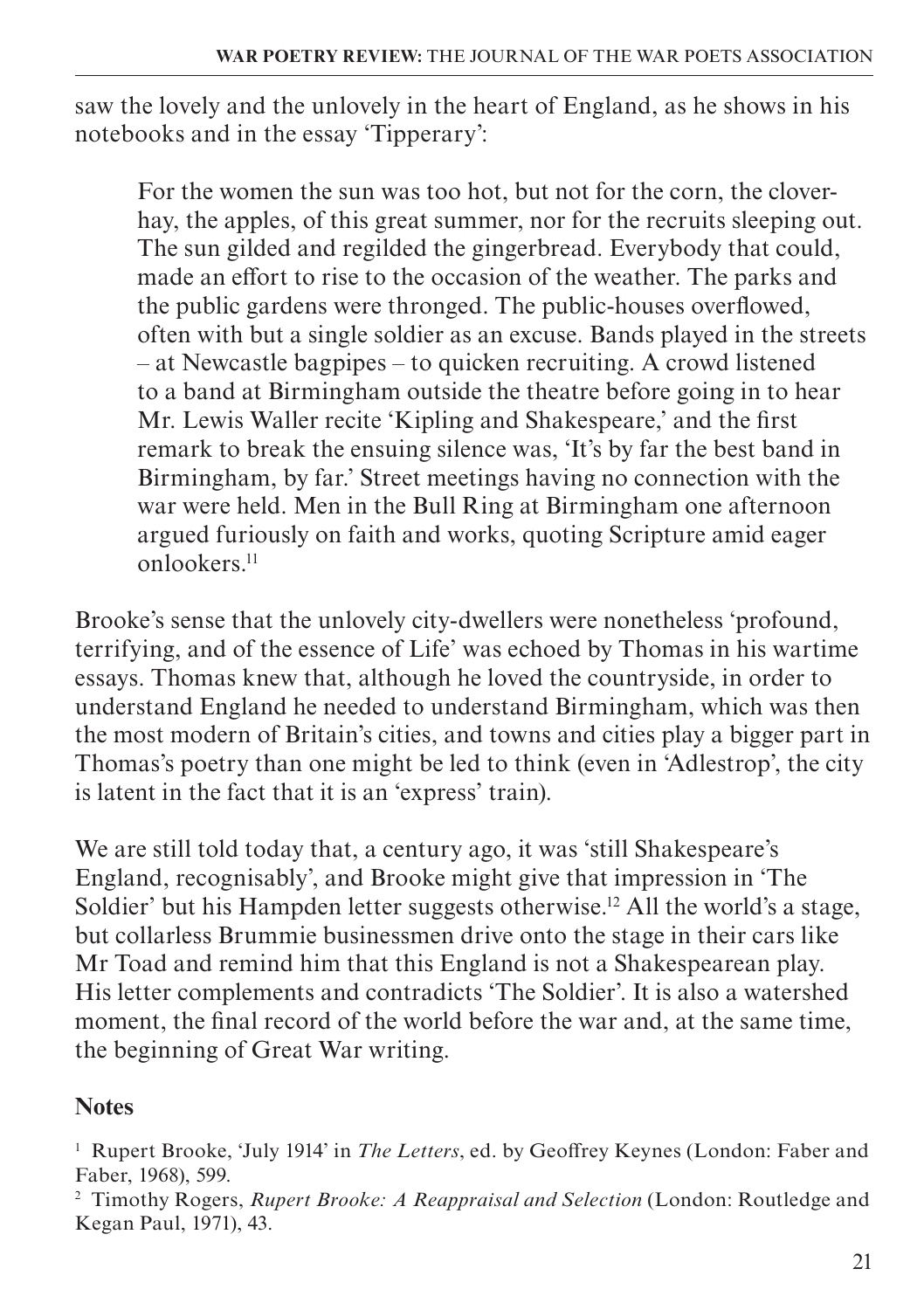<sup>3</sup> Christopher Hassall, *Rupert Brooke: A Biography* (London: Faber and Faber, 1972), 456.

<sup>4</sup> Nigel Jones, *Rupert Brooke: Life, Death and Myth* (London: BBC, 2003), 373.

 $<sup>5</sup>$  The poets depicted as saints, behind the altar, are Langland, Chaucer, Shakespeare,</sup> Milton, Dryden, Cowper, and Shelley.

<sup>6</sup> This poem has been associated incorrectly with Henley-upon-Thames and it probably was not about Henley- in-Arden either, but the latter is the Henley of the poem's famous title.

<sup>7</sup> 'Fragment of an Ode-Threnody on England' in Rogers, *Rupert Brooke*, 226.

<sup>8</sup> Rogers, *Rupert Brooke*, 46.

<sup>9</sup> Edward Thomas, *A Language Not to be Betrayed: Selected Prose*, ed. Edna Longley (Manchester: Carcanet, 1981), 109.

<sup>10</sup> Edward Thomas, *Letters from Edward Thomas to Gordon Bottomley*, ed. R. George Thomas (London: OUP, 1968), 220.

<sup>11</sup> Edward Thomas, *A Language Not to be Betrayed: Selected Prose*, ed. Edna Longley (Manchester: Carcanet, 1981), 234.

<sup>12</sup> Paul Johnson, 'The Age of the Warrior Poet', *Standpoint* (June 2014). http://standpointmag.co.uk/node/5579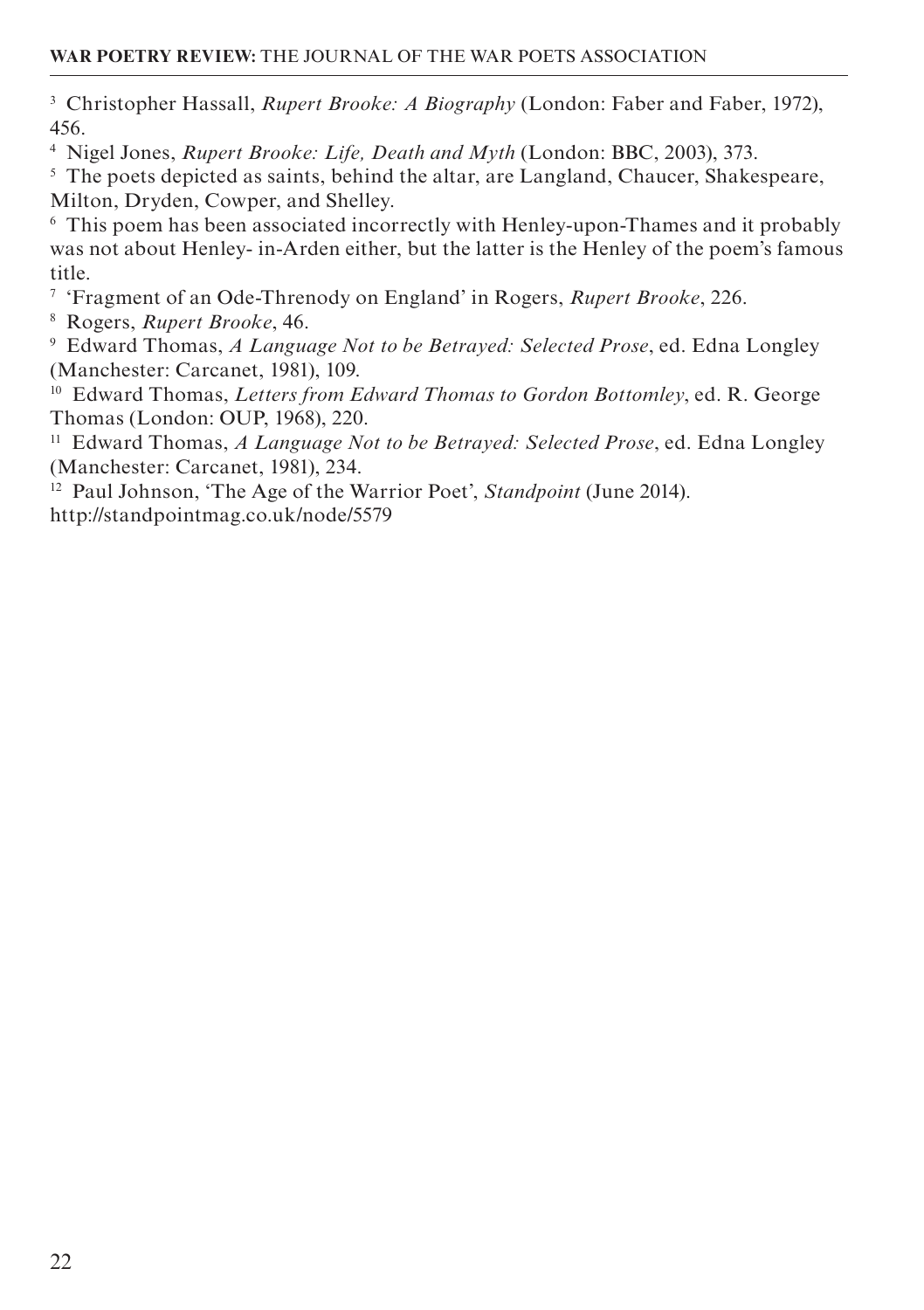### **Reclaiming F.W. Harvey**

#### JAMES GRANT REPSHIRE

F. W. Harvey was one of the most popular soldier-poets during the First World War, yet until recently his works were in danger of fading into obscurity. He is unique for his insight into the prisoner of war (henceforth POW) experience, and also for his pioneering work in the first of the British trench journals, the *5th Gloucester Gazette.* Yet scholarly work on his life has been lacking, largely due to a previous insufficiency of primary source material. Fortunately, in 2010 Harvey's descendants discovered his personal papers in his derelict home in Yorkley, Gloucestershire. By late 2013 the F. W. Harvey Collection had become available for researchers at the Gloucestershire Archives, catalogued and preserved through a collaborative project that also involved the University of Exeter and the F. W. Harvey Society. The documents in the collection number well into the thousands, and include poetry and prose manuscripts, notebooks, personal records, BBC radio scripts, and a lifetime of correspondence – including many letters to and from his best friend Ivor Gurney – and even the full typescript of a novel, which was published for the first time this summer.<sup>1</sup>

The availability of Harvey's papers gives us the opportunity to re-evaluate his place within the canon of First World War literature. In *The Boundaries of the Literary Archive*, Lisa Stead asserts that literary archives 'allow us to interrogate, dialogue with, and re-evaluate conventional conceptions of a writer, or to reclaim an author from critical or cultural obscurity'.2 New research into Harvey's papers grants all of these things, facilitating a greater understanding of a significant First World War poet whose voice was in danger of being lost. Harvey experienced the war first as a private soldier, then as a non-commissioned officer, a commissioned officer, and finally as a POW. Enlisting in the 1/5th Battalion, Gloucestershire Regiment on 8 August 1914, he chose to serve as a private despite his public-school education and professional qualifications as a lawyer. The 1/5th Gloucesters arrived in France in March 1915, and on 15 April the first issue of the first British trench journal of the war, the *5th Gloucester Gazette,* appeared from their trenches in Ploegsteert, Belgium. Harvey's poetry featured heavily in every issue until his capture; he would publish seventy-seven poems there, along with some satirical prose. He provided so much quality material that its editor and founder, Chaplain (Captain) G. F. Helm, credited Harvey's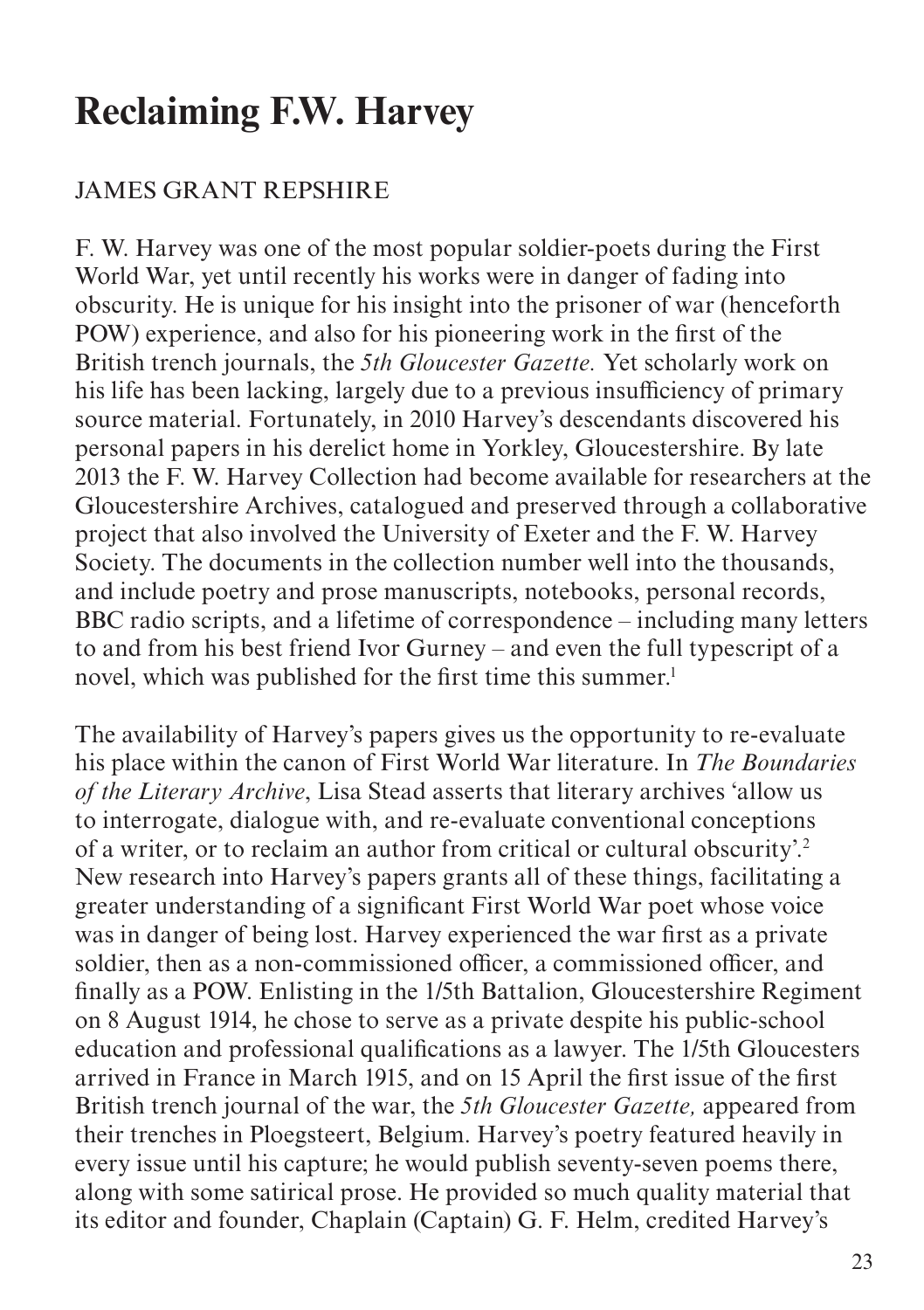work as the primary reason for the periodical's survival through its early days.3 The *Gazette* and Harvey's work in it would inspire other trench journals, as evidenced by the popular *The Listening Post* of the 7th Canadian Infantry later reprinting – or more accurately, plagiarising, as they gave no credit for the original author or source – Harvey's poems 'Our Portrait Gallery – To P. H.' and 'To the Patriots of Poplar'*.* 4

Harvey repeatedly volunteered for night patrols, resulting in promotion to lance-corporal, and in August 1915 he was awarded the Distinguished Conduct Medal and commissioned as a second lieutenant. He then returned to England to receive officer training. His trench-journal poetry had gained notice, even being reviewed in the *Times Literary Supplement.*<sup>5</sup> Sidgwick & Jackson soon contracted him, and August 1916 saw the publication of his first collection, *A Gloucestershire Lad at Home and Abroad*. It sold well, going into six editions by 1918.

Harvey had no opportunity to enjoy his newfound fame, as he returned to the front with 2/5th Gloucesters in July 1916, and was captured on 17 August. He was taken alone, having gone on what he later claimed was a soloreconnaissance of a German trench – though new evidence indicates he may have gone out seeking vengeance-kills for the recent death of his comrade, Lieutenant R. E. Knight. Having entered a deep German trench during this action, he found himself unable to get back out before being cornered by enemy soldiers. He spent the rest of the war in captivity. Still, he had the distinction of being the only poet to publish a collection while a POW, when the commandant at Crefeld<sup>6</sup> *Offiziersgefangenenlager* allowed him to mail home his manuscript of what was published in September 1917 as *Gloucestershire Friends: Poems from a German Prison Camp*. Harvey would publish further POW poems after the war in *Ducks, and Other Verses,* including the highlypopular title poem which was written after a serving period of solitary confinement as punishment for an escape attempt*.* In October 1918 he was moved to the Netherlands on a prisoner-exchange programme; however, his joy at release was diminished by news that that his brother, Eric, had been killed in action that same month. He returned to Gloucestershire in February 1919 and was demobilised. His final publication that directly resulted from the war was memoirs of his life as a POW, *Comrades in Captivity* (1920). Still, the war would continue to influence his work until his death in 1957.

The greatest value of Harvey's wartime poetry comes from the insight it gives into the experience of British POWs. The POW experience of the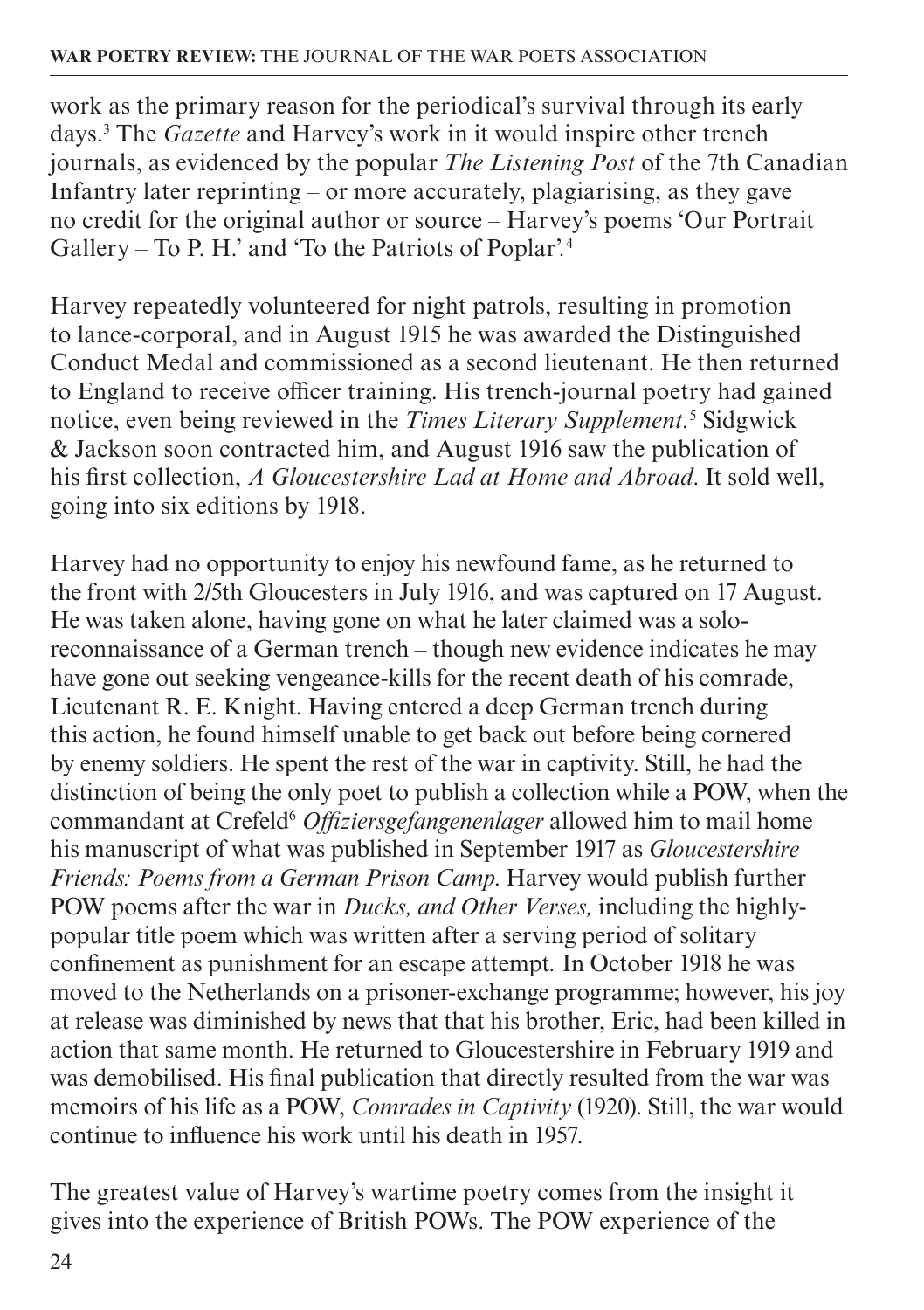First World War has largely been ignored until recently, though studies are expanding thanks to a growing interest in POW experiences as a whole, evidenced by an entire conference dedicated to POW studies held by the newly-formed POW Network at Warwick University in November 2013. It must be noted that Harvey's status as an officer meant he was held in an all-officer POW camp, or *Offiziersgefangenenlager*, exempting him from the forced-labour endured by POWs from the ranks. Officer POW's primary distress was not physical hardship; rather it was an abundance of boredom that allowed the mind to dwell on negative thoughts and the hopelessness of confinement.

One of the few psychological studies of POWs was written by Major Walter A. Lunden, an American sociology professor who served as a prison officer during the Second World War. He noted that immediately after capture, POWs tend towards a state of shock and stupor, partially caused by the fact that capture, unlike death or wounding, is an outcome of combat that they had never envisioned. As they adjust to their new circumstances they begin to experience feelings of disgrace at having been captured.7 Harvey wrote that once his initial interrogations were over and he was placed in solitary confinement, he felt guilt that his family would worry over him, and that his comrades might get killed looking for him: 'Again and again, I asked myself if I could in any way have avoided being taken [...] why did I risk getting into that trench at all?'8

The feelings of guilt that Harvey, like most POWs, felt shortly after capture never left, but grew. His guilt was primarily associated with knowing that his comrades – including his two brothers – were still fighting in the front lines, while he was relatively safe in prison camps. In his memoirs he wrote that 'the whole sting of [the POW's] position, that which makes it so intolerable, is [...] his friends and brothers are "out there" killing and being killed. *He*  cannot help them. He is futile [...] There is no more terrible reflection for a man.'9 He further explains that, though many might say that he was a decorated hero who had 'done his bit, he felt that a soldier's 'bit' was never done while his country was still at war.10 This inability to join comrades in fighting was what he called 'the true agony of the prisoner-state'.11 This guilt was seen in many of his poems from *Gloucestershire Friends*.

One of these poems is 'Prisoners', written at Gütersloh and Crefeld *Offiziersgefangenenlagers* in late 1916 or 1917. As published in *Gloucestershire Friends*, it reads: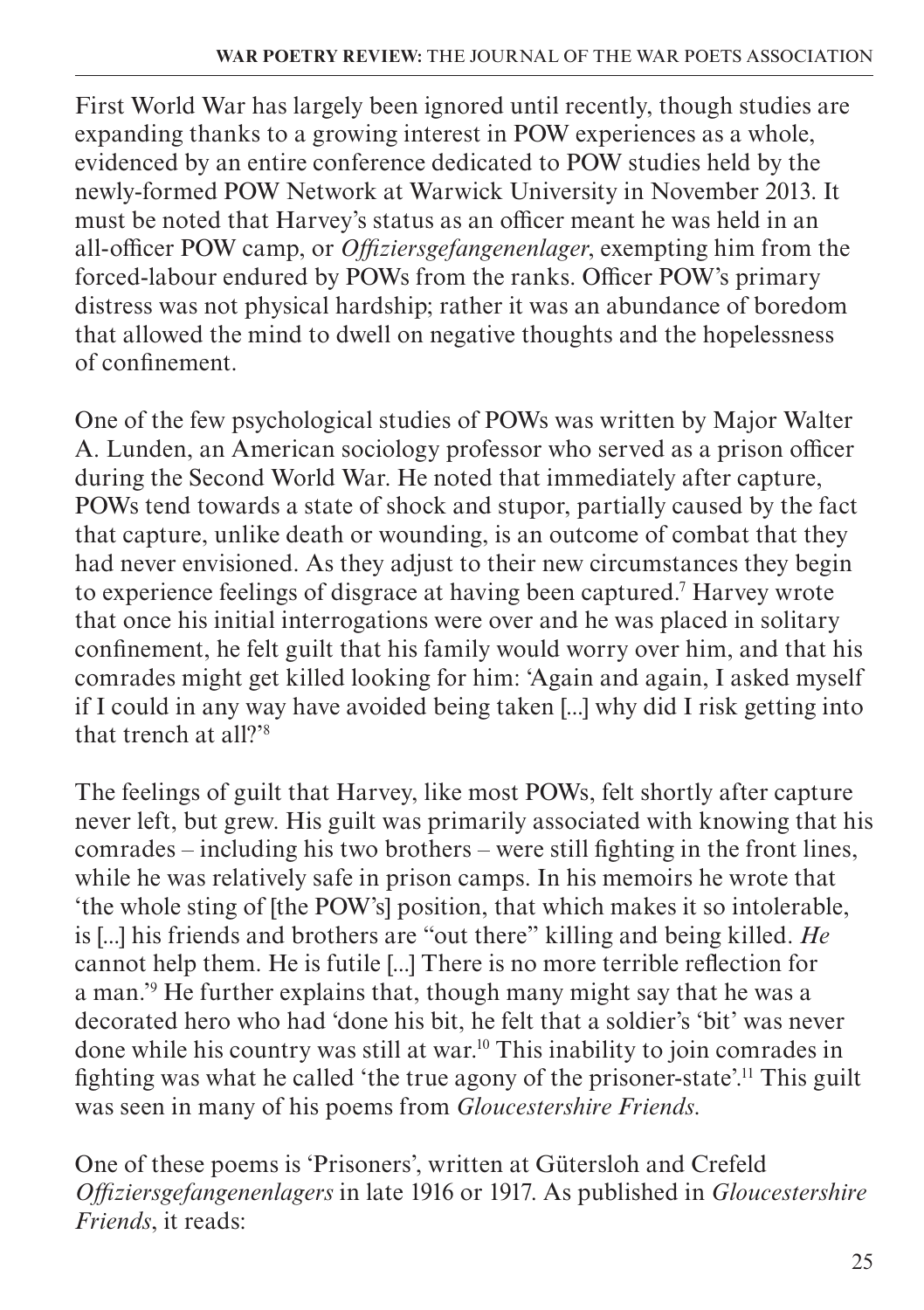Comrades of risk and rigour long ago Who have done battle under honour's name, Hoped (living or shot down) some meed of fame, And wooed bright Danger for a thrilling kiss, — Laugh, oh laugh well, that we have come to this!

Laugh, oh laugh loud, all ye who long ago Adventure found in gallant company! Safe in Stagnation, laugh, laugh bitterly. While on this filthiest backwater of Time's flow Drift we and rot, till something set us free!

Laugh like old men with senses atrophied, Heeding no Present, to the Future dead, Nodding quite foolish by the warm fireside And seeing no flame, but only in the red And flickering embers, pictures of the past: — Life like a cinder fading black at last.<sup>12</sup>

The poem addresses Harvey's fellow POWs, who were once fighters – 'Comrades of risk and rigour' – but are now neutralized. This poem is consistent with Lunden's observation that most soldiers envisioned death or wounding rather than capture removing them from the battlefield, as Harvey states they hope to find fame either 'living or shot down'.

The new availability of Harvey's manuscript of *Gloucestershire Friends*  allows us to use early drafts of this poem to gain further insight into the POW's emotions. Harvey does not directly state in the published version of this poem that he feels guilt that others are fighting while he is not; however, in his earliest draft, the fourth and fifth lines of the second stanza read 'Here we must wait till others set us free. / Safe in stagnation! Laugh, laugh bitterly!'13 The manuscript shows that Harvey recognised that his freedom was now conditional upon his comrades fighting to defeat the enemy. Not only could he no longer fight alongside his comrades, but his comrades now had to fight on his behalf. This idea of waiting to be set free by others continued in the second draft of his poem, but was eventually edited out completely in his third draft.

Another poem from *Gloucestershire Friends,* 'At Afternoon Tea', indicates the same guilt felt by POWs, which is again exposed by a close reading of its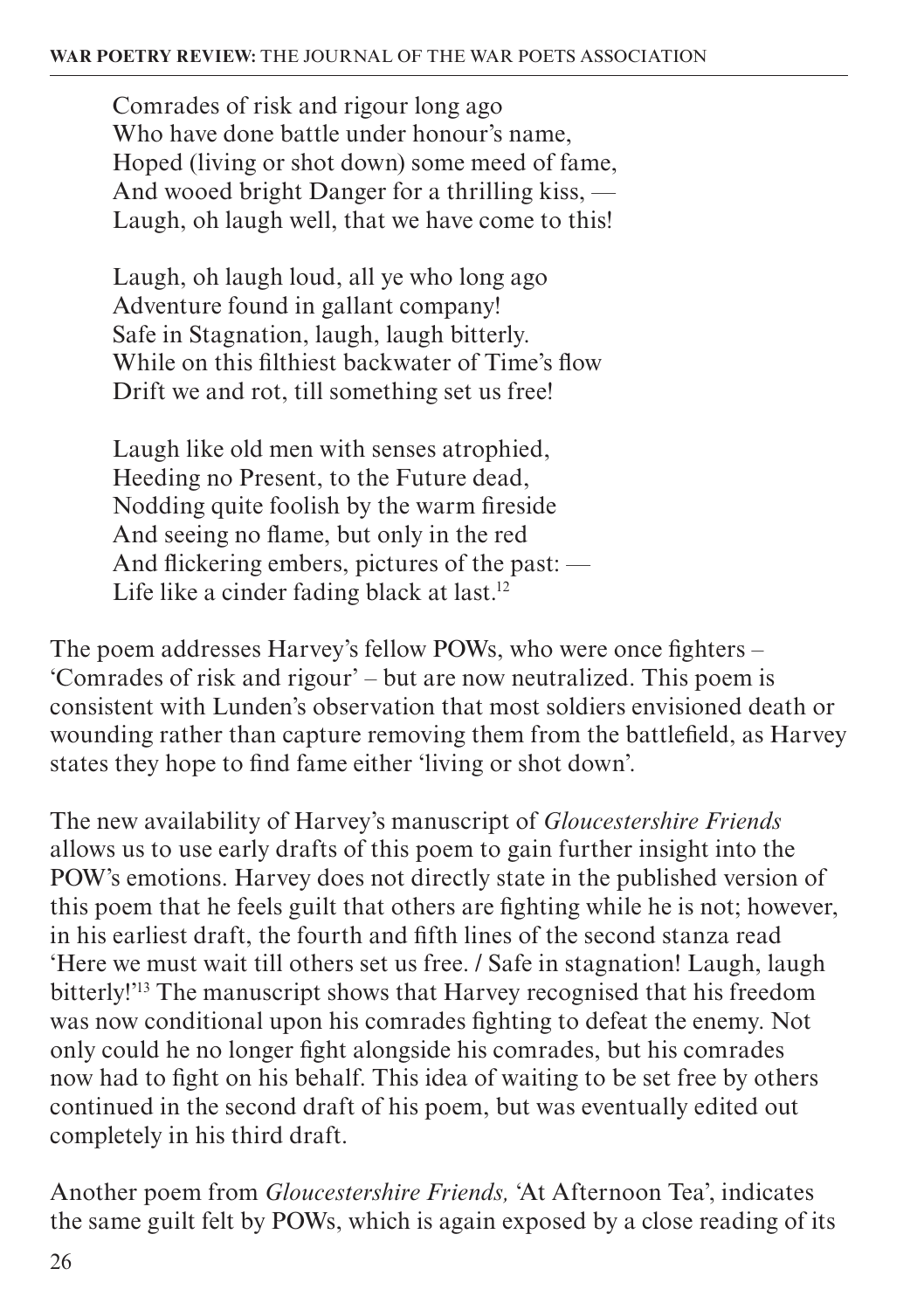manuscript version. Harvey used the triolet to highlight the emotional and experiential distance between those fighting in the trenches, and those who merely hear about the fighting secondhand. The published version reads:

We have taken a trench Near Combles, I see, Along with the French. We have taken a trench. (Oh, the bodies, the stench!) Won't you have some more tea? We have taken a trench Near Combles, I see.<sup>14</sup>

The shifting meaning of the repeated lines highlights that the mere statement 'We have taken a trench' does little justice to the violent reality of such an event. The initial observation of having taken the trench is made somewhat lightly, as indicated by the slightly flippant 'I see'. However, the parenthetical statement acknowledging the macabre aftermath of such an event gives the final two lines a gravity not felt in their appearance as the first two lines. In the final line, 'I see' now implies insight.

Notes show that he originally wrote the triolet like a script, with the speakers of the lines indicated in the margin. The location of the trench was also different. His handwritten copy reads:

| Host Speaking:- We've taken a trench                             |
|------------------------------------------------------------------|
| Near Oviliers, I see,                                            |
| Along with the French.                                           |
| We've taken a trench                                             |
| myself thinking:- (Oh, the bodies! The stench!) $\leq$ --Italics |
| H. Speaking:- Would you have some more tea?                      |
| We've taken a trench                                             |
| Near Oviliers I see. <sup>15</sup>                               |

Harvey later crossed out these cues. By reading the poem with the cues still in place, we see the poet as a participant in the scene, possibly imagining himself home from the front, as he was from August 1915-July 1916 when he receiving officer training. In this situation, his non-combatant host's casual remarks about the capture of the trench are opposed by Harvey's knowledge – which parentheses indicate that he thinks but does not speak – of the truth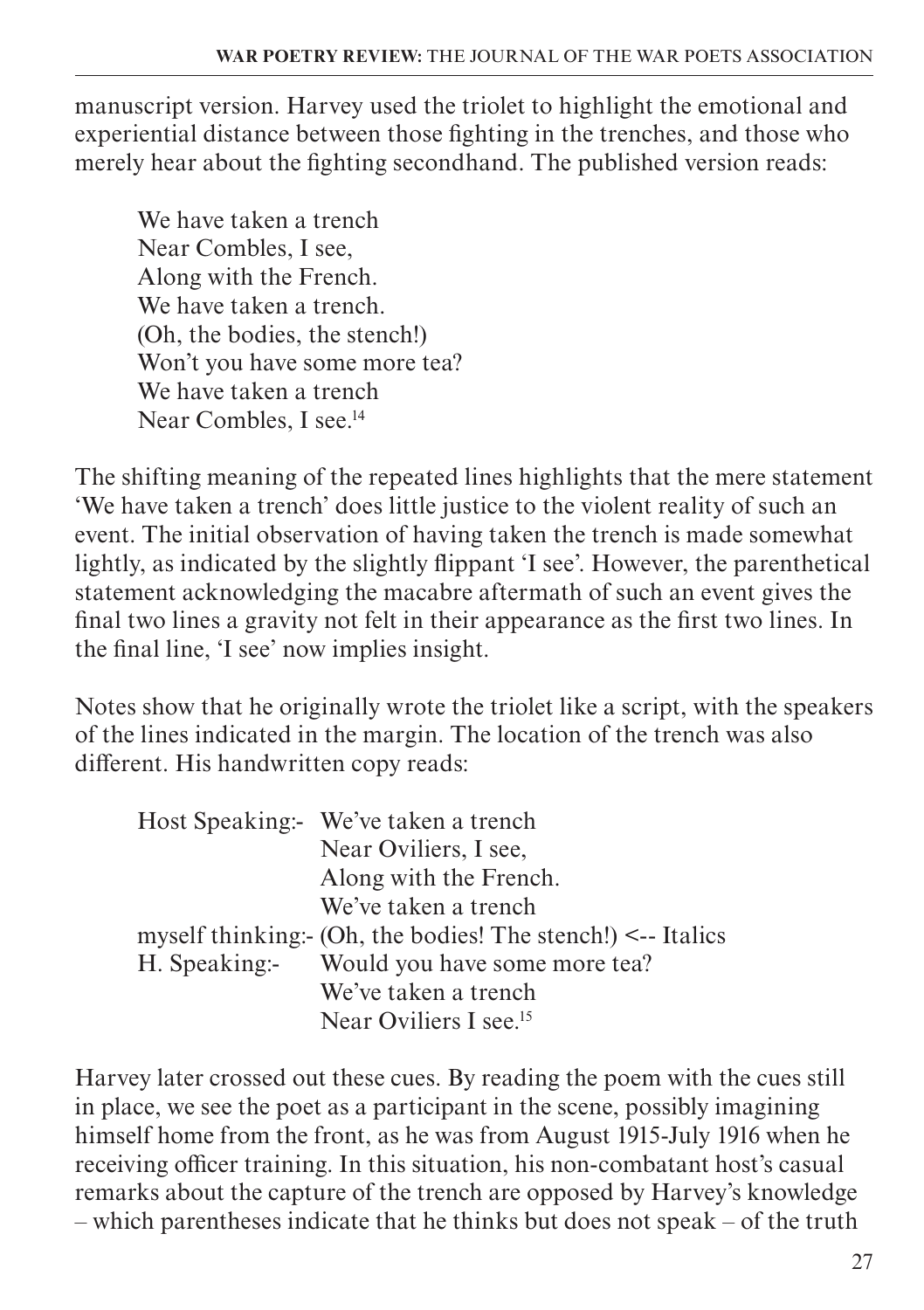of what happens when a trench is taken. This is further reinforced as the 1/5th Gloucesters did attack near Oviliers in July 1916 while Harvey was away from the front, resulting in the death of his friend Lieutenant R.E. Knight.16

Changes in the poem's final draft further suggest POW guilt. Prior to publication, 'Oviliers' was replaced by 'Combles'. 1/5th Gloucesters made gains near Combles during the battle of the Somme, just after Harvey's capture.17 While news from the front was officially restricted by the Germans, POWs followed the war by questioning new arrivals. J. A. L. Caunter, a 1st Gloucester who was with Harvey at Crefeld *Offiziersgefangenenlager*, claimed that officers on parole in the local villages could covertly obtain copies of *The Times* from villagers.18 Caunter added that POWs knew most news even before new arrivals told it to them.19 The attack near Combles on 27 August 1916 was a large effort that resulted in the 1/5th Gloucesters capturing a trench along with 30 Germans and inflicting an estimated 200 casualties, while suffering 17 killed, 86 wounded, and 11 missing – casualty figures not likely to escape notice even by POWs in Germany.20 Harvey's changing of 'Oviliers' to 'Combles', reflected that while the fighting continued for his comrades in the trenches, he and other prisoners were at the liberty to do such things as relax with afternoon tea. Harvey reported that afternoon tea was a daily occurrence held after sporting events at Gütersloh *Offiziersgefangenenlager*, the camp he was at when the attack near Combles occurred<sup>21</sup>

Reading the poem with this in mind, one can imagine an officer hosting tea in a POW camp reporting the news of these gains, initially glad of the victory. Yet, mention of trench warfare causes the host and his companions to internally reflect on the true horror of the event, from which they are now spared. He breaks the silence by offering more tea, speaking again of the trench's capture with the somberness brought by personal experience, and the guilt of not having participated. The parentheses show that dreadful facts need not be stated aloud; the tea-drinkers all know it, and so they continue their tea, trying not to think too deeply on it. The parenthesis may even indicate an attempt by the speaker to suppress traumatic memories of trench combat, or perhaps that focusing on the simple task at hand – offering more tea to his guests – is allowing him to repress thoughts that sit below the surface. The poem certainly shows that Harvey saw some ignominy in being a non- participant in the fighting. As a POW and now *hors de combat,* he couldn't help but feel that ignominy reflected back on himself, a feeling that fellow POWs could relate to.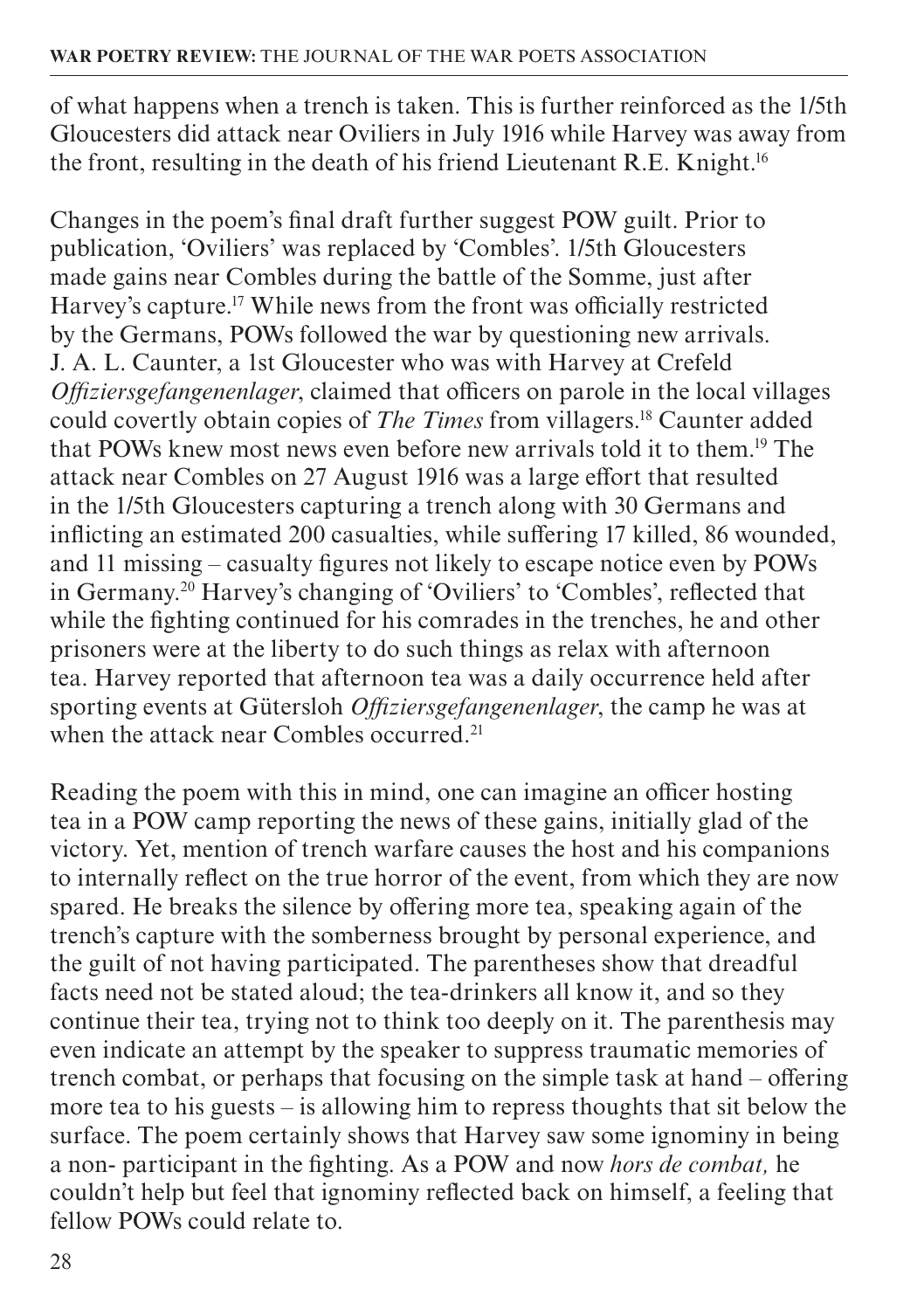Were it not for the rescue of Harvey's papers, these in-depth readings of his POW poems showing hints of the guilt felt by First World War officer POWs would not be possible. Though Harvey's poems as published give a unique insight in to the lives of First World War POWs, only through his manuscript drafts can we explore ideas and emotions that he chose not to publish, either because he did not want to fully disclose these feelings publicly, or simply for reasons of poetic form and readability. Harvey's papers are helping us to give the First World War POW experience the same treatment through literary scholarship that the trench experience has been given. Not only can his literary archive expand our understanding of this heretofore understudied aspect of the war, it is also allows us to seek a greater appreciation of one of the war's unique poets.

#### **Notes**

<sup>1</sup> The typescript, originally titled 'Will Harvey – A Romance' has been published as *The Lost Novel of F. W. Harvey – A War Romance* (Stroud: The History Press, 2014).

<sup>2</sup> Lisa Stead, 'Introduction', *The Boundaries of the Literary Archive - Reclamation and Representation*, ed. Carrie Smith and Lisa Stead (Farnham: Ashgate Publishing Limited, 2013), 3.

<sup>3</sup> George Frances Helm, 'Introduction', *5th Gloucester Gazette*, ed. George Frances Helm, post-war bound reprint (Gloucester: John Jennings, [undated]), iv.

<sup>4</sup> W. G. Gibson, ed., *The Listening Post* 2 (30 August 1915), *The Listening Post* 6 (20 October 1915), http://www.amdigital.co.uk/m-collections/collection/the-first-world-warvisual-perspectives-and-narratives/ (accessed 30 July 2013).

<sup>5</sup> E. B. Osborn, 'Trench Journals', *The Times Literary Supplement* (London, 12 October 1916), 769 (accessed 5 April 2013).

<sup>6</sup> Contemporary spelling, it is now known as Krefeld.

<sup>7</sup> Walter A. Lunden, 'Captivity Psychosis among Prisoners of War', *Journal of Criminal Law and Criminology*, 39 (1949), 721–33: 725.

<sup>8</sup> F. W. Harvey, *Comrades in Captivity - A Record of Life in Seven German Prison Camps*  [1920] (Coleford: Douglas McLean Publishing, 2010), 40.

<sup>9</sup> Harvey, *Comrades in Captivity*, 51.

<sup>10</sup> Ibid., 51–52.

<sup>11</sup> Ibid., 52.

<sup>12</sup> F. W. Harvey, *Gloucestershire Friends: Poems from a German Prison Camp* (London: Sidgwick & Jackson, 1917), 17.

<sup>13</sup> F. W. Harvey, 'Gloucestershire Friends – Poems from a German Prison Camp' (manuscript), Gloucestershire Archives (henceforth GA), F.W. Harvey Collection (henceforth FWH), D12912/21/3/Notebook 2.

<sup>14</sup> Harvey, *Gloucestershire Friends*, 44.

<sup>15</sup> Harvey, 'Gloucestershire Friends' (manuscript), GA, FWH, D12912/2/1/3/Notebook 2.

<sup>16</sup> '1/5th Battalion, Gloucestershire Regiment War Diary, 1914-1918' (typed copy), 1920,

Soldiers of Gloucestershire Museum Archives (henceforth SoGM).

<sup>17</sup> 1/5th Battalion War Diary', SoGM.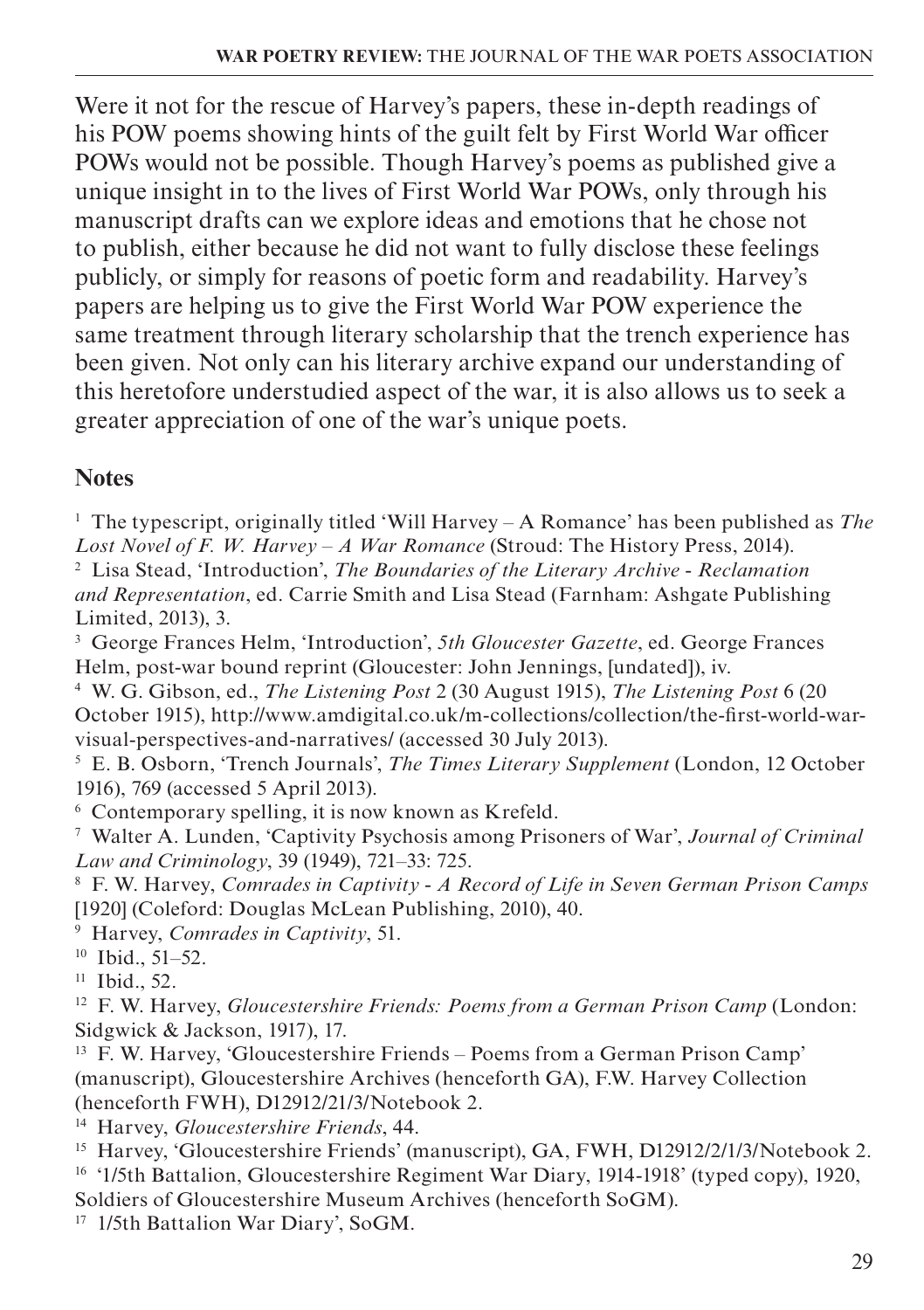- <sup>18</sup> J.A.L. Caunter, *13 Days The Chronicle of an Escape from a German Prison* (London:
- G. Bell and Sons, 1918), 31.
- <sup>19</sup> Caunter, 41.
- <sup>20</sup> '1/5th Battalion War Diary', SoGM.
- <sup>21</sup> Harvey, *Comrades in Captivity*, 91.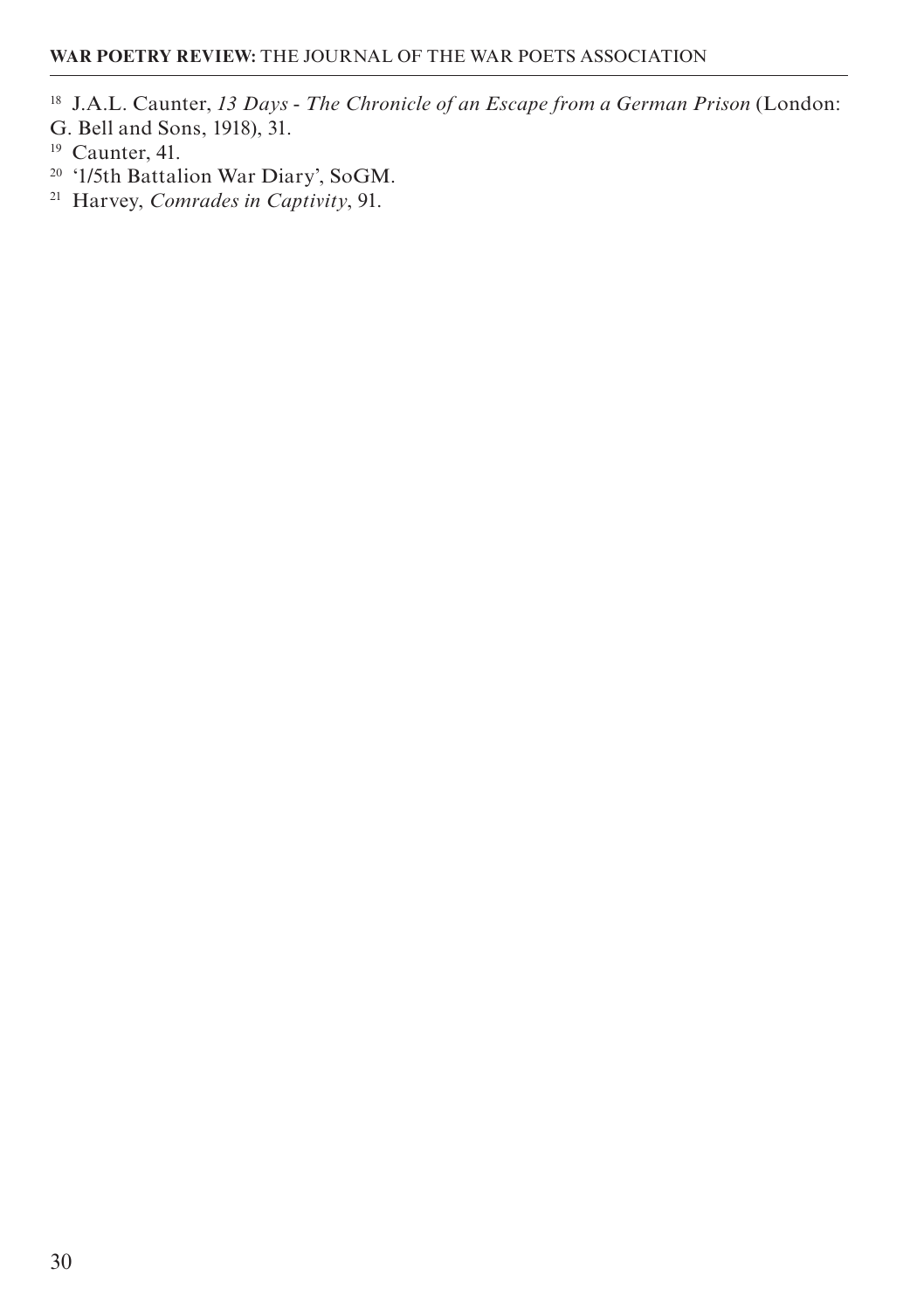### **'A revolver to Charon's Head': Robert Graves and Survival**

#### CHARLES MUNDYE

Just four days before his twenty-first birthday, on 20 July 1916, Captain Robert Graves was preparing to support an assault on High Wood during the Battle of the Somme. Whilst running for cover through a cemetery, he was hit by shell shrapnel in the leg and chest. He moved by stretcher-bearers to an old German dressing station at the recently-captured Mametz Wood, where he was left for dead. His Colonel wrote immediately to Graves's parents to say that their son was very gallant, and had died of wounds.

The next day Graves was found, despite the night's neglect, to be not dead after all, though it took until 5 August and the Court Circular in the *Times*  newspaper for the story to be put officially straight: 'Captain Robert Graves, Royal Welsh Fusiliers, officially reported died of wounds, wishes to inform his friends that he is recovering from his wounds at Queen Alexandra's Hospital, Highgate.'1

It is likely that this early brush with death saved Robert Graves's life. He was so seriously wounded that, despite a brief return to the Somme in February 1917, he didn't find himself in a place of extreme front-line danger again for the rest of the war, although he was not finally demobilised until early 1919. In the immediate aftermath of this near-death experience Graves seemed at least to be in remarkably good spirits in his poetry and in his letters, writing to Edward Marsh with a whimsical account of his near-death experience. On the way to Hades and crossing Lethe, the river of forgetfulness, he writes:

Then I strode away, held a revolver to Charon's head, climbed into the boat and so home. I gave him a Rouen note for 50cm which I didn't want particularly. Remained Cerberus whose three heads were, I noticed, mastiff, dalmatian and dachshund. He growled furiously and my revolver was empty, and I'd no ammunition. Happy thought: honeyed cakes and poppy seed. But none was handy; however, I had an excellent substitute – Army biscuit smeared with Tickler's 'plum and apple' and my little morphia tablets carefully concealed in the appetizing conserve.2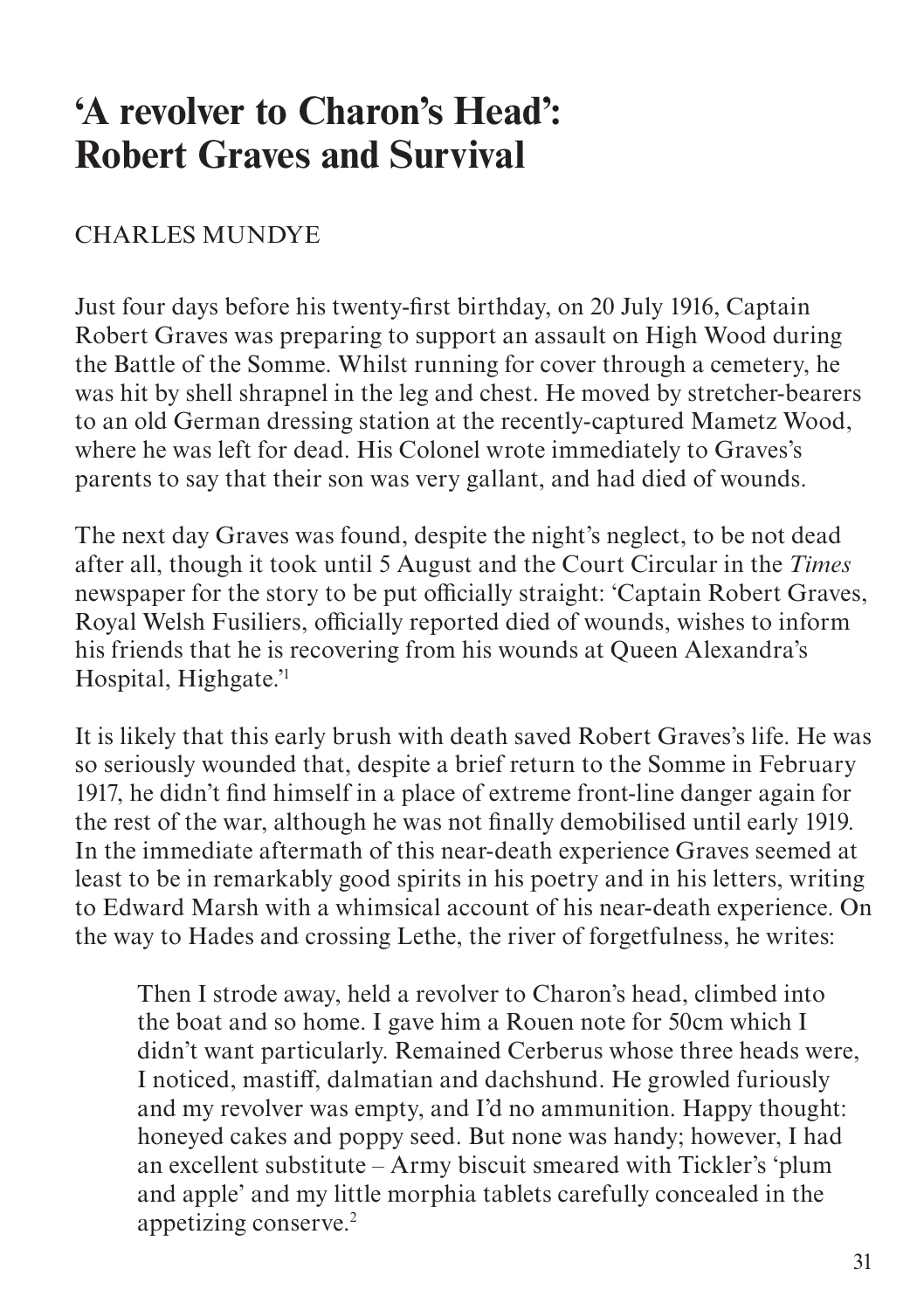Later in his life Robert Graves was to become famous amongst other things for his accounts of the Greek myths. Here, his scenario layers contemporary warfare with the classically mythological. The same scenario also provides Graves with the substance of a poem, titled 'Escape', in which one notable addition to the prose reverie is the intercession on his behalf of the Queen of the Underworld, who presides over death, but who here grants life-from-death:

 Oh, may Heaven bless Dear Lady Proserpine, who saw me wake And, stooping over me, for Henna's sake Cleared my poor buzzing head and sent me back Breathless, with leaping heart along the track.<sup>3</sup>

With this addition he plants a seed of an idea about the significance of the goddess figure, which thirty years later bloomed into one of the most extraordinary books of the twentieth century: Graves's *The White Goddess*, subtitled 'A historical grammar of poetic myth', and published in the aftermath of the Second World War in 1948. Proserpine in this poem is an early manifestation of one aspect of his triple goddess theory: the goddess as mother, bride, and layer-out in death. Fran Brearton is surely right in seeing this much later book as engaging 'if obliquely, with the politics of the 1940s, and thus, over its shoulder, with the politics of the Great War and inter-war period.'4

Graves signed up as a young volunteer in August 1914, just a matter of days after his nineteenth birthday, and straight from school. His first collection, *Over the Brazier* (1916) is in two parts: firstly 'Poems Written at Charterhouse 1910–1914', consisting of schoolboy poems which demonstrate an extraordinary precocity of talent, and then part 2, 'Poems Written Before La Bassée – 1915', in which the schoolboy attempts the transition to soldier, and negotiates the related movement from a kind of innocence to experience, and from home life to life at the Front.

Graves's next collection, *Goliath and David*, contains one of his most anthologised poems, 'A Dead Boche', in which a transformation from death into a kind of macabre life makes the paradox of war all the more immediately vivid:

To-day I found in Mametz Wood A certain cure for lust of blood: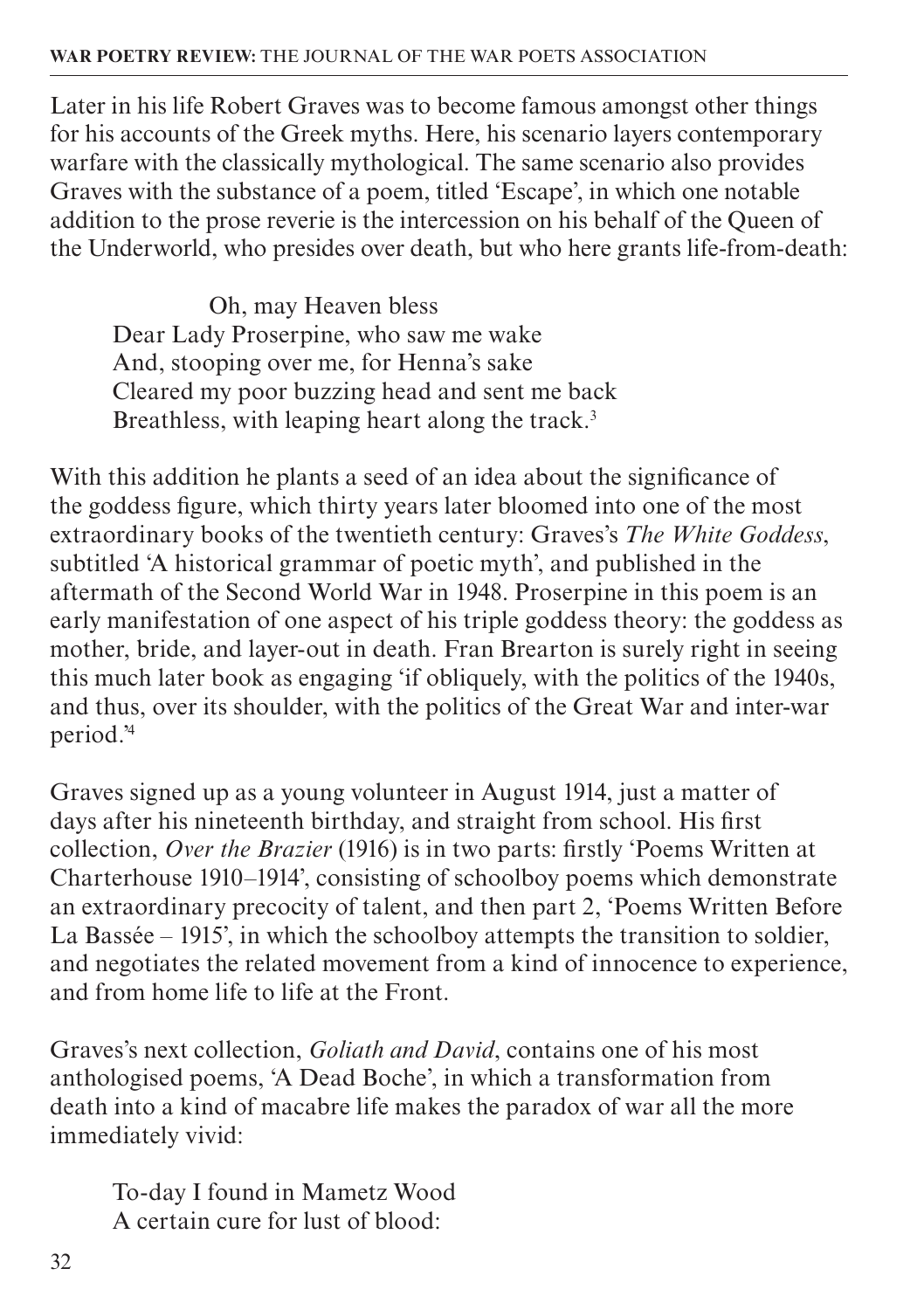Where, propped against a shattered trunk, In a great mess of things unclean, Sat a dead Boche; he scowled and stunk With clothes and face a sodden green. Big-bellied, spectacled, crop-haired, Dribbling black blood from nose and beard.<sup>5</sup>

The metamorphosis of the dead corpse into grotesque material life comes through his seemingly active presence – he sits, he scowls, he stinks, he dribbles. This is poetry that embodies paradox and metamorphosis. Death comes unexpectedly out of life, and life out of death in ways that are characteristic of a naturally mythological imagination at work.

Graves encountered the corpses that inspired this poem whilst employed in recovering the dead from Mametz Wood. The preceding battle was one of the bloodiest on the Somme, and the 38th (Welsh) Infantry Division, tasked with taking the wood, lost 4,000 men in the process. Two other notable poets were involved at Mametz: David Jones, and Siegfried Sassoon. Graves and Sassoon, both Officers in the Royal Welch Fusiliers, had first met and become close friends in November 1915 at Béthune. By July 1916 they were in different Battalions, but stationed on the Somme near enough to each other for them to meet on 14 July. The companion poem to 'A Dead Boche', written at the same time, provides an instance of the two opposite impulses in Graves's war poetry. 'Letter to S.S. from Mametz Wood', later titled 'Familiar Letter to Siegfried Sassoon', is a sort of generic hybrid between poem and letter, imagining a world beyond war where friendship and poetry alike might flourish:

In Gweithdy Bach we'll rest a while, We'll dress our wounds and learn to smile With easier lips; we'll stretch our legs, And live on bilberry tart and eggs<sup>6</sup>

A later poem, however, written in about 1924 to Sassoon, or, rather, Sassoon's double with the soubriquet Captain Abel Wright, gives a much more complex account of their post-war relationship. Graves creates his own double named 'Richard Rolls', and Rolls suggests that he did in fact die in 1916 on the date of Graves's birthday (24 July), and was replaced by a double who looked exactly the same but was not him. Similarly, Rolls speculates that Sassoon's double Wright may not actually have survived his earlier heroic actions: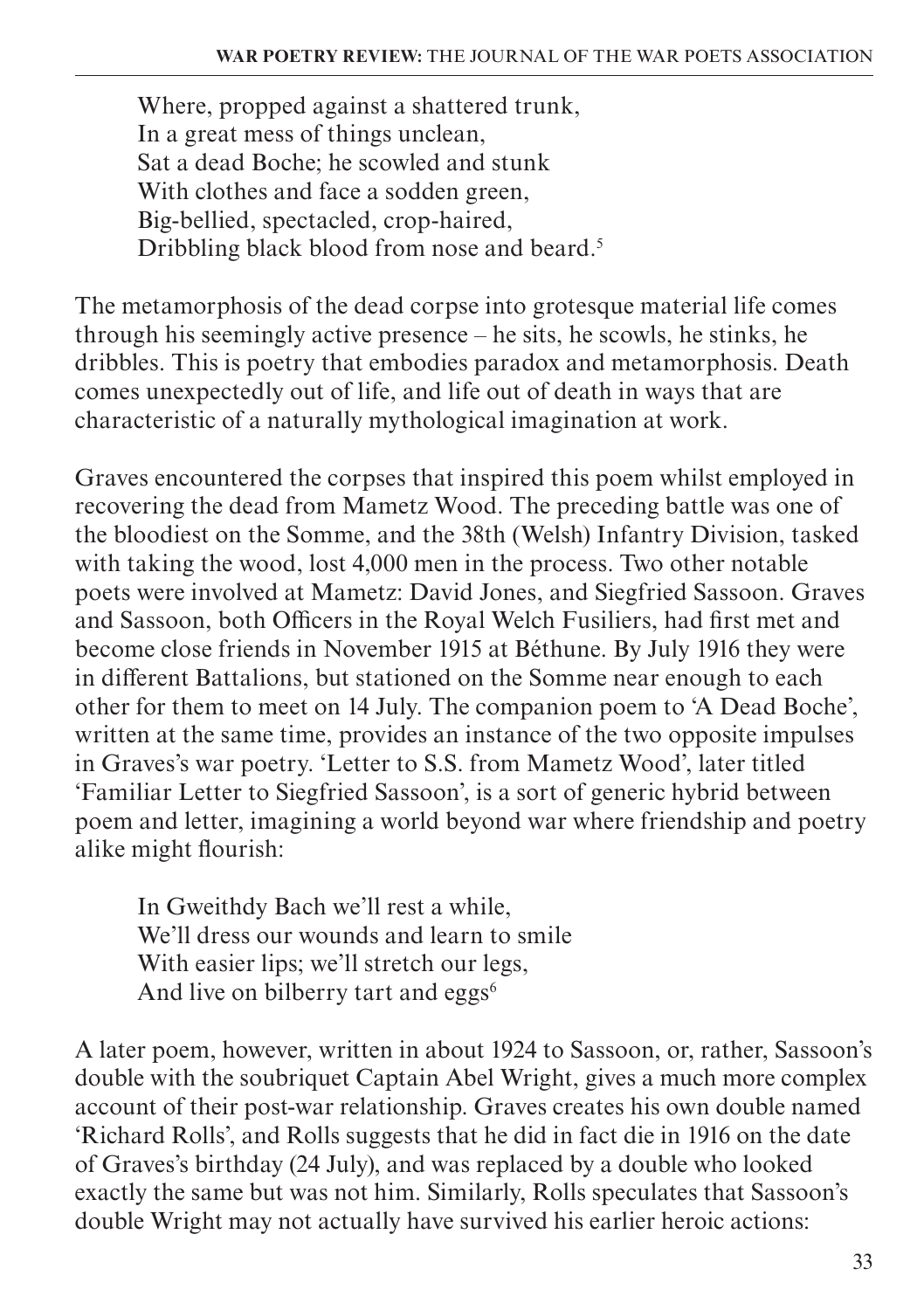And I don't know for sure, but I suspect That you were dead too, killed at the Rectangle One bloody morning of the same July, The time that something snapped and sent you Berserk: You ran across alone, with covering fire Of a single rifle, routing the Saxons out With bombs and yells and your wild eye; and stayed there In careless occupation of the trench For a full hour, reading, by all that's mad, A book of pastoral poems! Then, they say, Then you walked slowly back and went to sleep Without reporting; that was the occasion, No doubt, they killed you: it was your substitute Strolled back and laid him down and woke as you<sup>7</sup>

Wright is the literary double of Sassoon, whose actions encapsulate the absurd paradoxes of war, reading pastoral poetry in the midst of a singlehanded attack on the enemy, a double who then didn't, as he thought he did, survive, but was replaced by his own double. These are perhaps not so much questions of identity as expressions of the uncertainty of knowing anything for sure again, about oneself, about others; expressions of fracture, of division, of discontinuity even where things might appear to be normal.

In *Goodbye to All That* (1929), Graves's autobiographical account of his younger self, he claims that in one of their earliest meetings in 1915 Sassoon took him to task for the realism of Graves's war poetry:

In return he showed me some of his own poems. One of them began: Return to greet me, colours that were my joy, Not in the woeful crimson of men slain... This was before Siegfried had been in the trenches. I told him, in my old-soldier manner, that he would soon change his style.<sup>8</sup>

Graves was the younger of the two, but at this stage more experienced in war, and therefore, he maintains, more advanced in finding an appropriate poetic register to describe war. Such an exchange may or may not have happened in quite this way, and the unreliability of memory and autobiography is part of the shaping motivation for Graves's memoir. Throughout, uncertainty is the only thing that is certain.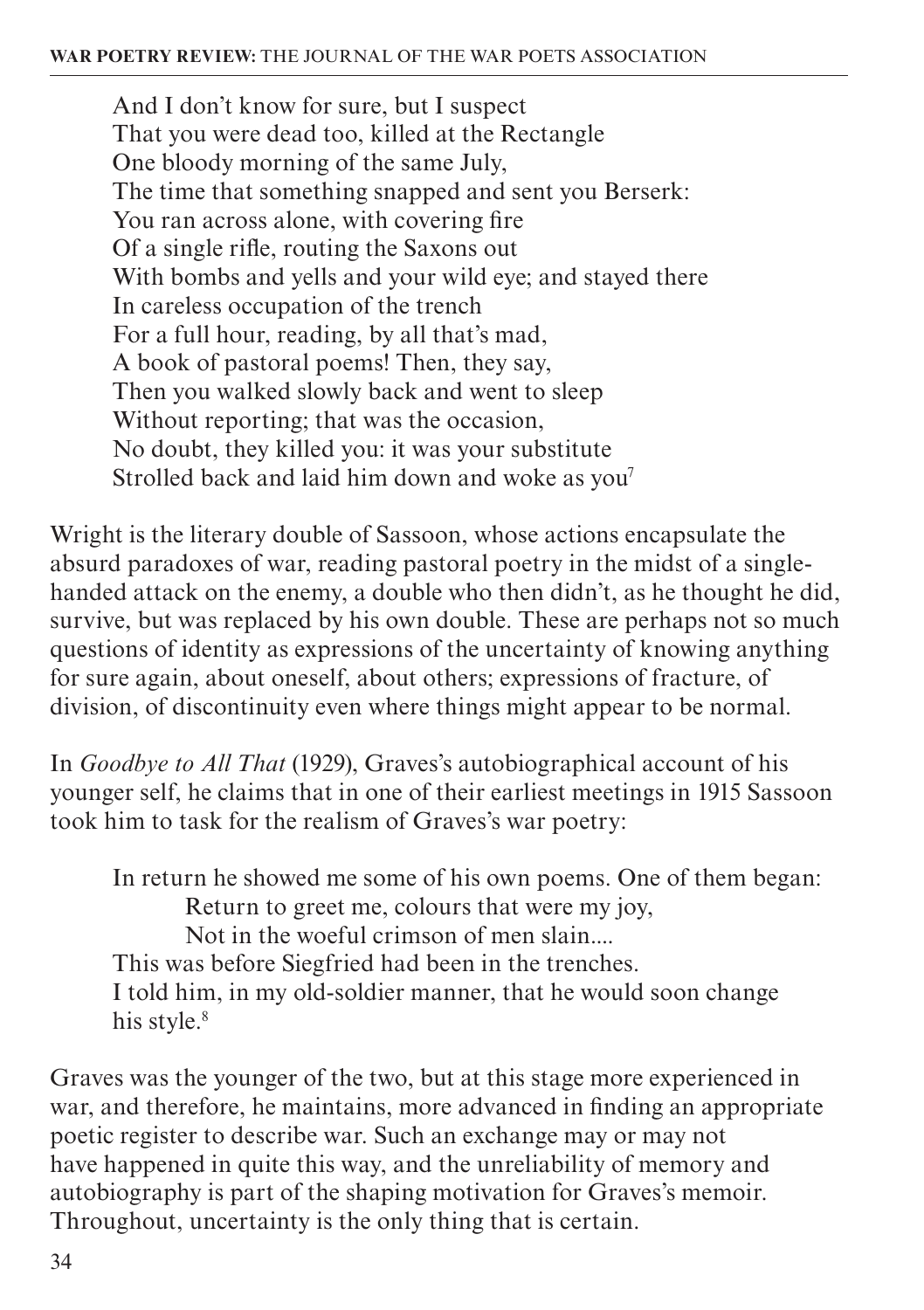By 1918 Sassoon had indeed changed his style, and was turning the tables by taking Graves to task for being short on anger and feeling in certain poems that were addressing subjects other than war, and the pity of it. Indeed, writing to Wilfred Owen in December 1917, Graves had exclaimed: 'For God's sake cheer up and write more optimistically – the war's not ended yet but a poet should have a spirit above wars.'9 Countering Sassoon's criticisms in a letter of August 1918, Graves reinforces the sentiment expressed in the letter to Owen:

I can't write otherwise than I am now except with hypocrisy for I am bloody happy and bloody young (with only very occasional lapses) and passionate anger is most ungrateful. And I can't afford to stop in these penurious days and anyhow my 'antique silk and flower brocade' continue to please the seventeen-year-old girls and other romantics for whom they are intended: and why not? Worrying about the war is no longer a sacred duty with me: on the contrary, neither my position as a cadet instructor nor my family duties permit it.10

Yet, there is as much, if not more, significance in the parenthesis here as there is in the rest of the letter, which protests too much, has too much the air of a studied public persona interested in audiences and bank balances and duty, which is shoring up the interior horror contained in the brackets.

Graves deliberately did for his own reputation as a war poet. Even by the second edition of *Over the Brazier* he was already starting the process of editing his war poetry out, and by the time of the later editions of his *Collected Poems* he cut out virtually all of his early war poems. By 1941, in the early stages of the next war, Graves was making it clear that he wanted to leave his own 'war poems' behind as 'too obviously written during the war poetry boom'.<sup>11</sup> The older Graves was fundamentally sceptical about war poetry, seeing it as a specific genre made possible by the circumstances of one war alone, and indeed one poetic style alone – the Georgian style. Poets are rarely the best judges, or editors, of their own work, and we should forgive the old soldier his prejudices against poems about a subject that remained deeply painful to him, a pain intensified by the loss of his son David during World War Two on active duty for the Royal Welch Fusiliers in Burma in March 1943. These next few anniversary years, however, afford us a good opportunity to re-evaluate the importance and significance of Graves's early war poems, to bring back to life once again the young poet who was nearly killed on the Somme in 1916, with all due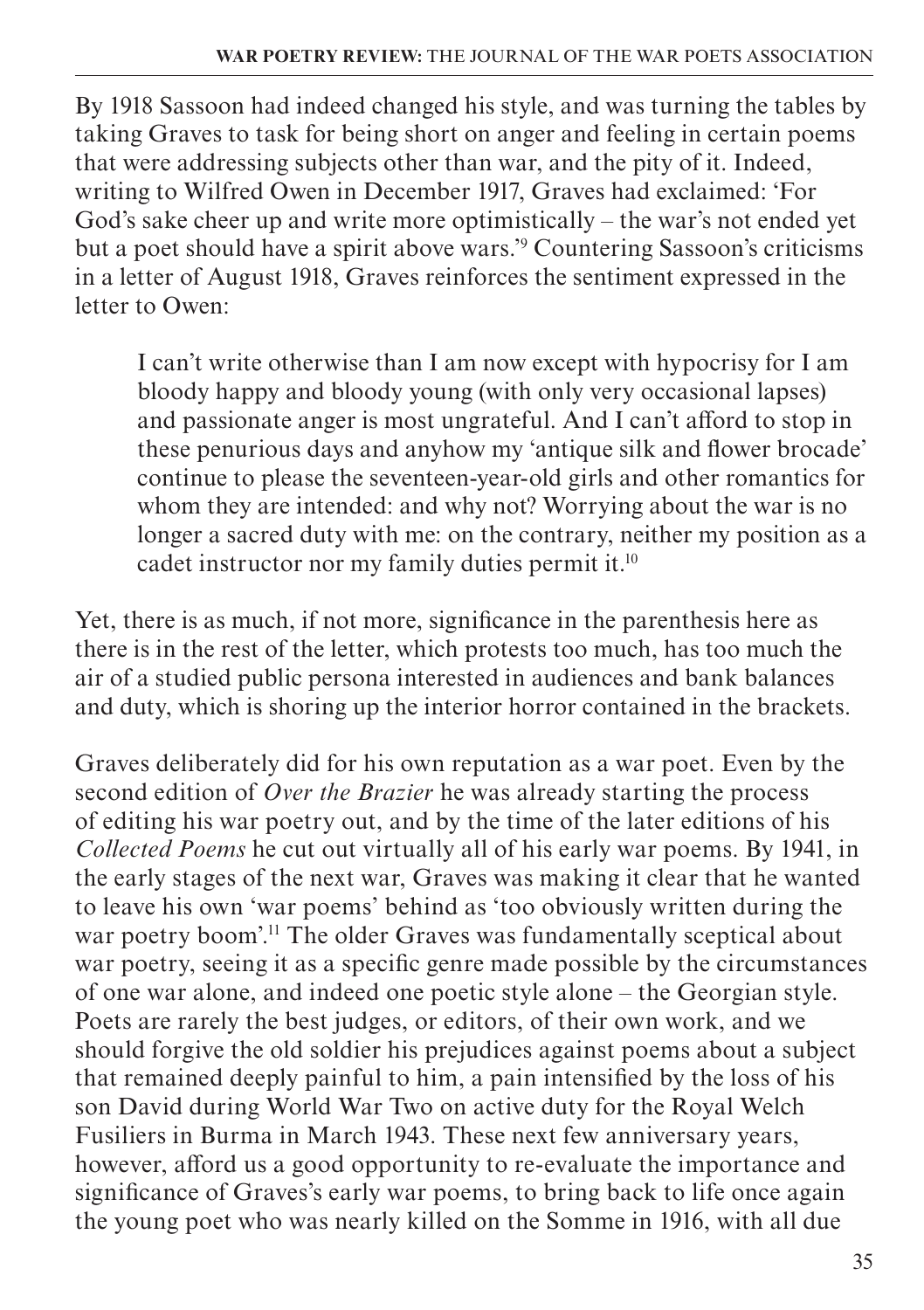respect to the old poet who had such a long and flourishing career until his death in Mallorca in 1985.

### **Notes**

<sup>1</sup> Anon, 'Court Circular.' *The Times* [London, England] 5 Aug. 1916: 9. *The Times Digital Archive*. Web. 26 Mar. 2014.

<sup>2</sup> Robert Graves, letter to Edward Marsh, 7 August 1916, *In Broken Images: Selected Letters of Robert Graves*

*1914–1946*, ed. by Paul O'Prey (London: Hutchinson, 1982), 59.

<sup>3</sup> Robert Graves, 'Escape', from *Goliath and David* (1916) in *Robert Graves: The* 

*Complete Poems*, ed. by Beryl Graves and Dunstan Ward (London: Penguin, 2003), 28.

<sup>4</sup> Fran Brearton, *The Great War in Irish Poetry* (Oxford: Oxford University Press, 2003), 96.

<sup>5</sup> Robert Graves, 'A Dead Boche', *The Complete Poems*, 27.

<sup>6</sup> Robert Graves, 'Familiar Letter to Siegfried Sassoon', from *Fairies and Fusiliers* (1917) in *The Complete Poems*, 38–39.

<sup>7</sup> Robert Graves, 'A Letter from Wales', from *Welchman's Hose* (1925) in *The Complete Poems*, 232–37.

<sup>8</sup> Robert Graves, *Goodbye to All That* (London: Jonathan Cape, 1929), 224.

<sup>9</sup> Robert Graves, letter to Wilfred Owen, December 1917, in Wilfred Owen, *Collected* 

*Letters*, ed. Harold Owen and John Bell (Oxford: Oxford University Press, 1967), 596. <sup>10</sup> Robert Graves, letter to Siegfried Sassoon, 26 August 1918, *In Broken Images: Selected Letters of Robert*

*Graves 1914–1946*, 101.

<sup>11</sup> Robert Graves, 'War Poetry in this War', *Listener*, 667 (23 October 1941), 566–67 (566).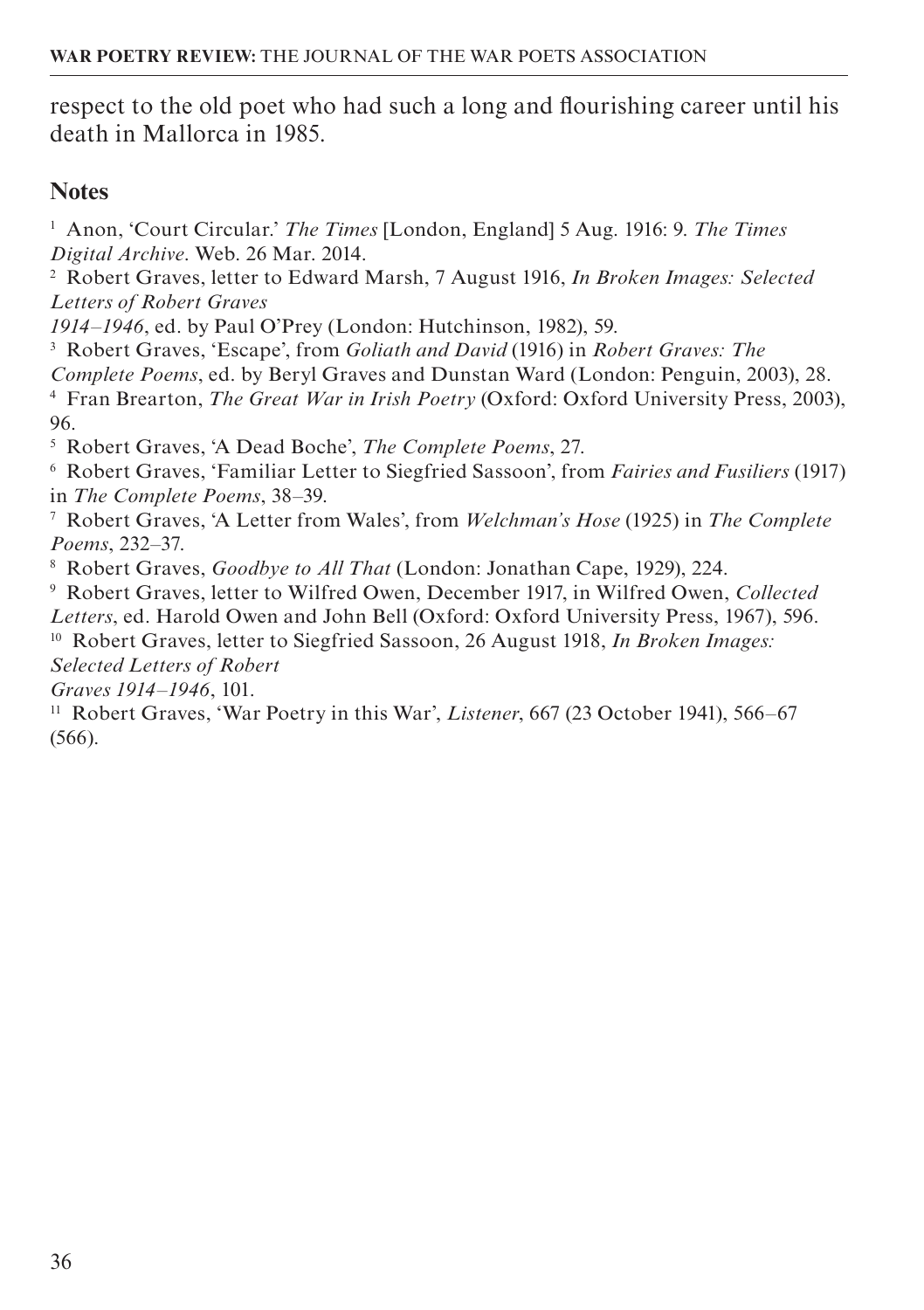# **Richard Aldington's War Poetry: Images, Impressions and Impact**

## MICHAEL COPP

*Aldington's best war poetry offers objective treatment of the front's realities … [and] a much wider range of immediate sensation and a more realistic perception of the war than do the verses of most of the trench poets.* (Fred D. Crawford, *British Poets of the Great War*, 1988)1

Aldington's war poetry is strikingly varied. In a series of thematic polarities he juxtaposes the brutal and the fragile, the military and the civilian, order and chaos, a serene Hellenism and a stark curative realism, isolation and togetherness, love-making and death. Throughout Aldington's war poetry we keep encountering four major themes. Three of them, an idealised Hellenic past, a sensitive response to the natural world, and love of woman, often sensual, enable Aldington to escape from the fourth, the brutal reality of war, by means of memory, imagination or wish-fulfilment.

His war poetry begins with a handful of poems written in London when still a civilian. He explores his active war experience for the most part, but not exclusively, in two major collections, *Images of War* (1919) and *Images of Desire* (1919). Post-war, his poetry is not wholly purged of war memories, as the longer poems he wrote in the 1920s and 1930s testify. Nor do his novel, *Death of a Hero* (1929), and his collection of war stories, *Paths of Glory* (1930) mark an end to haunting recollections of the war.

Four short poems, written in 1915 and 1916, show Aldington in true imagist mode, characterised by their concision, concreteness and clarity. They provide impressionistic glimpses of contemporary London with ominous hints of fear and destruction hanging over normal civilian life. 'Sunsets' ends with the lines:

And the wind Blowing over London from Flanders Has a bitter taste.

In 'Hampstead Heath' the night sky above the clamour of the pleasureseeking crowd is pierced: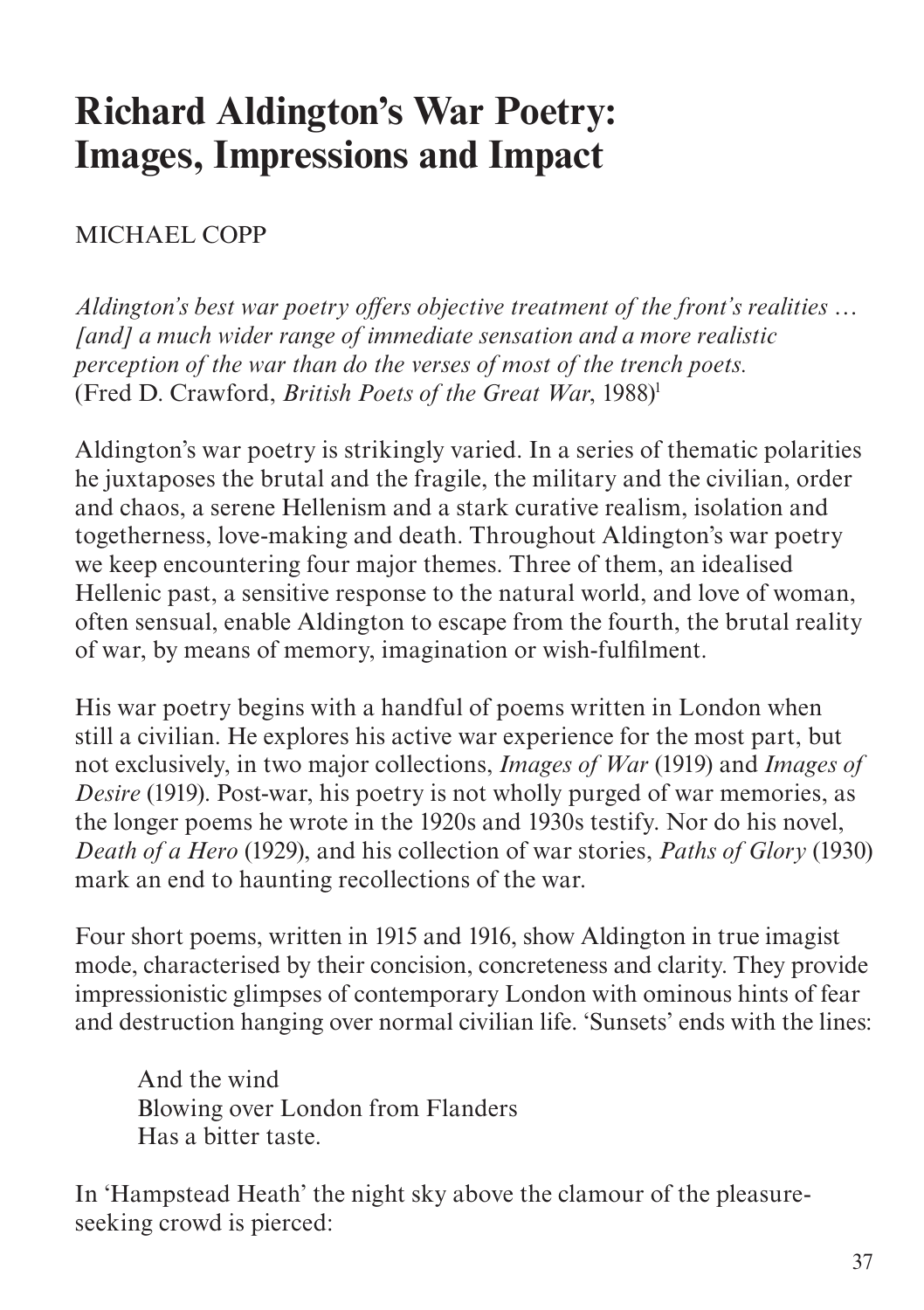By a swift searchlight, a long white dagger.

And in 'Sloane Street' the moon has to compete with:

On the left a searchlight A silver stream among the stars.

The final stanza points to the paradoxical effect of London's dimmed street lamps: wartime conditions allow Londoners to once more appreciate the true beauty of the night sky:

London was a rich young man Burdened with great possessions – Now, poor in light, Menaced, and a little frightened, At length he sees the stars.

'London' begins with three short, two or three-line, haiku-like, stanzas, impressionistically listing either natural phenomena (leaves, a squall, clouds, wheat fields) or man-made things (a church spire, chimneys, roofs). The fourth and fifth stanzas continue this theme and introduce a note of anxiety before the final stanza expresses the premonition that all this beauty could be wiped out by war:

A pear-tree, a broken white pyramid In a dingy garden, troubles me With ecstasy.

At night, the moon, a pregnant woman, Walks cautiously over the slippery heavens.

And I am tormented, Obsessed, Among all this beauty, With a vision of ruins, Of walls crumbling into clay.

Aldington enlisted in June 1916, and began his military service with the 11th Devonshires. In December he was drafted for the Leicestershire Regiment, and in January 1917 was sent to the 11th Battalion of the Leicestershire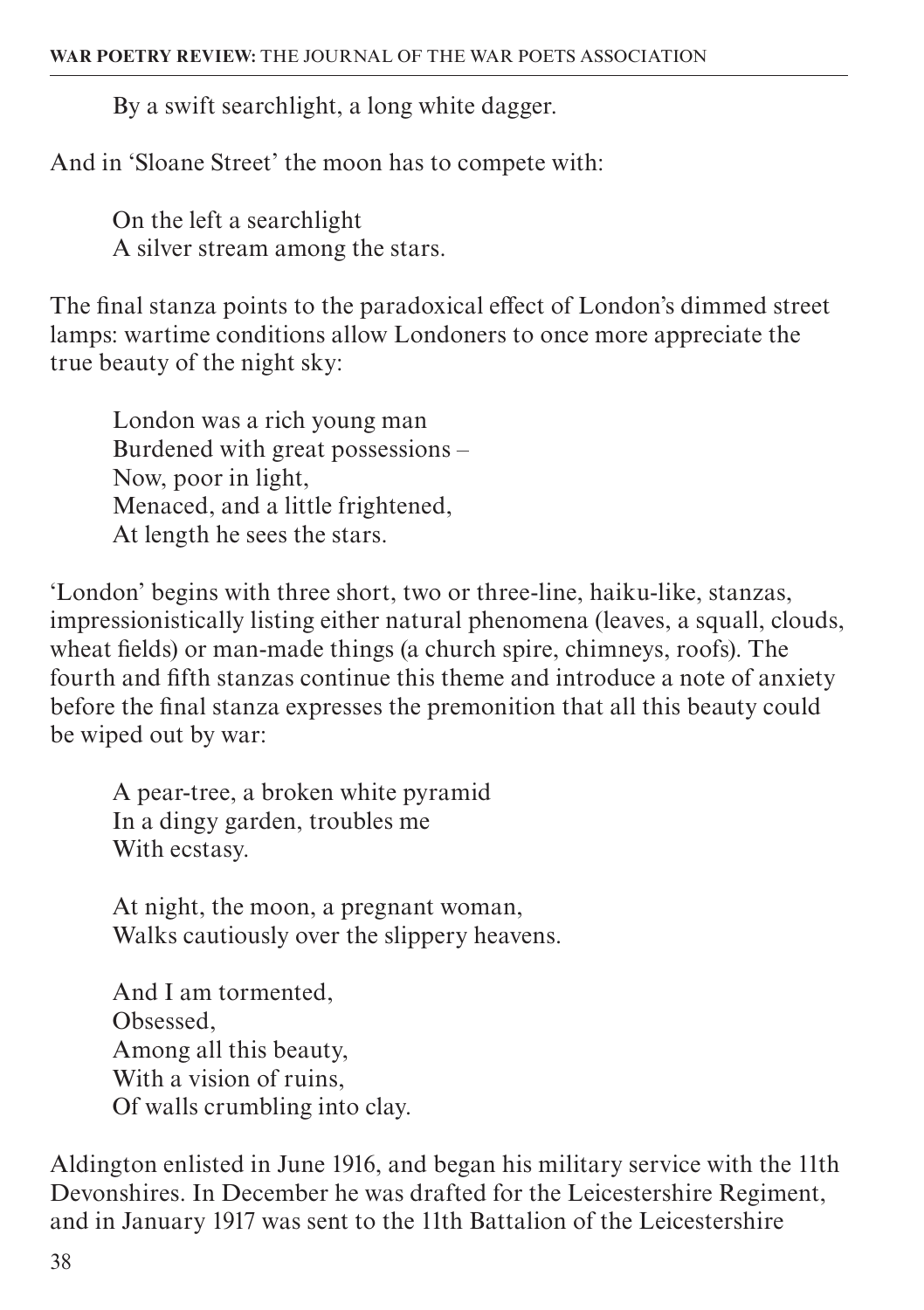regiment, a Pioneer battalion. After periods of training in England he was commissioned in November 1917 as a second lieutenant in the Royal Sussex Regiment. While serving in France, Aldington wrote to his great friend F. S. Flint, confident that he had written an important and original body of war poems:

I *have* spoken of the war more frankly than almost any other Englishman […] & when you read *Images of War*<sup>2</sup> […] I think you will admit that I have by implication written a denunciation of the war. You must not expect a book of *faits divers* from me; but anyone who reads attentively the book [...] will see the indignation, the pity, the anguish underneath. […] [T]hough I may seem absurdly vain in claiming it, I believe them to be the most sincere war poems yet written in English.<sup>3</sup>

After demobilisation in February 1919 he was lodging in London, with no secure base, was finding it hard to make living and was suffering from severe depression and self-doubt, as the following letter of 17 May to Flint reveals:

I am going through a really desperate crisis. I have serious doubts about my talent. […] I've lost any confidence. […] My *Images of Desire*  poems I rate as vulgar. […] My war poems – pooh! What rubbish!4

*Images of War* was eventually published in April 1919. It is a carefully planned and clearly structured volume. This concern for purposeful arrangement informs the trajectory of the sequence. Two framing poems, 'Proem' and 'Epilogue' bracket three chronologically ordered groups that can be summarised as training, trenches and trauma. In 'Proem' Aldington voices the problem facing him as a poet struggling to come to grips with the war:

Each day I grow more restless, See the austere shape elude me, Gaze impotently upon a thousand miseries And am still dumb.

The first two impressionistic stanzas of 'Machine Guns' depict the visual effect of ricocheting bullets, and snapshots of men in and near a trench. In the third stanza Aldington comments wryly on the necessity for officers to put on a bold face for the sake of their men's morale: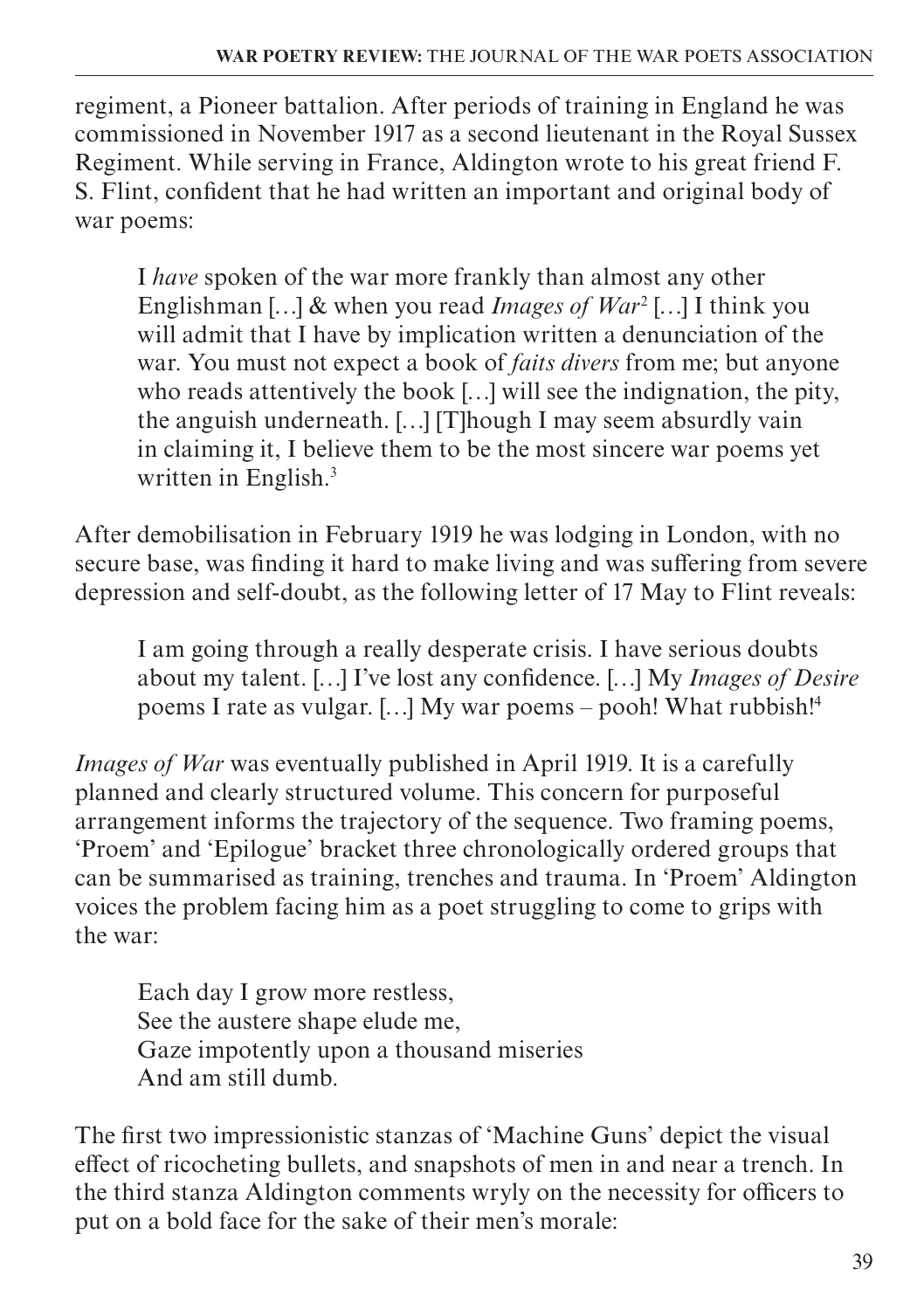Only we two stand upright; All differences of life and character smoothed out And nothing left Save that one foolish tie of caste That will not let us shrink.

In 'In the Trenches', after rejecting exhaustion, fear, loneliness as the destructive components of war, Aldington introduces a strikingly complex image:

Not that we are weary, Not that we fear, Not that we are lonely Though never alone – Not these, not these destroy us.

But that each rush and crash Of mortar shell, Each cruel bitter shriek of bullet That tears the wind like a blade, Each wound on the breast of earth, Of Demeter, our Mother, Wound us also, Sever and rend the fine fabric Of the wings of our frail souls, Scatter into dust the bright wings Of Psyche!

The ordnance of war threatens and destroys not only the soldier's material existence, but his spiritual life as well. Psyche works well as a multi-layered image. In Greek, 'psyche' signifies both 'soul' and 'butterfly'. In painting Psyche is represented as a maiden with the wings of a butterfly. This is much more than Aldington just playing an esoteric game with classical allusions. Many soldiers would have seen the fragile beauty of a butterfly 'scattered into dust' by a bullet. Thus Aldington concludes with an authentic piece of war observation.

This stanza is a typical example of Aldington as the sensitive Hellenist, horrified at war's destruction of the natural world. The titles of some of the later poems in this collection testify to Aldington's state of mind immediately after the war: 'Doubt', 'Resentment', 'Disdain' and 'Apathy'.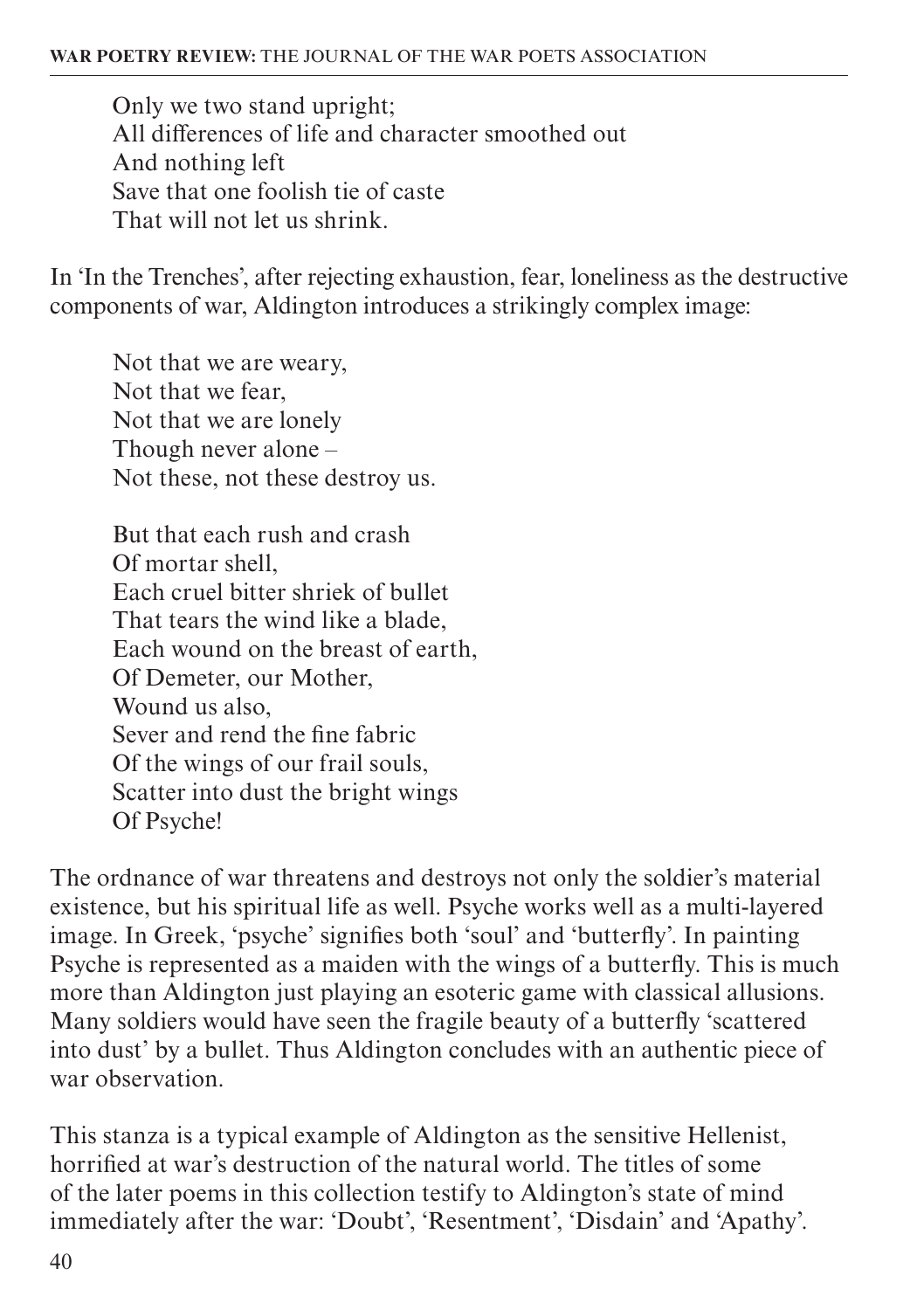In *Images of Desire* (1919) we find erotic images of sensual love-making side by side with memories of the losses and horrors of war, as in the short poem 'Reserve':

Though you desire me I will still feign sleep And check my eyes from opening to the day, For as I lie, thrilled by your gold-dark flesh, I think of how the dead, my dead, once lay.

This theme is also present in other poems such as 'Before Parting', 'Daybreak' and 'Meditation'.

Aldington's experiments with the free verse form of the prose poem are usually omitted from most anthologies of war poetry. This absence is hard to justify. Seventeen of them are included in *The Complete War Poems of Richard* Aldington.5 They are included at the end of *The Love of Myrrhine and Konallis, and Other Prose Poems* (1926), and were recycled in the short story 'Farewell to Memories' in the collection *Roads to Glory* (1930), where they alternate with the prose narrative sections of the story. As Vivien Whelpton says: 'the battlefield pieces, particularly when they confine themselves to the concrete circumstances of a moment's experience, have a compelling beauty and pathos'.6 'Fatigues', 'The Road', 'Stand-To', 'Landscape' and 'Song' are particularly effective in this respect. 'Landscape' ends with the lines:

Heavy scented the air tonight – New-mown hay – a pungent exotic Odour – phosgene… And to-morrow there will be huddled Corpses with blue horrible faces And foam on their writhed mouths.

In Aldington's longer post-war poems the war continues to emerge, often unexpectedly and abruptly, as in the erotic poem *A Dream in the Luxembourg* (1930). Aldington recalls aspects of his war experience by means of a series of rhetorical questions:

How many yellow dead men have I seen? Carried how many stretchers? Stood by how many graves – of young men too? Reported how many casualties?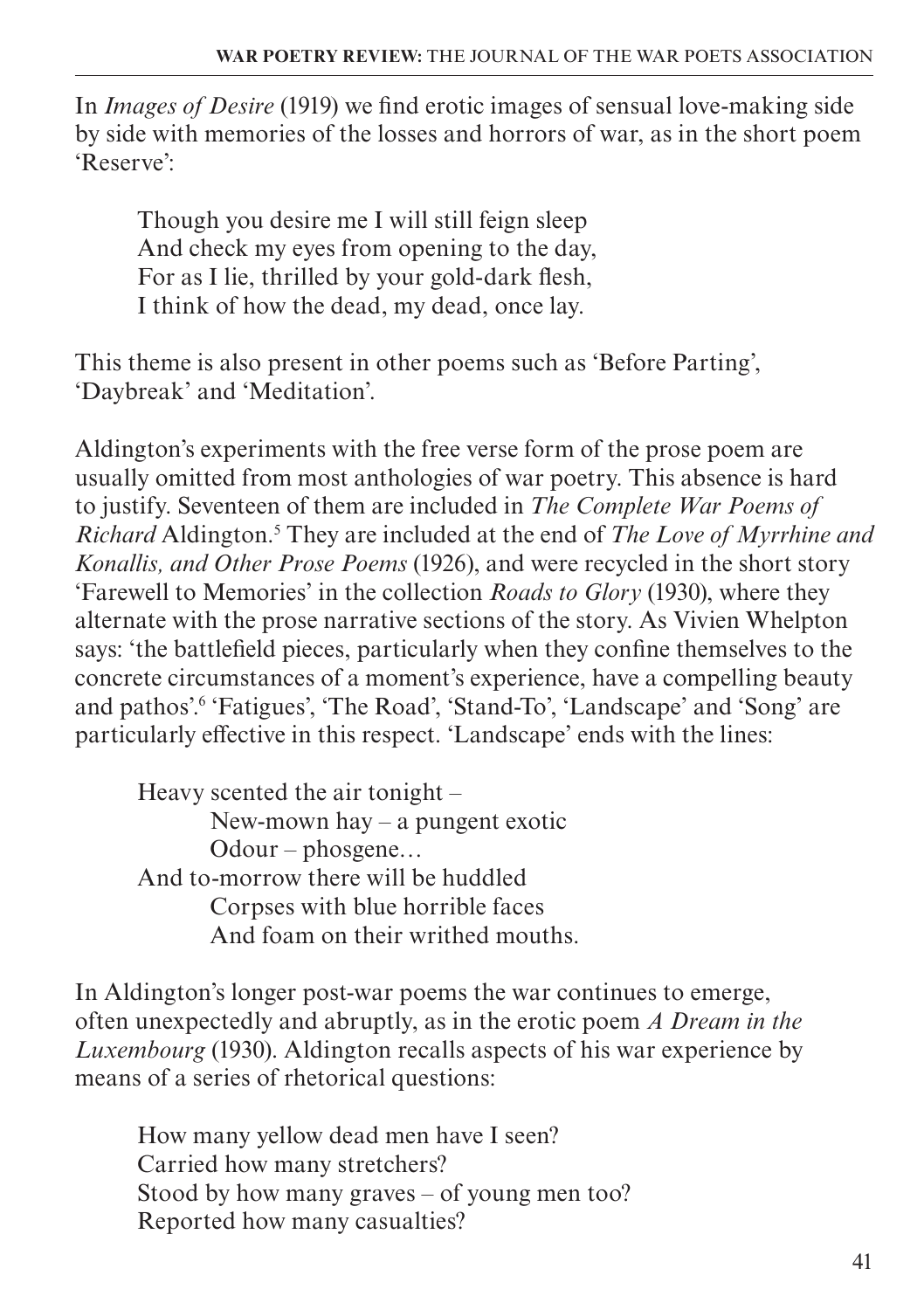The long ambitious poem *A Fool i' the Forest* (1924) contains a war section in which one character, the Conjuror, as Sergeant-Major, brainlessly gives away the position of the narrator, 'I', and another character, Mezzetin. Mezzetin is killed by an enemy shell and the narrator says:

My heart went icy; I felt sick, sick, And something vital left me forever.

Then I knew Mezzetin Was as much to me as life itself:

In this poem Aldington explores his sense of personal disintegration and loss of his creative powers brought about by the war.

*Life Quest* (1935) is the last poem of Aldington's to contain war material. In one section the poet, strolling by a river in France, suddenly sees the body of a dead snake lying in the water. This triggers off a sequence of juxtaposed hallucinatory images, growing in intensity. Aldington abandons all punctuation as each image rapidly succeeds the previous one: dead snake – dead English soldier – dead German officer – dead soldiers – dead self – dead snake:

I saw the white belly of the dead snake And I saw the body of a dead English soldier Laid like a coloured statue on the fire-step I saw and the same sickly smell came choking The body of a young German officer His face blue-grey like his uniform I saw the rag-clothed skeletons of Loos I saw my own body lying white and helpless Belly turned to the sun Gently swaying in the water Under the sunlight where the snake lay With all the queer taut snake-life gone limp and lost.

Aldington's most modernist poem, 'By the King's Most Excellent Majesty: A Proclamation', is inserted into his 1934 novel *All Men are Enemies*, at the beginning of Part II. It is notable for its modernist procedures: the language is fragmentary, discontinuous and elliptical; it lacks rhyme and punctuation; the word-spacing and lineation are erratic. Each year of the war is characterised by the choice of a well-known popular song of the period.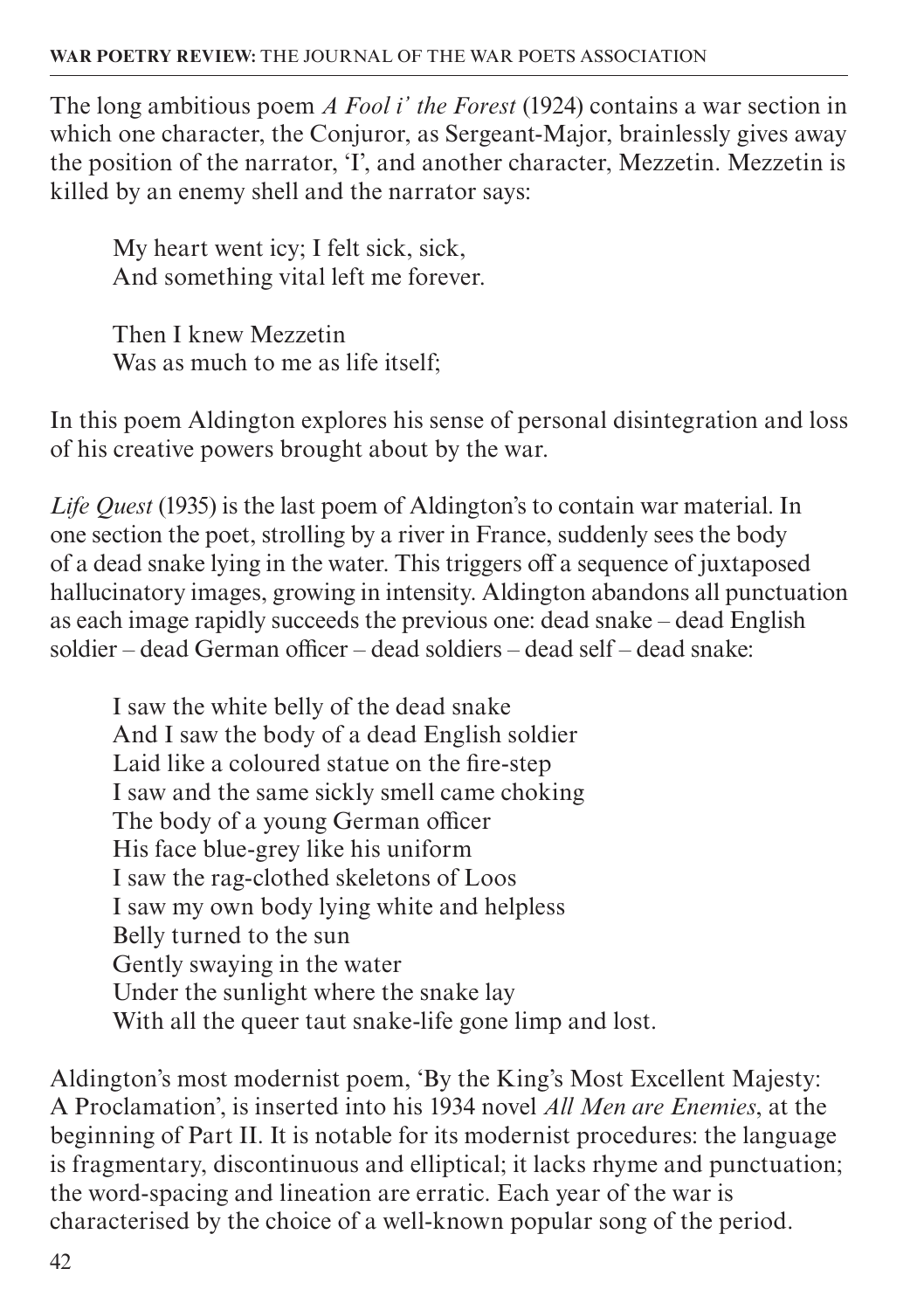These familiar ditties chart how attitudes develop and are modified by the war. The mood darkens from one of enthusiastic jingoism from civilians at the start of the war to one of bleakly cynical resignation and black humour from the survivors of the war. The satirical impact of the poem gains from Aldington omitting any personal comments in this collage of excerpts:

1914

don't want to lose you you ought to go your King and your Country kiss you when you come back

### 1915

 a long way it's a long way to go a long way goodbye farewell it's a long long way

1916

I want to go home home take me over the sea don't want to die home

## 1917

take the cylinders out of my kidneys the connecting rod out of my brain from under my backbone assemble again

## 1918

I know where they are, where they are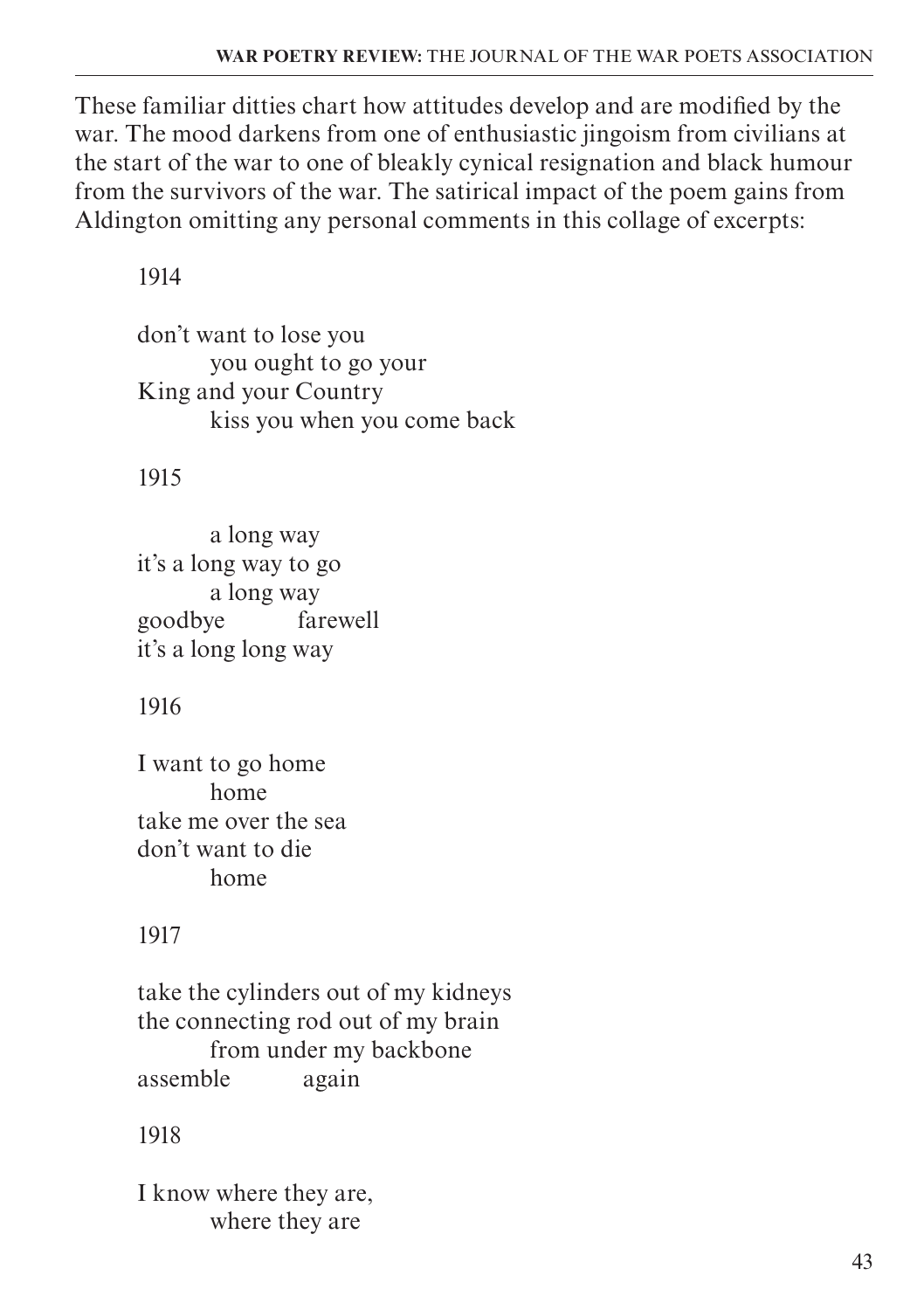on the old barbed wire I've seen them I've seen them hanging on the old barbed wire I've seen

1919

and when I die don't bury me at all just pickle my bones in alcohol in al-co-hol

### GOD SAVE THE KING

In the opening poem of *Images of War* Aldington was concerned that on starting to tackle the war as a subject for his poetry the 'austere shape' that he sought would be difficult to achieve. It does indeed 'elude' him here, to be replaced by this quintessential example of *discontinuity*, the true 'shape' of the war.

### **Notes**

<sup>1</sup> Fred D. Crawford, *British Poets of the Great War* (Cranbury, NJ: Associated University Presses), 90-91.

<sup>2</sup> Richard Aldington, *Images of War* (London: Allen & Unwin 1919).

<sup>3</sup> Michael Copp, ed., *Imagist Dialogues: Letters between Aldington, Flint and Others*  (Cambridge: The Lutterworth Press 2009), 228.

<sup>4</sup> Copp, ed., *Imagist Dialogues*, 253-4.

<sup>5</sup> Michael Copp, ed., *An Imagist at War: The Complete War Poems of Richard Aldington*  (Cranbury, NJ: Associated University Presses, 2002).

<sup>6</sup> Vivien Whelpton, *Richard Aldington: Poet, Soldier and Lover 1911-1929* (Cambridge: The Lutterworth Press 2014), 211.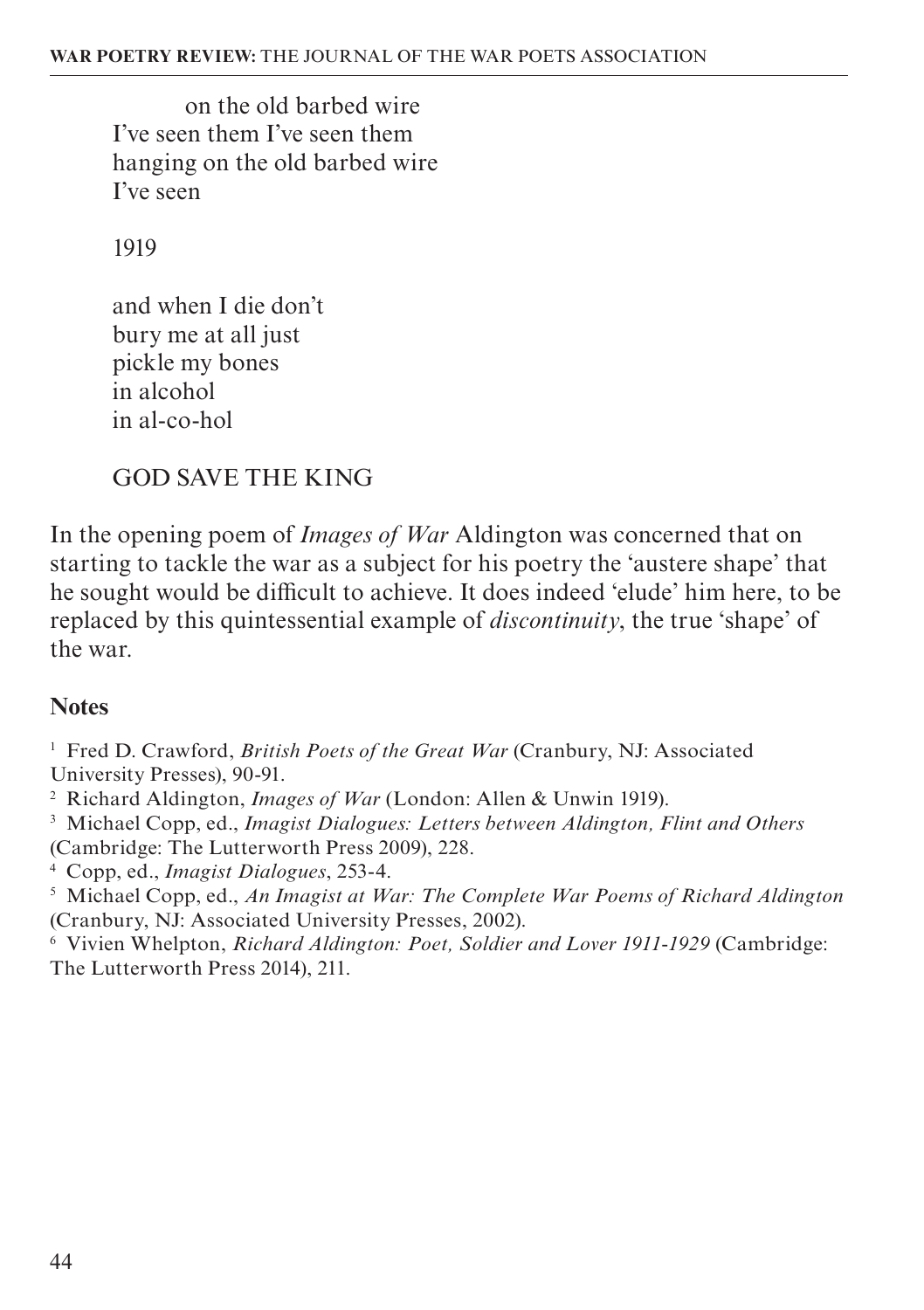# **A Cell of One's Own: Conscientious Objection and John Rodker's Narratives of Resistance**

### EVELYN HEINZ

In the foreword to his 1935 essay collection *We Did Not Fight: 1914-18 Experiences of War Resisters*, Julian Bell summarises the position of the C. O. in World War I as follows:

The position of the conscientious objector was one of simple resistance; a conviction that it was impossible for anyone of intellectual and moral integrity to surrender to the discretion of fools and scoundrels engaged in the enterprise of destroying civilisation.<sup>1</sup>

With his collection of first-hand accounts, Bell's aim is to shed light on the unwritten history of Britain's conscientious objectors and to pay tribute to their acts of resistance: 'That pacifists and conscientious objectors were not cowards I think these narratives will make clear.'2 One of the narratives included in Bell's book is the essay 'Twenty Years After' by John Rodker, a writer, publisher and translator associated with Modernism. A conscientious objector in World War I, Rodker spent the period between 1916 and 1918 either in prison or on the run from the authorities. In his essay he reconsiders the implications of pacifist resistance some twenty years after the war, arguing that '[w]hatever the function of the pacifist, we may rest sure it was a valuable one, if only as a brake on the sadistic juggernaut of war.'3 Although the historical and political significance of Britain's conscientious objectors is acknowledged today, the literature produced by war resisters has so far received much less attention than the work of Britain's celebrated War Poets. With reference to John Rodker's little known narratives of conscientious objection, particularly the poem 'A CO's Biography' and the novel *Memoirs of Other Fronts*, this essay begins to explore a hitherto underappreciated body of pacifist war writing.

During the war, John Rodker attempted to evade conscription, was arrested and imprisoned and later wrote about his experiences as a conscientious objector.4 He wrote and rewrote the narrative of his resistance over almost fifteen years. The first version, possibly started as early as 1917 but certainly completed by January 1918, was a long poem entitled 'A CO's Biography'.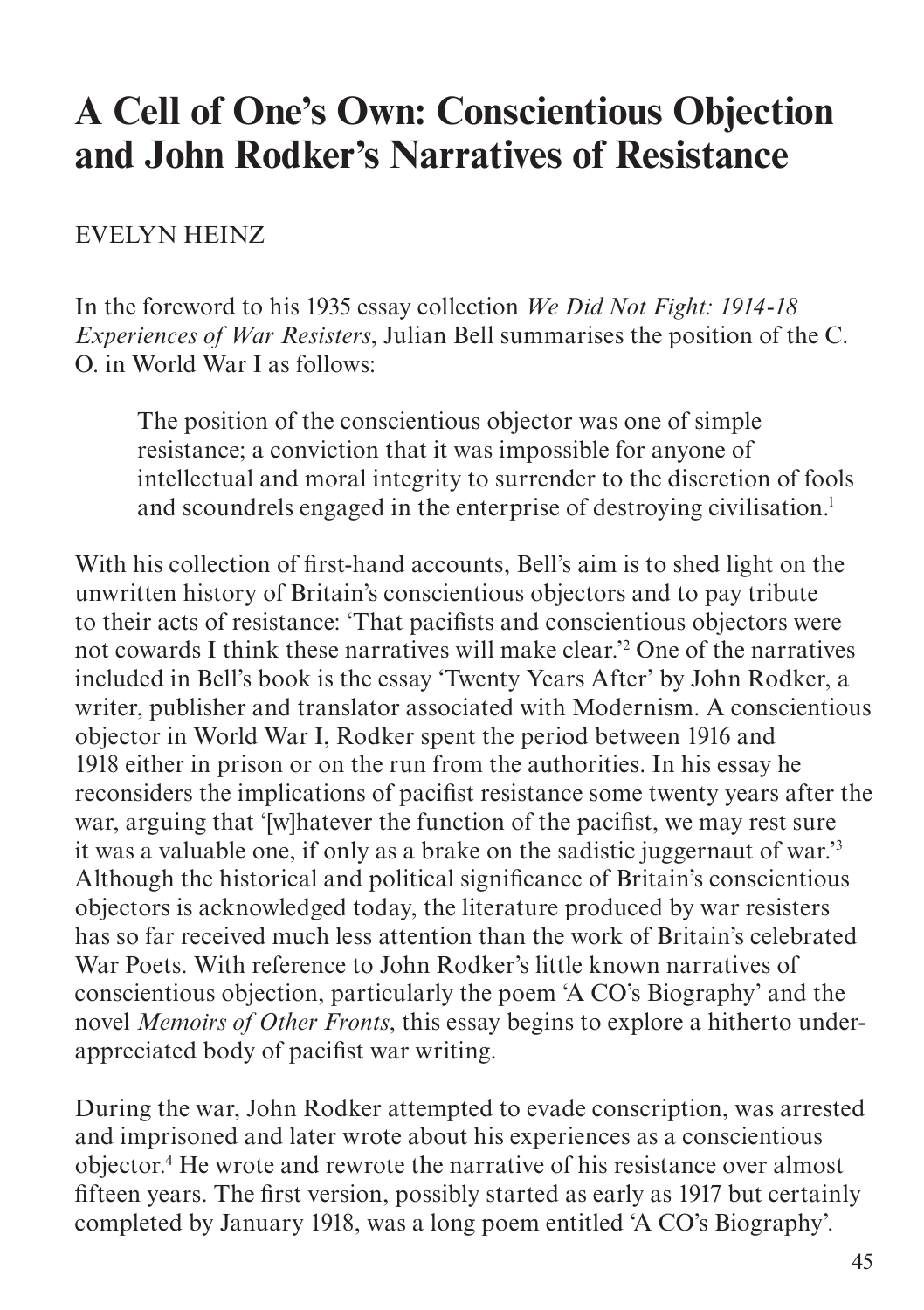The poem remained unpublished, apart from two stanzas which appeared with slight alterations under the title 'From A Biography' in the volume *Hymns* (1920) and as 'Two Prison Poems' in Rodker's *Collected Poems 1912- 1925* (1930).5 *Dartmoor*, a fictionalised prose account of the period during which Rodker carried out 'Work of National Importance', building roads on the moor, first appeared in a French translation by Ludmilla Savitzky, serialised in *La Revue Européenne* between October and December 1923.6 The original English text was later incorporated into the novel *Memoirs of Other Fronts*, published anonymously in 1932. Rodker's friendship with Isaac Rosenberg, with whom he communicated intermittently throughout the war, further entices us to look upon Rodker's prison cell memoirs as a complementary discourse to Rosenberg's trench poetry. Yet, if what we are looking for is a tale, in Bell's words, of 'simple resistance' and 'intellectual and moral integrity' we will be disappointed. What makes Rodker's narratives of his resistance unique is that they are uniquely unheroic. His strongly autobiographical and introspective approach rather focusses on the conflicting drives and desires which constantly undermine the individual's attempts at acting with integrity, while his complex psychological portraits of the conscientious objector challenge the notion of pacifism as a stance of 'simple resistance'.

When the Conscription Act was passed in early 1916, Rodker initially 'refused to believe in [it]' and made little effort to stay hidden from the authorities.7 The novelist Dorothy Richardson remembers Rodker's behaviour during that time as positively reckless:

I have a vivid memory of R. at the beginning of conscription when he was sleeping every night in a different house to evade registration. A part of us were strolling about in Brunswick Square gardens, when someone said to R. 'Look out, there's a military policeman prowling around.' 'Where?' asked R. all alert & very debonair. Having identified the hawk, he strolled up to him with a slight limp  $\&$  a dangling cigarette & asked for a light. Soon afterwards we all silently stole away.8

Richardson's anecdote corroborates Rodker's depiction of the period in his fictionalised autobiography *Memoirs of Other Fronts*. The novel consists of three parts. The first and third parts recount events in the narrator's life which take place after the war. These two narratives are based on Rodker's relationship with his lover Nancy Cunard and the aftermath of his failed marriage to Mary Butts. Couched between these two narratives is the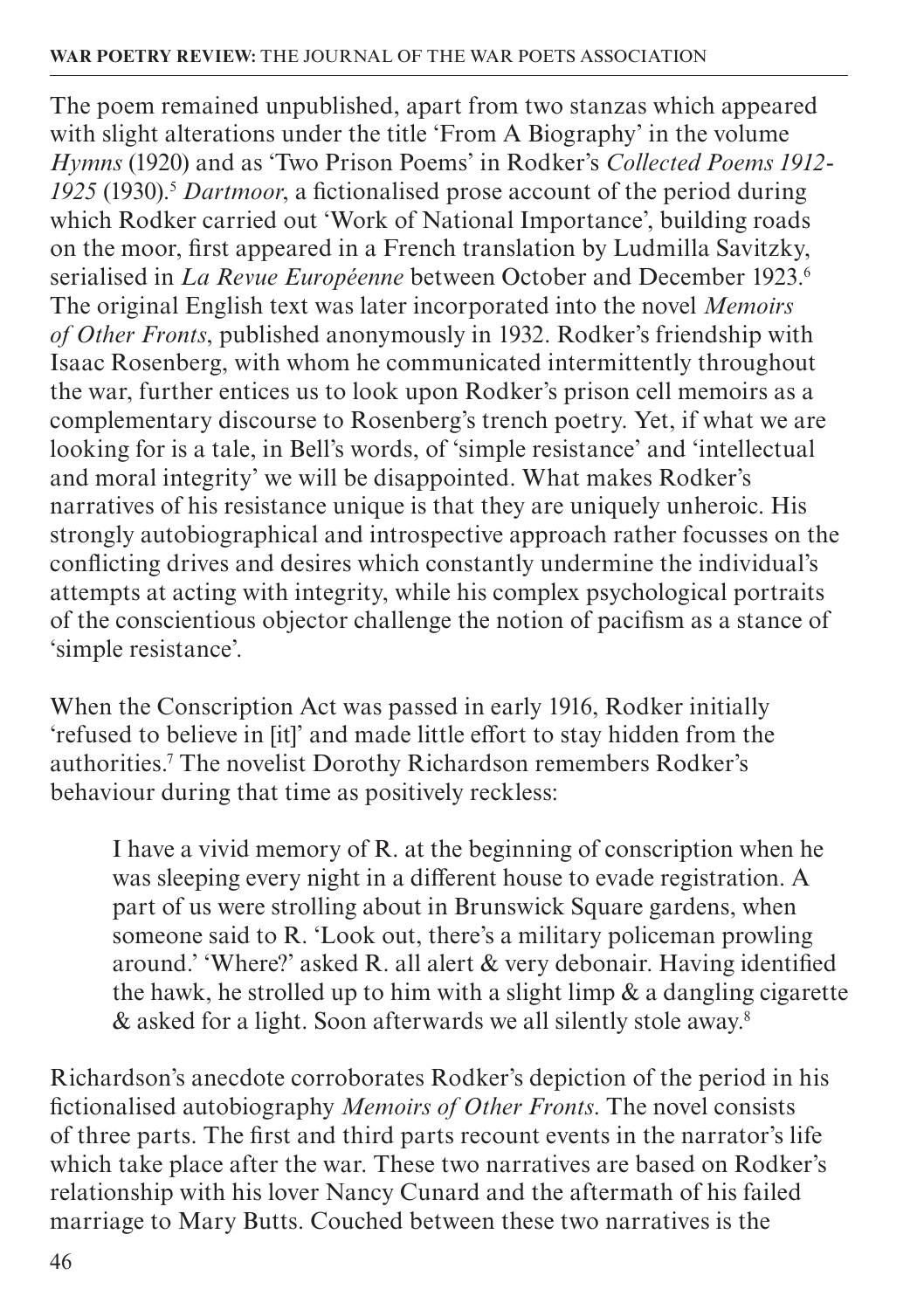section 'A C.O.'s War 1914-1925' which contains an account of Rodker's experiences as a conscientious objector. Here, Rodker describes how, during the first months of conscription, London's conscientious objectors had somehow become invisible in plain sight. The 'conchies', he writes, were able to go on with business as usual for a while because they blended in with other marginalised social groups, the 'boys, stray Russians, Japanese, Colonials, Americans, Central Europeans, rejects', who were excluded from the business of war because they were foreign or deemed physically unfit.<sup>9</sup> The link between conscientious objection and foreignness is of some significance to the *Memoirs.* Rodker presents the C.O. as a type of 'stranger' and his resistance as a version of his narrator's experiences of foreignness in the other parts of the novel. While, at the beginning of the novel, the narrator articulates his feeling of foreignness in terms of a national identity, stating 'filn Paris I feel English, in London a foreigner,' the second part portrays the C.O. as intellectually restless, perpetually at odds with his environment and yearning for a place where he can feel at home.<sup>10</sup>

The alienation of the conscientious objector from his social environment is described in great detail in Rodker's first war resister narrative, the poem 'A CO's Biography', which chronicles the events from Rodker's second arrest in April 1917 to his release from Wandsworth Prison six months later. With frequent references to recognisable London locations, Rodker constructs a psychological geography of his hometown from which the subject of the 'Biography' becomes increasingly removed as his arrest and imprisonment relegate him to a position of social isolation. '[T]hrough a chink' in the tumbril transporting him to prison the C.O. spies an already intangible Holborn, sees Bow Street and Oxford Street revealed 'strip by strip', fragments of his former life gleaned through a peephole.11 Thrust into a crowded guard room alongside criminals whose mere sight terrifies him, he 'hides behind the thought of last Tuesday and Piccadilly,' clutching onto the memory of a life from which he has been so suddenly and brutally wrested. Only 'last Tuesday' he was among the revellers in Piccadilly, now the women on Oxford Street 'look with hostility upon him, avoid him, refuse him cover.' Already isolated within his social environment, the open spaces of the city no longer hold any attraction for him and the prospect of prison becomes a relief: 'Nothing mattered now, come quickly prison.'12

Drawing on his own experience of solitary confinement at Wandsworth, Rodker's poem fluctuates between the two poles of the prison cell as a cage and as a place of refuge. At the beginning of his imprisonment, the C.O.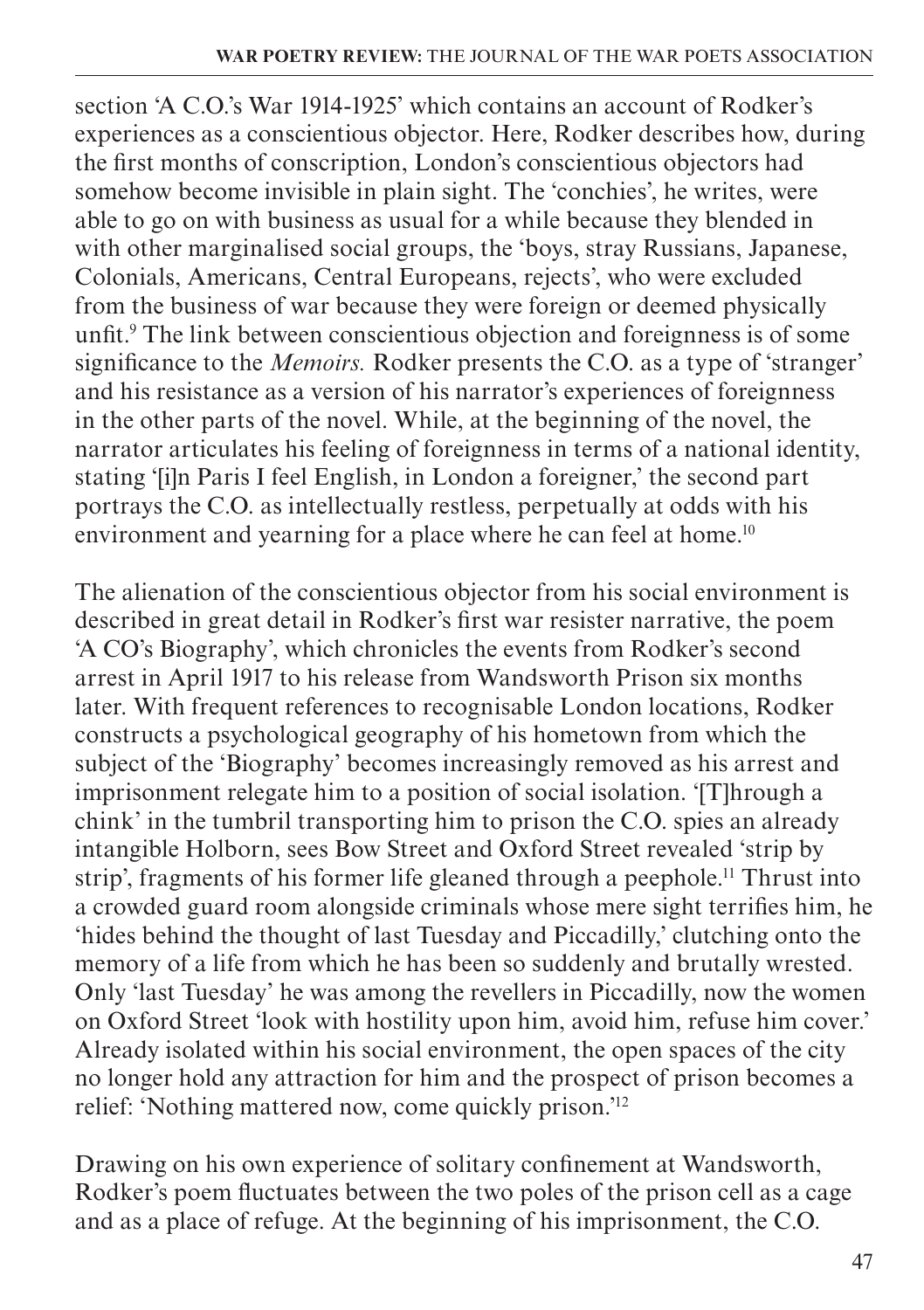is described as 'a spider inside a tumbler, a miserable gannet caught by wire'.13 The feeling of entrapment inside the cell is amplified by the location of Wandsworth Prison just south of Battersea and Chelsea and therefore in taunting proximity to the neighbourhoods that formed the centre of Rodker's social life at the time. In 'Biography' he describes the painful experience of being so close and yet so far from his familiar environment, still able to see the well-known landmarks of South London through the window of his cell but no longer able to participate in the life that takes place around them. He sees the railway station at Clapham Junction, where the trains 'slyly' slide in and out of his field of vision, mocking his own immobility.14 The towers of the Lots Road Power Station in the distance make him think of his lover 'Eveline, who lived under them' but his envy of her freedom consumes his romantic feelings for her.<sup>15</sup> Inspired with erotic longing by the 'smell of his armpits' he searches his memory for a moment of tenderness with his lover but is unable to call up the desired image:

He had forgotten moon and stars and remembered her only to hate her. Life had ebbed from him, his past was forgotten – it was a story read in a book $16$ 

Rodker's poem presents the isolation of the C.O. in solitary confinement as a break with the narratives that connect him to the world outside the cell, a loss of his 'biography'. No longer able to satisfy his social and sexual needs by reminiscing about his past, the C.O.'s desires become projected onto the interior of the prison cell instead. His erotic longing finds an unlikely object in '[a] plaited skein of hemp that hung on the wall', which he addresses as 'Gretchen' and 'Margaret beloved' in a bizarre love poem.17 Casting himself in the role of a love-stricken Faust, the C.O. exclaims: 'I stroke you, lay you against my face  $-$  / Your hair is fine gold, and you hid my face in corn.<sup>18</sup> The metaphorical re-imagining of confinement in prison as being held in the binding embrace of a lover adds an interesting new aspect to Rodker's psychology of imprisonment but the weird object-focussed eroticism that suddenly supplants the theme of pacifist resistance strikes us as odd and out of place.

The mingling of the problem of conscientious objection with themes of sexual longing and frustration is a characteristic of all of Rodker's texts about resistance. The critical press picked up on this particular feature in their reaction to Rodker's *Memoirs*, with one reviewer describing the novel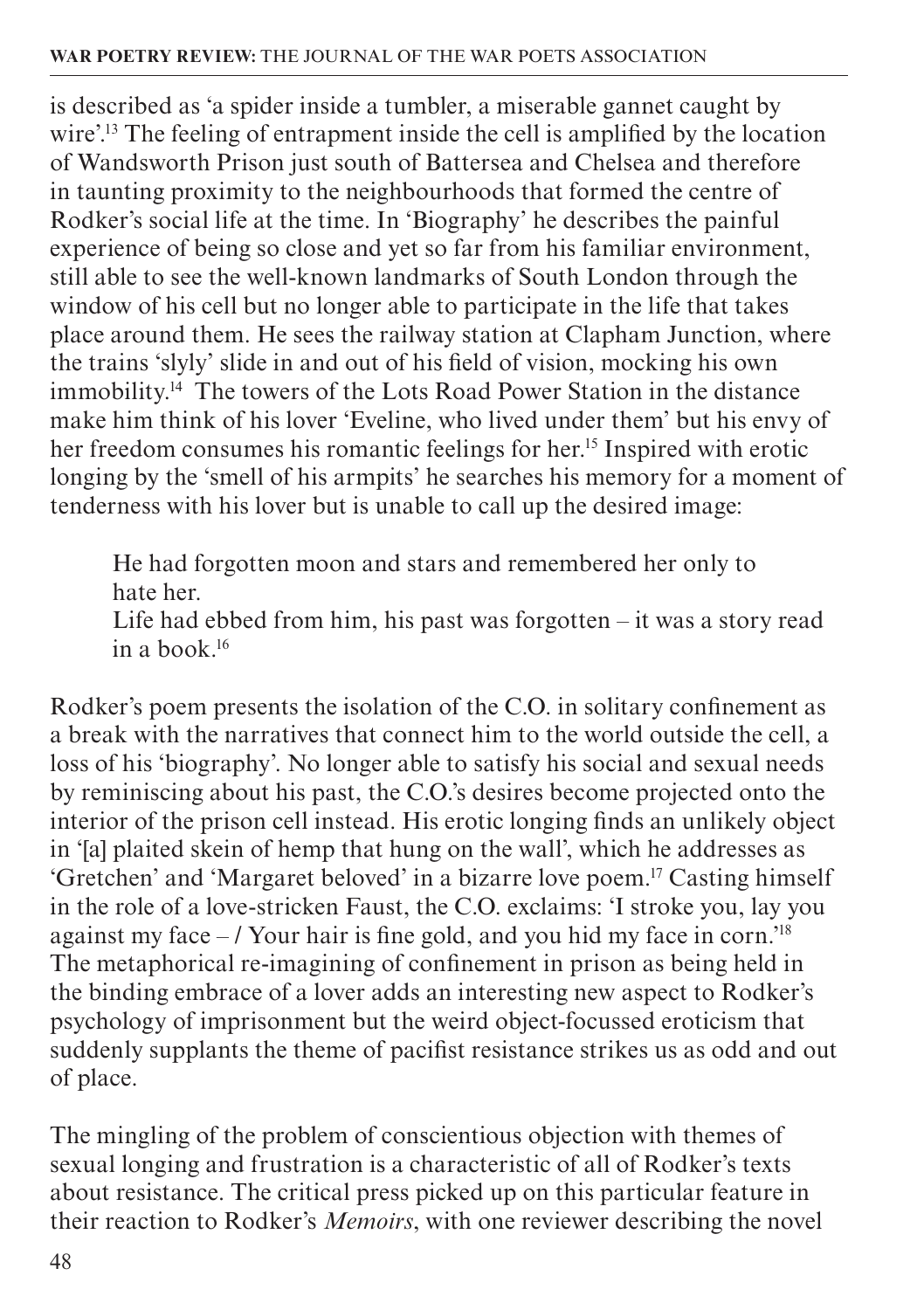as '[dealing] mainly with the reactions of a sex-maniac'.19 Another deplored its 'pitiful frankness' and added: '[T]he reader would like to be spared these intimate confessions, he feels like a deity to whom the author makes a continual sacrifice of his proper pride.'20 The space devoted to the C.O.'s erotic fantasies in the 'Biography' or to the narrator's bowel movements in the third part of the *Memoirs* indeed makes for some whimsical and sometimes uncomfortable reading. Rodker continually goes against our expectations of what is the 'proper' story to tell of conscientious objection by depicting the resister as obsessed with his physical needs and unable to make up his own mind. The pitiful climax of Rodker's pathetic narratives of resistance is reached when he presents us with the image of the imprisoned C.O. who does not want to leave his cell:

If I but opened the door I could walk out.

I do not want to open the door.

I am safer in this cell than in the spidery galleries, the aery dome, I hate the exercise rings – black cinders – that circling make me giddy. Bed is good though and the coarse sheets – and my pied coverlet, hand woven – brick reds, yellows and greens:

I like the sewing and the Bible's interesting:

And if I opened the door I could walk out.<sup>21</sup>

The prison cell is transformed from the site of the C.O.'s suffering to a place of homeliness and quiet domesticity. In the *Memoirs*, this theme is carried even further as the prison cell becomes a place of retrospective longing. Upon his release from prison the narrator desires to be once more 'shut tight in the small cell, in warm gas light, with my book, all of me aware that soon it would be time for the eight o'clock bed-time bell'.22 Rodker's depiction of the imprisoned C.O. who gladly accepts, even desires his confinement is problematic since it does not square with the narrative of 'simple resistance' and heroic suffering that most supporters of conscientious objection wanted to tell. This was conceivably one of the reasons why the more whimsical sections of 'A CO's Biography' were never published and why Rodker had such difficulties placing the *Memoirs* with a publisher. Indeed, Bernard Noël Langdon-Davies who rejected Rodker's manuscript of the *Memoirs* despite his pacifist leanings did so on the grounds that 'it would put up the backs of those who dislike and those who sympathise with Conscientious Objectors alike'.<sup>23</sup>

Despite scenes of exemplary cruelty against conscientious objectors, such as the gruelling depiction of a prisoner being force-fed in the second part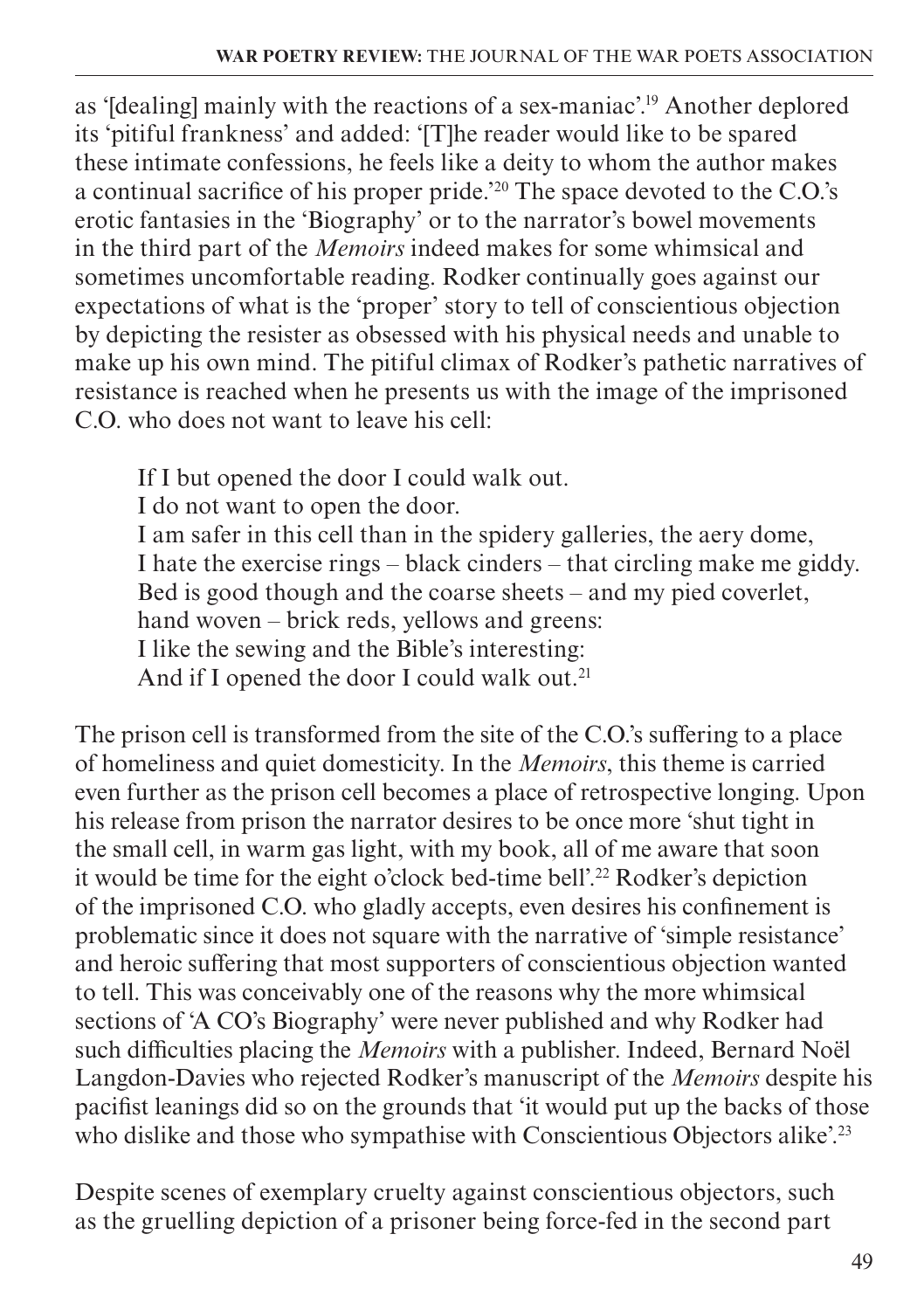of the *Memoirs*, there is undoubtedly a degree to which Rodker refuses to engage with certain moral and political questions that arise from his narratives. His focus on the C.O.'s struggle with his divided self tends to overshadow the implications of the war resister's experience for the wider social and political sphere. Certainly by the time Rodker was writing the *Memoirs* his approach was coloured by his interest in psychoanalysis and the models psychoanalytic theory provided for understanding war and pacifist resistance in terms of drives and desires anchored in the psyche rather than on a political plane. Via the work of psychoanalyst Edward Glover, Rodker arrived at the conviction that 'wars are not a matter of rulers, diplomats, markets, but the projection on to others of urges in the self so dynamic that failing such an issue, they must end in the disintegration of their host'.<sup>24</sup> Rodker's narratives of resistance allow us to witness the 'disintegration' of such a self in the figure of the conscientious objector at war with himself. In this Rodker's literary angle on conscientious objection is unique: he approaches the topic of pacifist resistance from a vantage-point outside the dominant discourse which sought to redeem conscientious objectors on the same terms that constituted the overblown rhetoric of warfare, that is to say, a discourse evolving around the abstract concepts of courage, honour and integrity. 'A CO's Biography' and *Memoirs of Other Fronts* are no tales of 'simple resistance' but present the C.O.'s struggle in all its psychologically complexity. Bearing testimony to the fact that, in Julian Bell's words, '[t] he pacifist is fighting too, but on another front,'25 Rodker's narratives of resistance merit our attention not only as documents of the war years as experienced by a conscientious objector but also as works of great literary appeal and originality.

### **Notes**

<sup>1</sup> Julian Bell, ed., *We Did Not Fight: 1914-18 Experiences of War Resisters*, (London: Cobden-Sanderson, 1935), xvi.

<sup>2</sup> Ibid*.*, xii.

<sup>3</sup> Ibid*.*, 284f.

<sup>4</sup> For a detailed outline of Rodker's cat-and-mouse game with the authorities during the war, see Andrew Crozier's introduction to his edition of Rodker's *Poems & Adolphe 1920*  (Manchester: Carcanet, 1996), vii-xxiii.

<sup>5</sup> 'A CO's Biography' is included in full in Rodker's *Poems & Adolphe 1920*, ed. Crozier, 115-122.

<sup>6</sup> In 1926 Savitzky's translation of *Dartmoor* also appeared in book form under the imprint of the Parisian publishing house Sagittaire.

<sup>7</sup> John Rodker, *Memoirs of Other Fronts* (London: Putnam, 1932), 111.

<sup>8</sup> Letter from Dorothy Richardson to Peggy Kirkaldy, 1st November 1943, *Windows*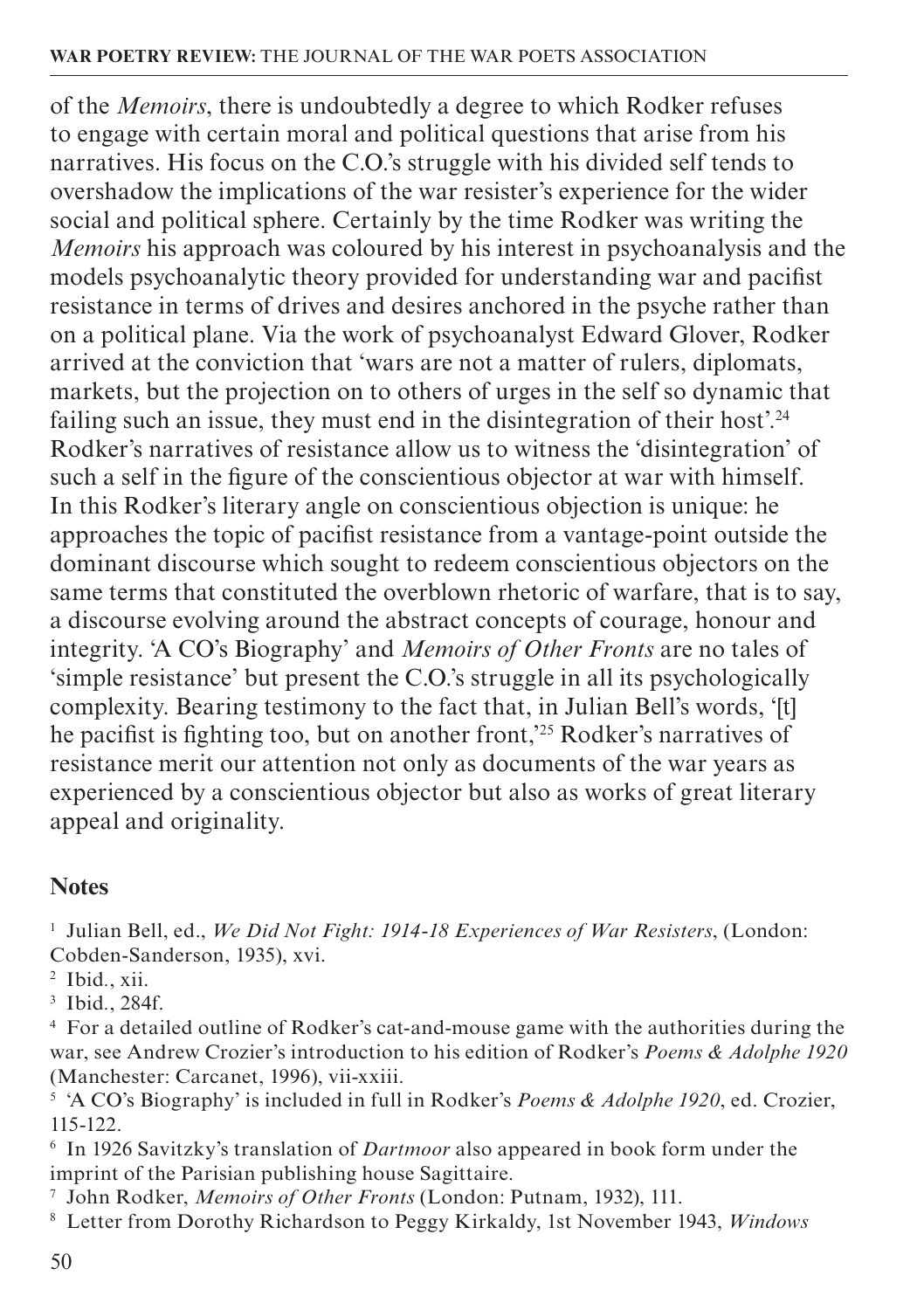*on Modernism: Selected Letters of Dorothy Richardson*, ed. Gloria G. Fromm (London: University of Georgia Press, 1995), 484.

- Rodker, *Memoirs*, 77.
- Ibid*.*, p. 16.
- Rodker, *Poems & Adolphe*, 116.
- Ibid*.*, 119.
- Ibid, 119.
- Ibid*.*, 119.
- Ibid*.*, 121.
- Ibid*.*, 119.
- Ibid*.*, 119.
- Ibid*.*, 120.
- Review by 'G.M.H.' in *G . K.'s Weekly* (21 May 1932).
- Review by L. P. Hartley in *The Week-End Review* (11 June 1932).
- Rodker, *Poems & Adolphe*, 120.
- Rodker, *Memoirs*, 150f.

<sup>23</sup> Typescript of rejection letter from Langdon-Davies, 20th March 1931, located in the John Rodker Papers at the Harry Ransom Center, University of Texas, Austin, Box 36, Folder 4.

- John Rodker, 'War and Peace', *New English Weekly* (3 August 1933), 379.
- Bell, *We Did Not Fight*, p. 285.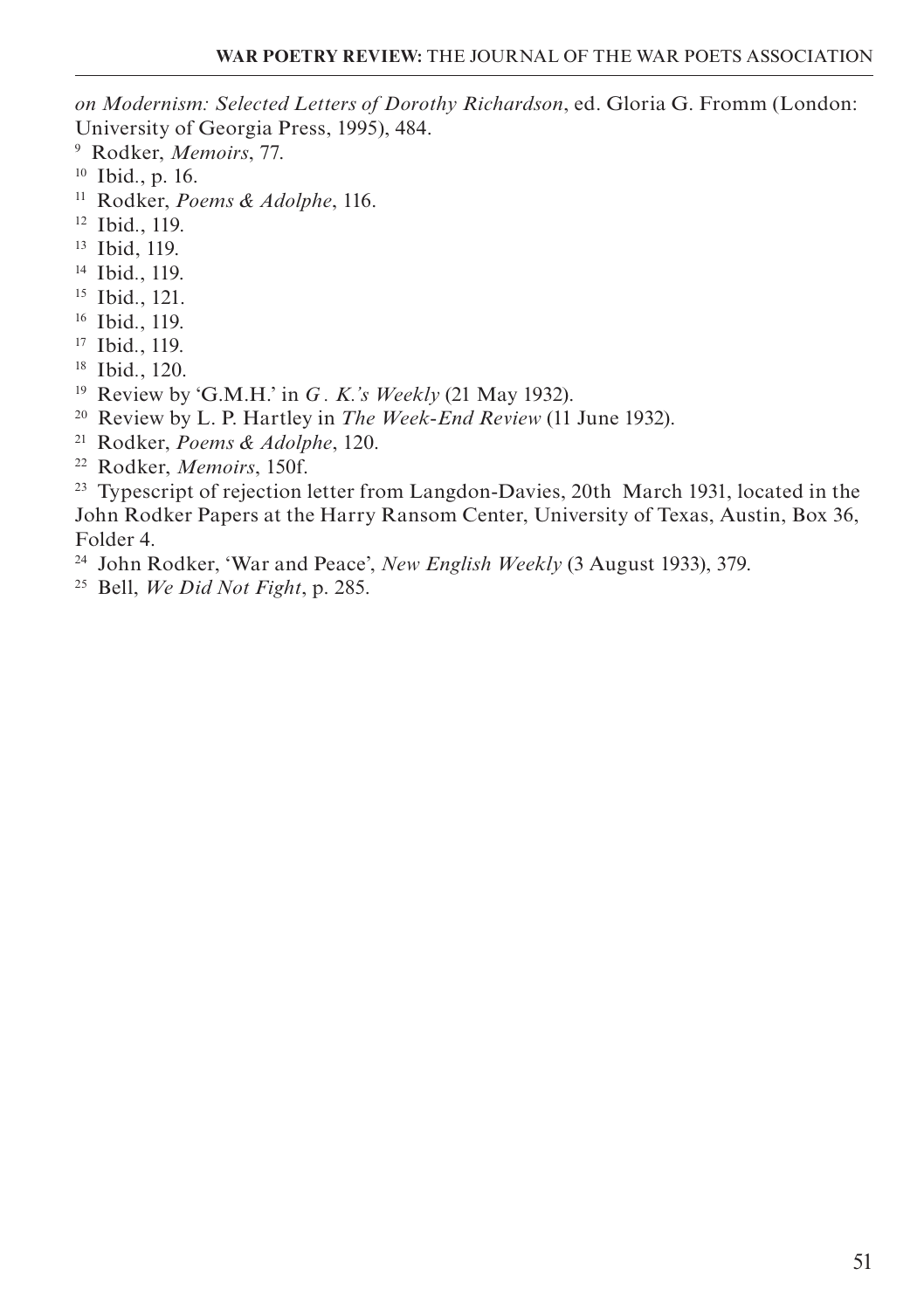# **Poetics of Resistance: H.D.'s** *Sea Garden*

### ARGHA BANERJEE

In her poem 'The Tribute', the American poet Hilda Doolittle – better known as H.D. – dons 'only the thinnest of Hellenistic masks' while alluding to the ongoing war. First published in the *Egoist* (November 1916), the lyric underlines the profound degenerative impact of the war on both the female artist and her aesthetic creed. Art itself is a casualty of the war, as the prophetic voice warns in the poem: 'squalor has entered and taken our songs/ and we haggle and cheat...'2 Poetry, as H.D. had noted in a letter to William Carlos Williams during that time, is 'a very sacred thing',<sup>3</sup> and she saw the war as a direct threat to her aesthetic philosophy. Her anxiety during those war years, as Gary Burnett notes, is embodied in Hermione's reflection in *Asphodel*, expressing horror at, and distance from, the intellectual bankruptcy of contemporary womankind:

How horrid to hate them, all the women who went on talking as if they were enjoying it, and the worst of it was one felt they were enjoying it. It was horrible of her not to but how could she help it? How could she help her vivid mind not seeing? Her mind had been trained to see. Cultivated. For just the horror? Women talking, picking cotton, making bandages. O God, don't they see what they're making them for?4

Anxious to preserve her 'cultivated' sensibility in times of flux and change, the poetic voice in 'The Tribute' finds herself in the company of a select minority of artists, consecrated to the true worship of the 'sacred' and undermined by dominant militant ideology. The 'squalor'-drenched city – ridden by war hysteria – is portrayed by H.D. as a desecrated one, more so, as 'the boys have gone out of the city'<sup>5</sup> to offer their pilgrimage to the 'god of war', and there is 'no voice to rebuke<sup>'6</sup> the patriarchal ideology that claims innocent young lives at the Front.

In most of her poems and translations composed during the war years, H.D. protests against a conflict that has not only consumed the lives of artists, but also has endangered the aesthetic ideals of an entire generation. As an avant-garde aesthete, she is inevitably drawn into the vortex, and several of her poems testify to her position of being an 'artistic incarnation of that destructiveness'.7 For H.D., the war is a clash between ideologies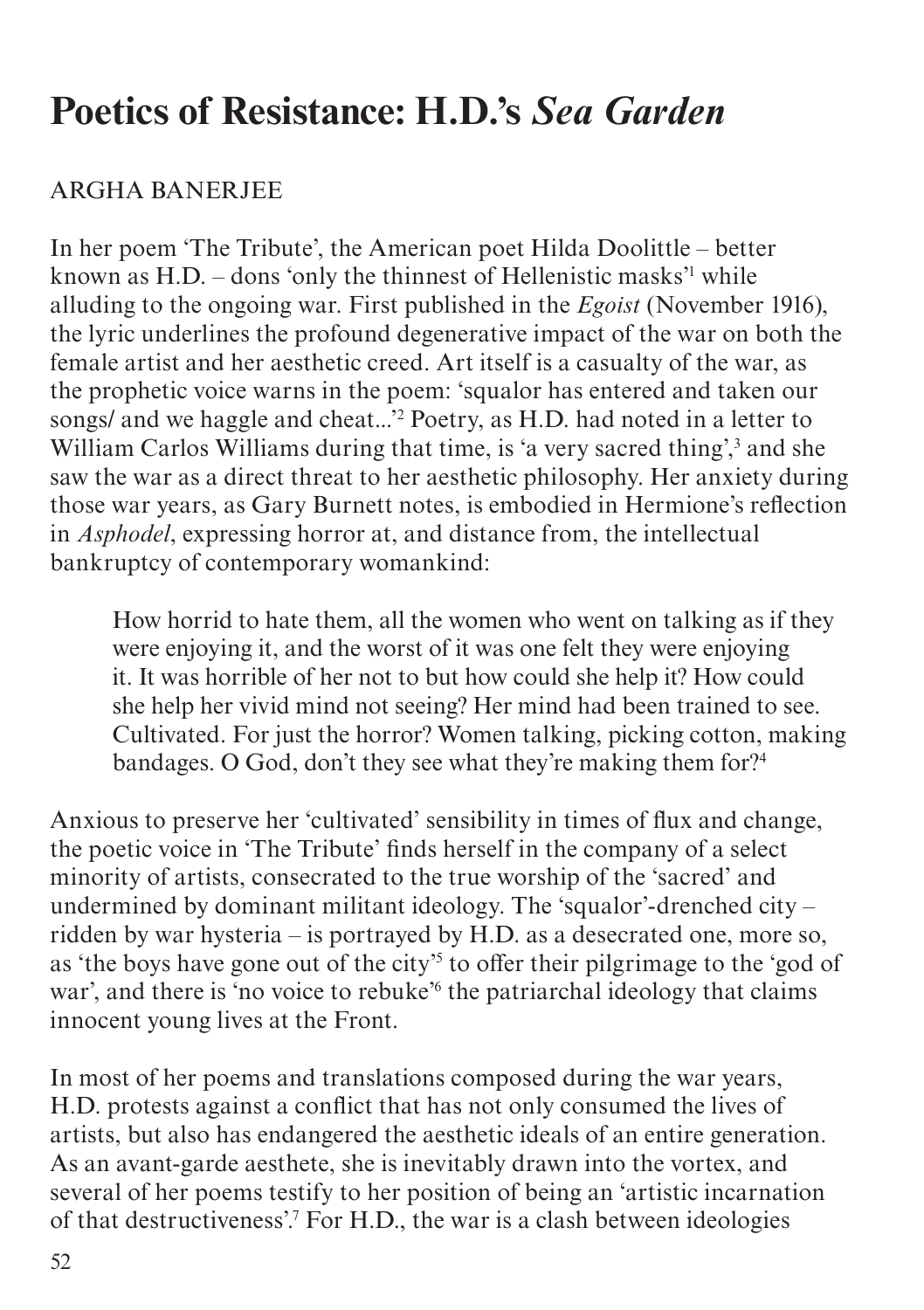and principles. It is a struggle of the destructive militant force with the enduring principles of love, beauty, survival and preservation. Akin to Virginia Woolf's critique of the war in *Three Guineas*, H.D. through her poetry 'affirms the need for a female response to the destructiveness of a militarist ideology which does not accept the language or assumptions of that ideology'.8

In spite of her enduring poetic message, it is interesting to note that H.D. is normally not regarded as a war poet. With the solitary exception of *War Poetry: An Introductory Reader* (1995), she is absent from most poetry anthologies of the First World War. Perhaps the grounds for her exclusion lie in the fact that her verse does not directly deal with the 'war'. Yet war serves as an omnipresent backdrop and inspiration. Along with independent efforts of women poets like Edith Sitwell, Iris Tree, Phyllis M'egroz and others, H.D. strived to fashion her own unique reaction to the war in verse. All these poets used allegorical or mythical narratives – occasionally or predominantly in their war poems – to force an extraordinary critique of the ongoing hostilities.

H.D.'s poetry affirms that not all women poets were ideologically trapped, seeking refuge in conventional themes of jingoism or writing sentimental elegies, as is widely believed. Bearing an unmistakable imprint of the ongoing hostilities, these poems also call for a different critical approach. 'To fight (war) in the open', as H.D. had reflected in *Tribute to Freud*, is the unique war of a female artist, striving to preserve her sensibility in chaotic times of unprecedented change. Rooted in Imagist experimentations, her poetic exercises in *Sea Garden* carry traces of emotional devastation and personal responses to the horrors of the Great War: the sinking of the Lusitania which she was utterly convinced resulted in the miscarriage of her first child; the break-up of her marriage with poet Richard Aldington following his enlistment; the sad demise of her brother Gilbert in France in 1918; the subsequent death of her father; the coincidence of D.H. Lawrence's persecution just at the start of her new relationship and finally, the incident of her flat being bombed towards the end of the war. Immediately following the war, in 1919, her own life (along with that of her illegitimate child) was endangered due to an attack of double pneumonia. It was only under the able care of her friend Annie Winifred Ellerman, following her subsequent trip to Greece in 1920, that she managed to recuperate from the long 'series of shocks'. She was also profoundly unsettled by the deaths of artists such as Rupert Brooke and Henri Gaudier-Brzeska in 1915. However, her aesthetics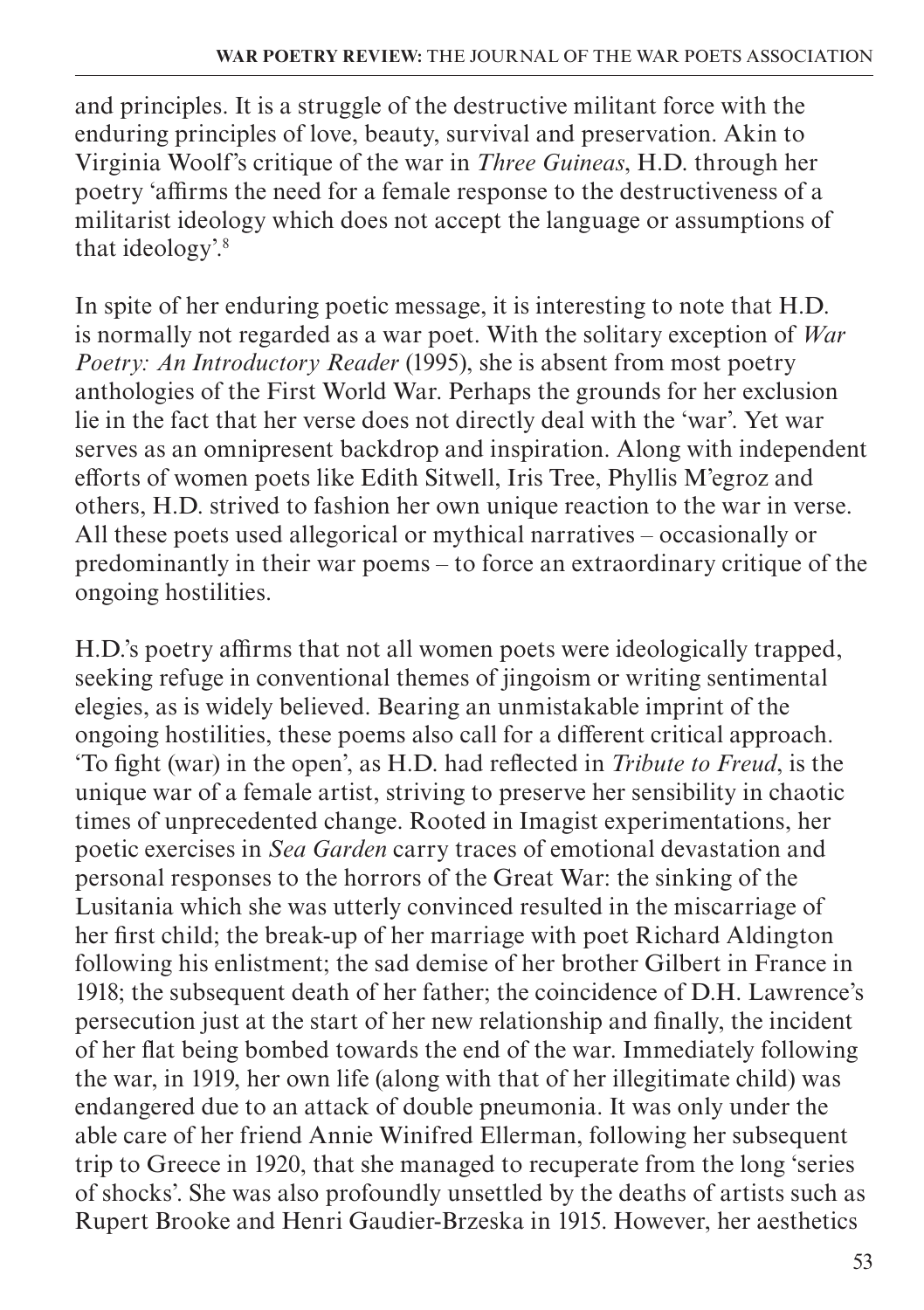of grief and horror both subsumes and transcends the private context of her sorrow in her literary output of this period; while translating Euripides's *Rhesus* during the early years of the war, the artist related her personal grief to the larger suffering of the soldiers. The grief of a mother who had lost her child during the war blends into a general maternal bereavement for the loss of young lives at the Front.

The war years were a period of broken and strained relationships that intensified an arduous process of self-discovery for H.D. However, amidst all these tragic personal circumstances of grief, mourning, self-discovery and personal trauma, her literary activities during the war were brisk and intense. *Some Imagist Poets: An Anthology*, published in 1915, carried seven of her poems: 'The Pool', 'Sea Lily', 'Sea Iris', 'Oread', 'Sea Rose', 'The Garden' and 'Orion Dead'. In 1916, besides publishing the *Sea Garden*, a compilation of twenty seven poems, and *Choruses from the Iphigenia in Aulis*, a translation, H.D. also took over the editorship of *The Egoist*, as Richard Aldington had to enlist for the military service. *Collected Poems* (1925), compiling both her poems and translations, testify to the prolific nature of her literary work during these years. Some of her later published works too were inspired and initiated during the period of the First World War.<sup>9</sup>

In place of an avant-garde that thrusts itself on the readers, defying any continuity with the past, H.D. offers a historical basis for her aesthetic creed. H.D. was not the only artist to turn to the Greek spirit in search of a suitable metaphor for the ongoing war. War reports on Gallipoli in various newspapers often referred to the Homeric and the Turkish names of the sites.10 To H.D., the 'sacred' pursuit of the female artist during the time of the war called for aesthetic endurance and spiritual resilience. Her poetic acknowledgments of sturdy aquatic flowers in poems like 'Sea Rose', 'Sea Lily', 'Sea Poppies', 'Sea Violet' and 'Sea Iris' symbolise such female resistance against the dominant masculine ideologies of wartime. Rachel DuPlessis describes these flowers as possessing 'harsh surprising beauty, slashed, torn, dashed yet still triumphant and powerful, despite being wounded, hardened, tested by exposure,' suggestive of 'an almost contemptuous defiance of ease, of simple fashions of ripening.'11 The poet adores these flowers in comparison with the conventional garden variety, as they withstand the heavy odds of wave, wind and sand. In spite of being 'scarred and broken', these flowers are treasured for having outlived the adversities of life, an indirect symbolic and Imagist celebration of the enduring female principles of life.<sup>12</sup>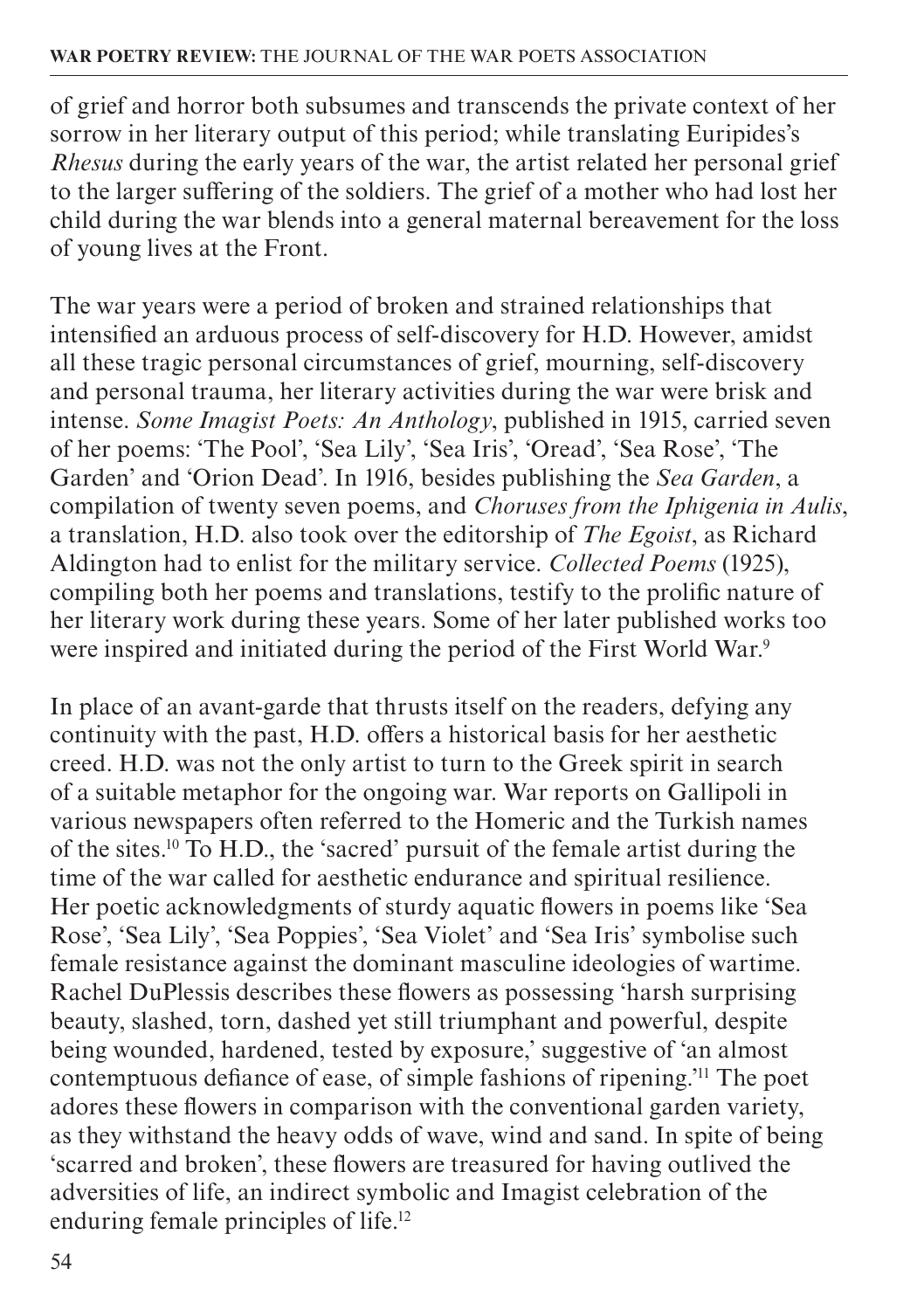The flowers, as depicted in *Sea Garden*, are sea-borne and emerge superior in grace, beauty and endurance when compared with their terrestrial counterparts. Most poppy poems composed during the years of the war glorify and symbolise sanctity of human blood and sacrifice, but H.D.'s 'Sea Poppies' has its roots in a different world altogether. These aquatic flowers serve as symbols of a rare kind of beauty, suggestive of a different artistic creed, far beyond the conventional aesthetics of the dominant militant ideology in vogue: 'Amber husk/fluted with gold, /fruited on the sand/ marked with a rich grain, /...Beautiful, wide-spread, /fire upon leaf, /what meadow yields/ so fragrant a leaf/ as your bright leaf?'13

The 'Sea Rose', as portrayed by H.D. in *Sea Garden*, emerges superior to the conventional garden rose. The garden rose, a symbol of nationalism during the Great War, was widely employed in Victorian arts as an 'ideal image of feminine delicacy and vulnerability'.14 However, it is a 'meagre flower' in comparison with H.D.'s sea rose: 'more precious/than a wet rose/single on a stem'.15 In a distinctive Imagist vision, the female voice is empowered in the poem through a rare use of floral imagery:

The sea rose is a sign in terms of which a poetic voice presumes power and opens a circuit with the reader, who is thus implicated in a transtemporal project – making the rose out of language, interiorising the rose in an allegory of desire, within this fiction invoking the rose in a lineage of invocations – Yeats's Rosicrucian rose, Browning's rose tree, Blake's sick rose, Waller's lovely rose, Meleager's anthology/ garland with Sappho's roses.16

The interiorisation of the rose as an 'allegory for desire' implies an aesthetic search for an independent female world, beyond the conventional one envisaged, endorsed and controlled by men. H.D.'s description of the rose in verse imparts a distinctive cinematic quality to her poetic narrative as well. Representing a 'mutilated' 'unloved body', according to Susan McCabe, the 'sequenced' imagery of the poem 'operates as though by the shot by shot layering of film': 'Rose, harsh rose/ marred and with stint of petals'.17 Floral imagery not only symbolises female resistance but also features in H.D.'s veiled attack on remembrance rituals carried out during the war. The catalogue of flowers in 'The Tribute' mocks at the futility of such an exercise: 'For the lads who drew apart/the scholar and poet we place/wind-flower or lily or wreath/of ivy and crocus shaft,/ and the lads who went to slay/with passion and thirst/ we give roses and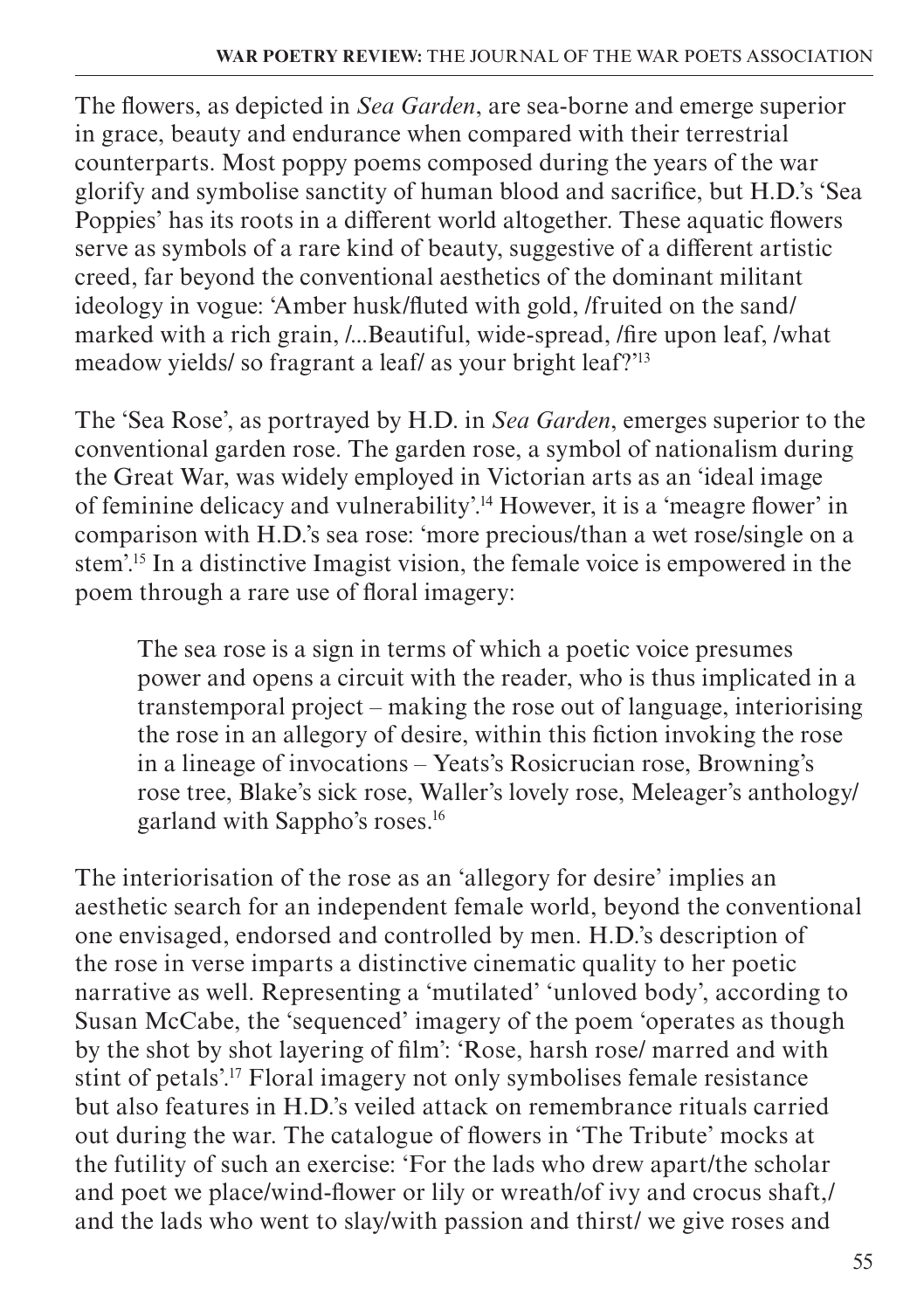flowers of bay.'18 Closely allied with the floral symbolism is the central metaphor of the garden in *Sea Garden*. Both 'Sheltered Garden' and 'Garden', written during the war period, explore the sense of female entrapment in the cultivated space of life: 'I have had enough/I gasp for breath.'19 The conventional female resources of sustenance are discarded by the poet – 'I have had enough!/ border-pinks, clove pinks, wax-lilies, / herbs, sweet-cress<sup>'20</sup> – in preference for a more active role. The 'Sheltered Garden' almost persuasively and symbolically communicates the 'dialectic between actively carving out and masochistically identifying with torn bodies'.21 Both these poems provide images of protest, deeply resentful of the claustrophobic existence of the female intelligentsia during wartime. Both celebrate 'alternate landscapes of psychic and erotic power' in times of 'disruption and displacement.<sup>722</sup>

Several poems in *Sea Garden* address the vulnerability of youth and the brutal damage incurred on young male bodies in a modern technological warfare. The desecration of male bodies is boldly, yet metaphorically, portrayed in 'The Shrine': 'Flame passes under us /and sparks that unknot the flesh, /… / sparks and scattered light'.23 'The Shrine', the safe haven for shelter and support, is also a deceptive beacon in the poem, metaphorical of the ongoing war and propagandists who have 'tempted men' and lured them with false promises, eventually leading to the path of destruction: 'Nay, you are great, fierce, evil!/ you are the land-blight!/ you have tempted men/ but they perished on your cliffs.<sup>'24</sup> The element of deception and treachery associated with the militarist ideology is intensified by the evocative use of sea imagery: 'Your lights are but dank shoals, / slate and pebble and wet shells/ and seaweed fastened to the rocks.<sup>225</sup> The doomed youth are vulnerable, 'unsheltered' from the brute elemental forces of nature in the trench warfare: 'But you! you are unsheltered, cut with the weight of wind!/ you shudder'.26 These lines also underline the fragility of human valour and strength against the heavy odds of the modern war ('You are useless!/ When the tides swirl/ Your boulders cut and wreck/ the staggering ships'), $27$ or what H.D. describes in a wartime review as 'mechanical demon, the devil of machinery, of which we can hardly repeat too often, the war is the hideous offspring.<sup>228</sup> The poet mocks at the personified grave too: 'you are useless, /O grave, O beautiful, / the landsmen tell it! I have heard! you are useless.'29 'Grave' promises no sustenance or hope for the poetic voice, as young lives perish anonymously, deprived of the dignity of proper burial or remembrance. Through her deeply personalised reaction in *Sea Garden*, H.D. fashions a poetics of resistance that is in sharp contrast to other forms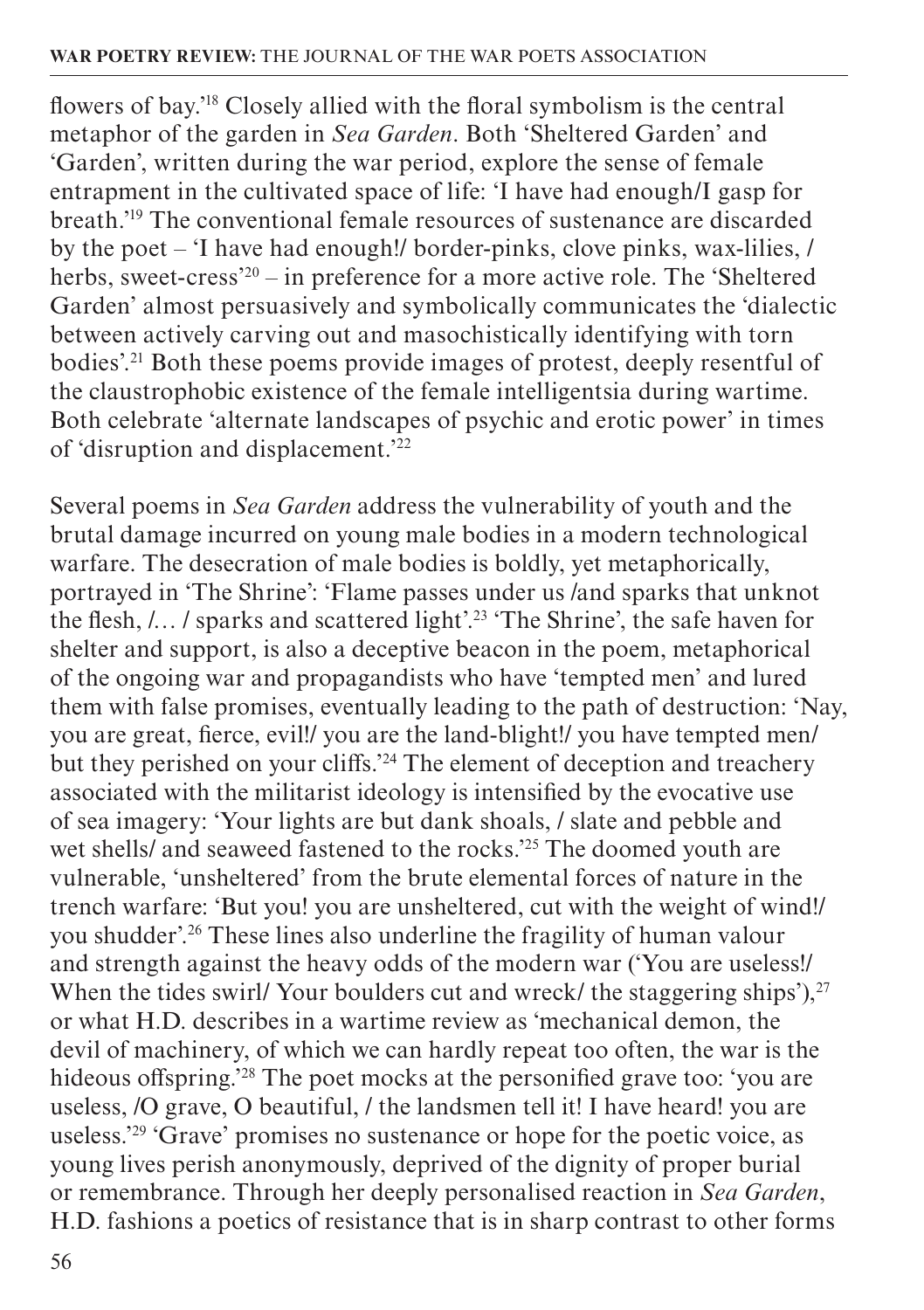of war poetry. Her veiled criticism of the ongoing war is a political language as well, as it portrays the exclusive ideological resistance of a female artist. Yet, it is interesting to note that her aestheticism departs from the male poetic canon or other forms of war verse written during the war years.

### **Notes**

<sup>1</sup> Gary Burnett, 'A Poetics out of War: H.D.'s Response to the First World War', *Agenda*, 25, 1987, 61.

<sup>2</sup> Hilda Doolittle (H.D.)*, Collected Poems 1912-1944*, edited by Louis L. Martz (Manchester: Carcanet Press, 1984), 59. Henceforth referred to as *H.D.: Collected Poems.*

<sup>3</sup> William Carlos William, 'Kora in Hell' in *Imaginations* (New York: New Directions, 1970), 13. Also cited in Burnett, 56.

<sup>4</sup> H.D., *Asphodel,* edited with an Introduction and biographical notes by Robert Spoo (Duke University Press: North Carolina, 1992), Part II, 116.

- <sup>5</sup> *H.D.: Collected Poem*s, 60.
- <sup>6</sup> *H.D.: Collected Poem*s, 60.

<sup>7</sup> Burnett, 'A Poetics Out of War', 57.

<sup>8</sup> Simon Featherstone, *War Poetry: An Introductory Reader* (London: Routledge, 1995), 102.

<sup>9</sup> Especially in later works like *Helen In Egypt, Asphodel, Hermione* and several others.

<sup>10</sup> The report on Gallipoli (On 30 April 1915) was titled 'Battle on Trojan Plain' by London *Times* and described on similar lines. For more details see *H,D, and Hellenism: Classic Lines* (Cambridge: Cambridge University Press, 1997), 260. Hereafter cited as Eileen Gregory.

<sup>11</sup> Rachel DuPlessis, *H.D.: The Career of That Struggle* (Bloomington and Indianapolis: Indiana University press, 1986), 12.

<sup>12</sup> Vincent Quinn, *Hilda Doolitte (H.D.)* (New York: Twayne Publishers Inc, 1967), 36.

<sup>13</sup> *H.D.: Collected Poems*, 21.

<sup>14</sup> Megan Lloyd Davies, 'H.D. Imagiste? Bisexuality: Identity: Imagism' in *Kicking Daffodils: Twentieth-Century Women Poets*, ed. Vicki Bertram (Edinburgh: Edinburgh University Press, 1997) 41.

<sup>15</sup> *H.D.: Collected Poems*, 5.

<sup>16</sup> Eileen Gregory, 136.

<sup>17</sup> Susan McCabe, *Cinematic Modernism: Modernist Poetry and Film* (Cambridge: Cambridge University Press, 2005), 142.

<sup>18</sup> *H.D.: Collected Poems*, 66.

<sup>19</sup> Ibid. 19.

 $20$  Ibid.

<sup>21</sup> Susan McCabe, *Cinematic Modernism: Modernist Poetry and Film* (Cambridge: Cambridge University Press, 2005) 143.

<sup>22</sup> Cassandra Laity, *H.D. and the Victorian Fin de Siecle: Gender, Modernism and Decadence* (Cambridge: Cambridge University Press, 1996), 47.

<sup>23</sup> *H.D.: Collected Poems*, 9.

<sup>24</sup> Ibid., 7.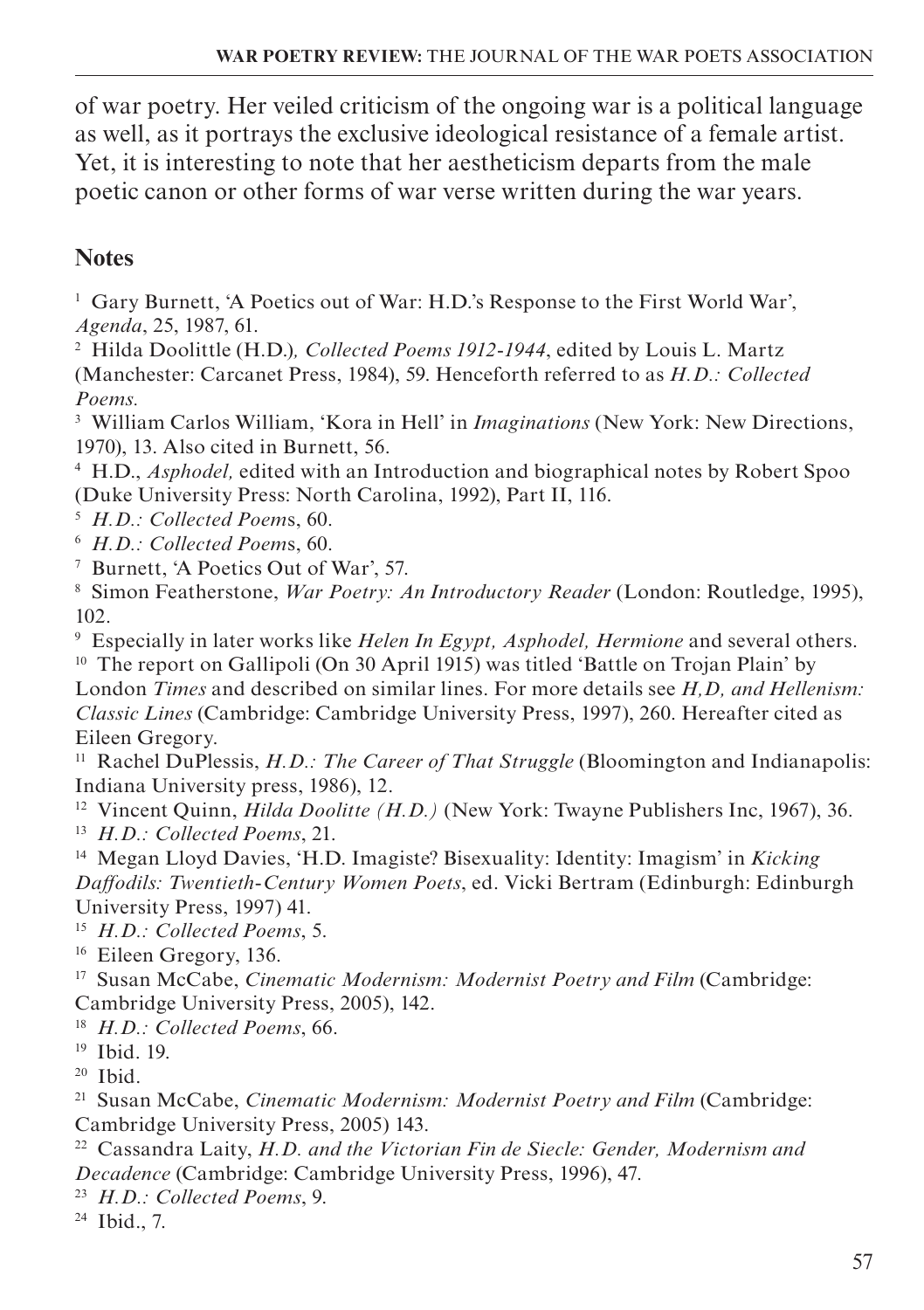- <sup>28</sup> H.D., 'Responsibilities', Agenda 25 (3-4), 52 (1987-88) Also cited by Featherstone, 101.
- *H.D.: Collected Poems,* 8.

Ibid.

Ibid., 8.

Ibid.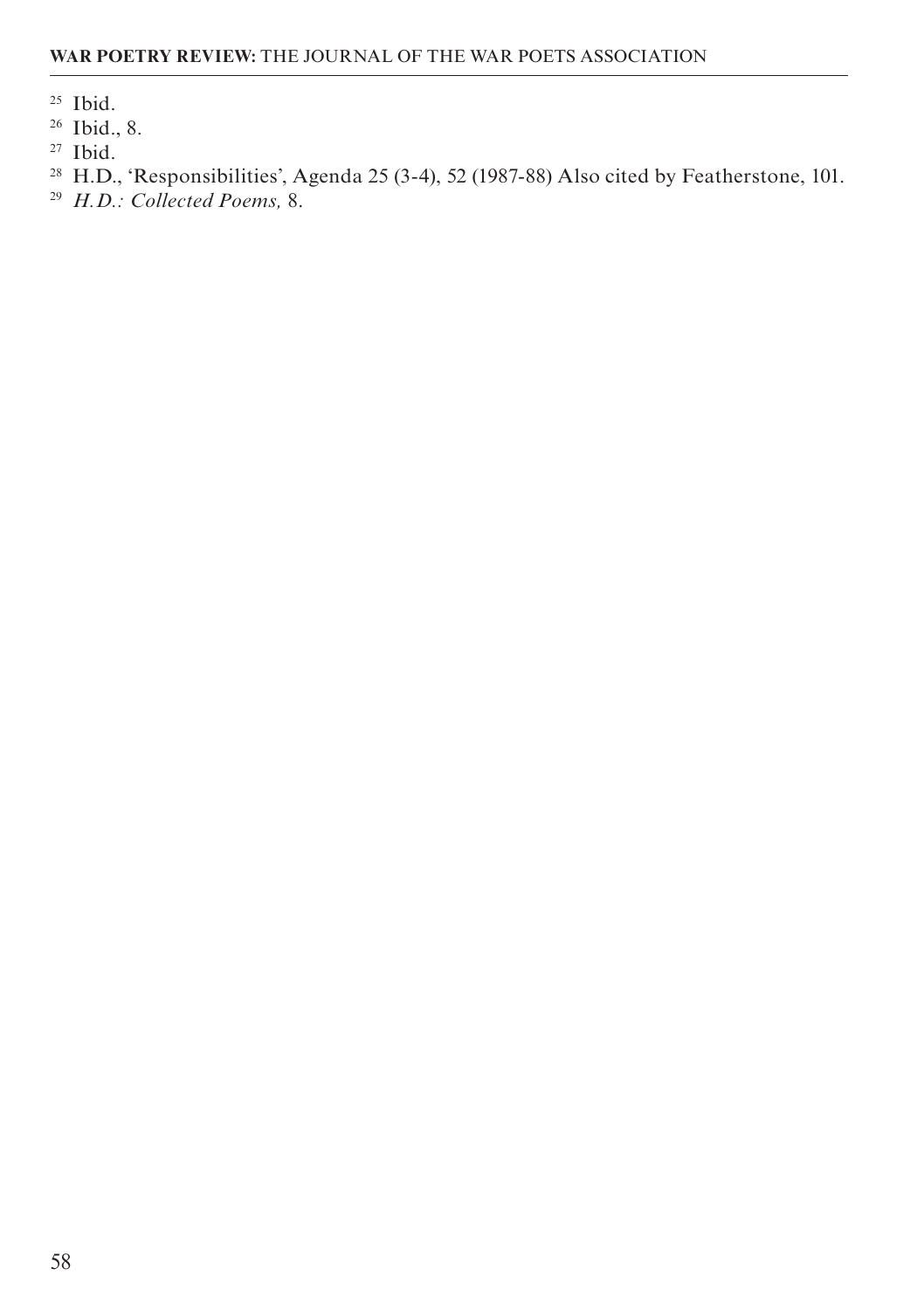# **War Poetry: A Conversation with Michael Longley, Andrew Motion and Jon Stallworthy**

#### EDITED BY SANTANU DAS

#### SD: **'We must go over the ground again' (Blunden). What has been drawing you to that 'ground' for so many years?**

ML: My father's central, really, to my preoccupation with the First World War. He joined the London-Scottish Regiment in September 1914 and miraculously survived the war. He was wounded at High Wood. He died before I was twenty. So I've always regretted not talking to him more, and in a sense, my own urge to write about the Great War is … I simply want to go on talking to my father. In my late teens and early twenties, a number of things came together: a growing admiration for the poems of Owen, Sassoon and Rosenberg which I'd first encountered at school; then my father's distinguished service in the Great War (he was awarded a Military Cross for gallantry and became a Captain by the time he was twenty); then discovering the glorious songs from the trenches (Seamus Heaney loaned me a recording of Joan Littlewood's *Oh, What A Lovely War!*). At Trinity College Dublin, at the beginning of my relationship with Edna *[the literary critic Edna Longley]*, we treasured the little blue Faber hardback of Edward Thomas's poems. For decades, Edna has been profoundly engaged with Thomas. He now haunts our lives, an illuminating ghost. We have travelled to his grave in Agny twice and we have visited his three Hampshire homes. Over the years, I have written seven or eight poems about Thomas, footnotes to Edna's monumental annotated edition of his *Collected Poems* (2008). I also remember as a student a handsome Chatto and Windus *Collected Poems* of Wilfred Owen (1963) edited by Cecil Day Lewis. For me the work produced by the war poets is an inexhaustible well. And that's why I keep returning to it, not only as a reader, but also as a pilgrim to the battlefields and cemeteries of northern France. We last visited the war graves in 2010, along with Isaac Rosenberg's nephew and Edmund Blunden's daughter. At Rosenberg's grave I read to a group of fellow pilgrims 'Dead Man's Dump' and found myself saying that it was one of the greatest poems I knew – like a chorus from Aeschylus or Sophocles. I now believe that's true. I feel the same about Owen's 'Insensibility' and 'Exposure'. My reading of the poem was followed by this epiphany: out of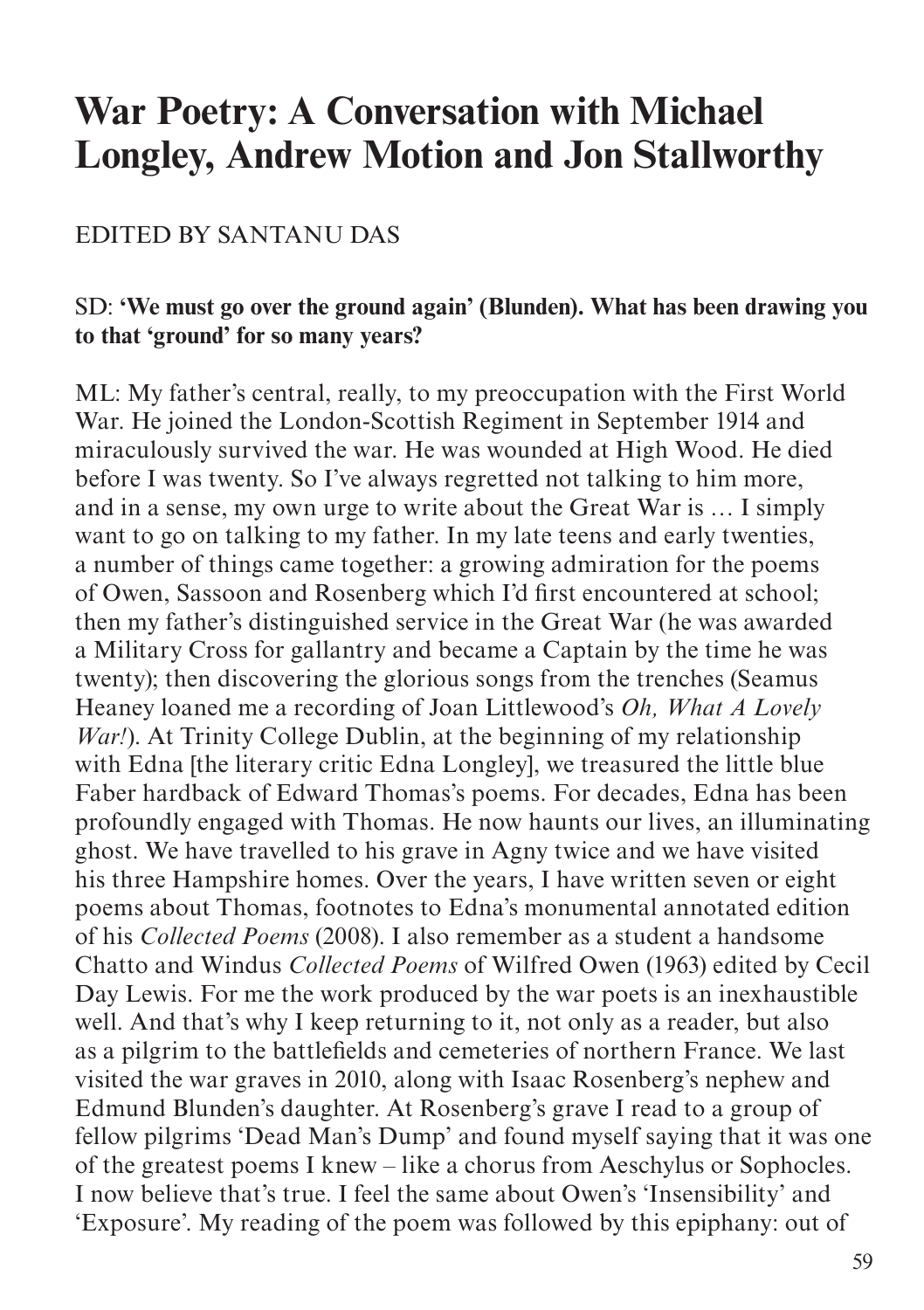the bus window I watched Rosenberg's nephew kneeling by his uncle's grave and placing a pebble on the headstone. The Great War keeps generating epiphanies like that.

JS: I had an uncle who was killed at Gallipoli, and a cousin of his who was wounded there. So my first visit to that ground was for personal reasons. At school – in the 1940s – our lives were soaked in the First World War. Of the masters who taught me, one had lost half his face in the trenches and was a terrible sight. Another had a steel plate in his head. Every Armistice Day, sun or rain, we had the Armistice Service in front of a tall stone school cross engraved with eighty-three names of boys and masters killed in the First World War. But of course, that was when another war was on, so I grew up with the radio. The airwaves were clogged with news of war. And at school, almost every week, someone's mother would come wearing black clothes. So for me, there was the entirely subjective First World War from my schooldays, and then as I began to grow up, the first poem I remember writing was a bad ballad about a British pilot shooting down a Japanese Zero fighter plane.

AM: I came to this through my grandfather's involvement – my grandfather fought in Palestine from 1915 until 1917 and then went to France and ended the war fighting in France, with never a scratch on his body. And also through my father's involvement: he enlisted in 1944, landed on Gold Beach in Normandy on D-Day, fought through France and Germany until the end of the war, then stayed in the Territorials until the mid-1960s. But while a lot of my early memories of him are memories in which he's wearing a uniform, he very rarely spoke about his experiences as a soldier. In fact, his silence on the subject was a powerful kind of presence – until the end of his life, when he began speaking a little more freely. His memories were all there, intact. Like the little plastic folder he'd been given on D-Day, with a phrasebook and a map in it, that he kept in his desk until the last … So yes, that was one way into my thinking about the war. The other was reading the war poets at school, in my teenage years. I came from a very un-bookish background, and these poems were crucial for me. I suspect the same is true for a lot of people – maybe boys especially. For good and for ill, they shaped my idea of what all war poetry could and should be like. My ideas have modified a good deal since then, of course.

## SD: **What then is 'war poetry'? When does a poem become a 'war poem'? Are there particular pressures in writing war poetry?**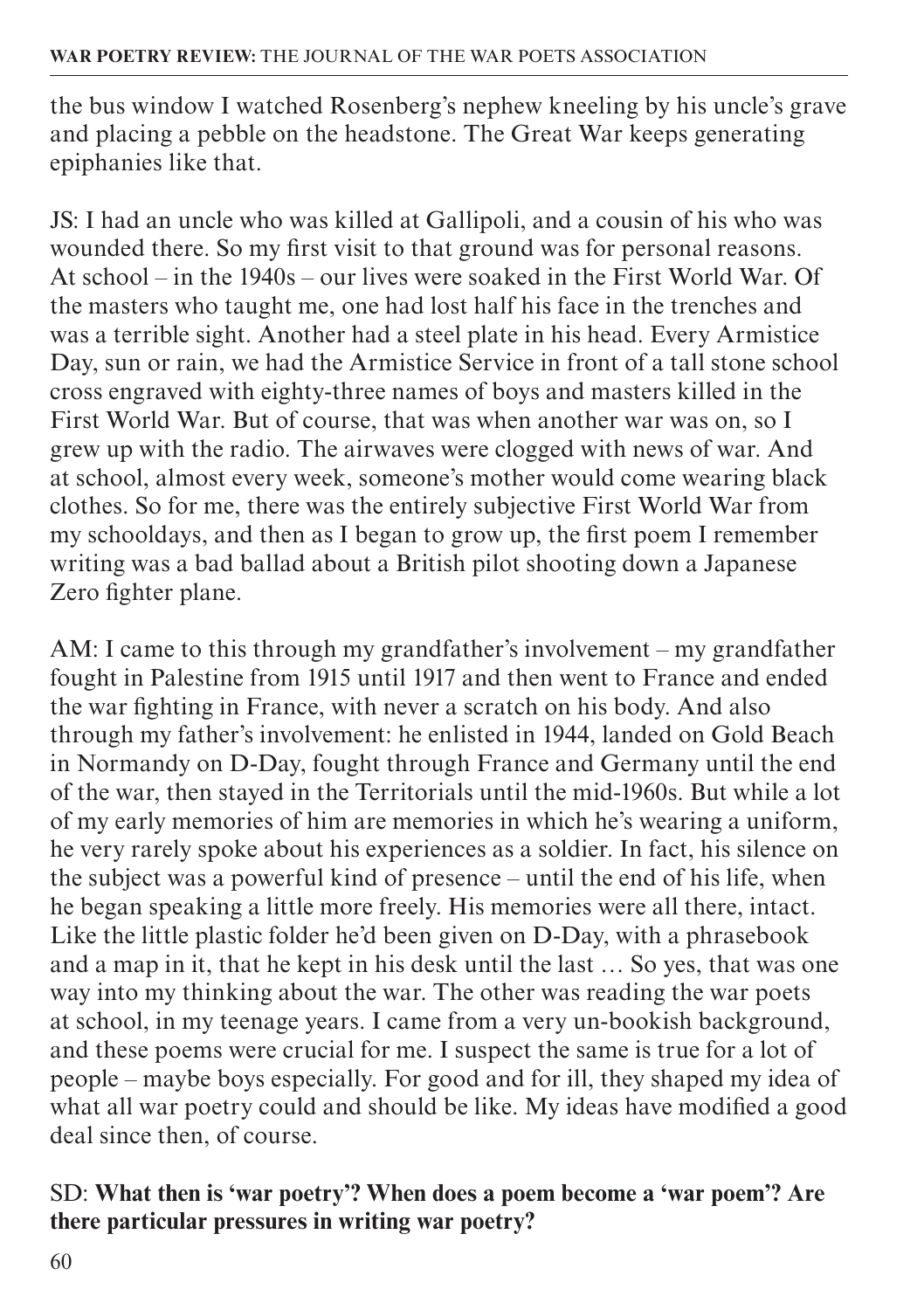ML: First of all, it has to be a *good* poem. Tens, hundreds, thousands of poems were written in 1914–18, and most of them are ghastly. So that's the first thing, really.

JS: Yes, more than 2,000 poets – most of them were hopeless. I think we make too much of some of the minor poets of the First World War because they were fine courageous people. But not all their poems are as good. Many are less good than those of the underrated poets of the Second World War.

AM: Sure, I agree, although for a lot of people, war poetry remains, essentially, First World War poetry. It's about trench fighting, it's the reversal of the pastoral tradition in which the old comforts of beautiful landscape, birdsong, poppies, flowers are found to have lost their consoling powers. Second World War poetry, by contrast, tends to be broader in its types and varieties – and is often not about fighting itself, but about being frightened, or displaced, or bored. It's perhaps too neat a way of putting it, but for me, these differences are well-summarised by the difference between 'I parried; but my hands were loath and cold' in Owen's 'Strange Meeting', and 'Now in my dial of glass appears/ the soldier who is going to die' in Douglas's 'How to Kill'. One is hand-to-hand – and the other is detached. Like Michael, Edward Thomas has been very important to me, as a way of understanding what these differences might be (I wrote my graduate thesis on his work in the 1970s, and subsequently published it as a book). Even though Thomas wrote all his poems wearing a uniform, he wrote next-to-nothing in France – and has consequently loosened up my idea of what war poetry can be. I imagine that, as life goes on, other kinds of loosening will occur too, because our experience of war changes as time passes – as combatants and non-combatants (as non-combatants because we read about it all the time, see it on telly, and so on). There are dangers associated with this I think, from a writer's point of view. I mean, there's a temptation to aggrandise yourself by associating with an extreme subject; a danger that you'll end up parading your sensitivity.

JS: Well, remember the most unpopular poem in American poetry written during the Vietnam War – by Anthony Hecht:

Here lies fierce Strephon, whose poetic rage Lashed out on Vietnam from page and stage; Whereby from basements of Bohemia he Rose to the lofts of sweet celebrity,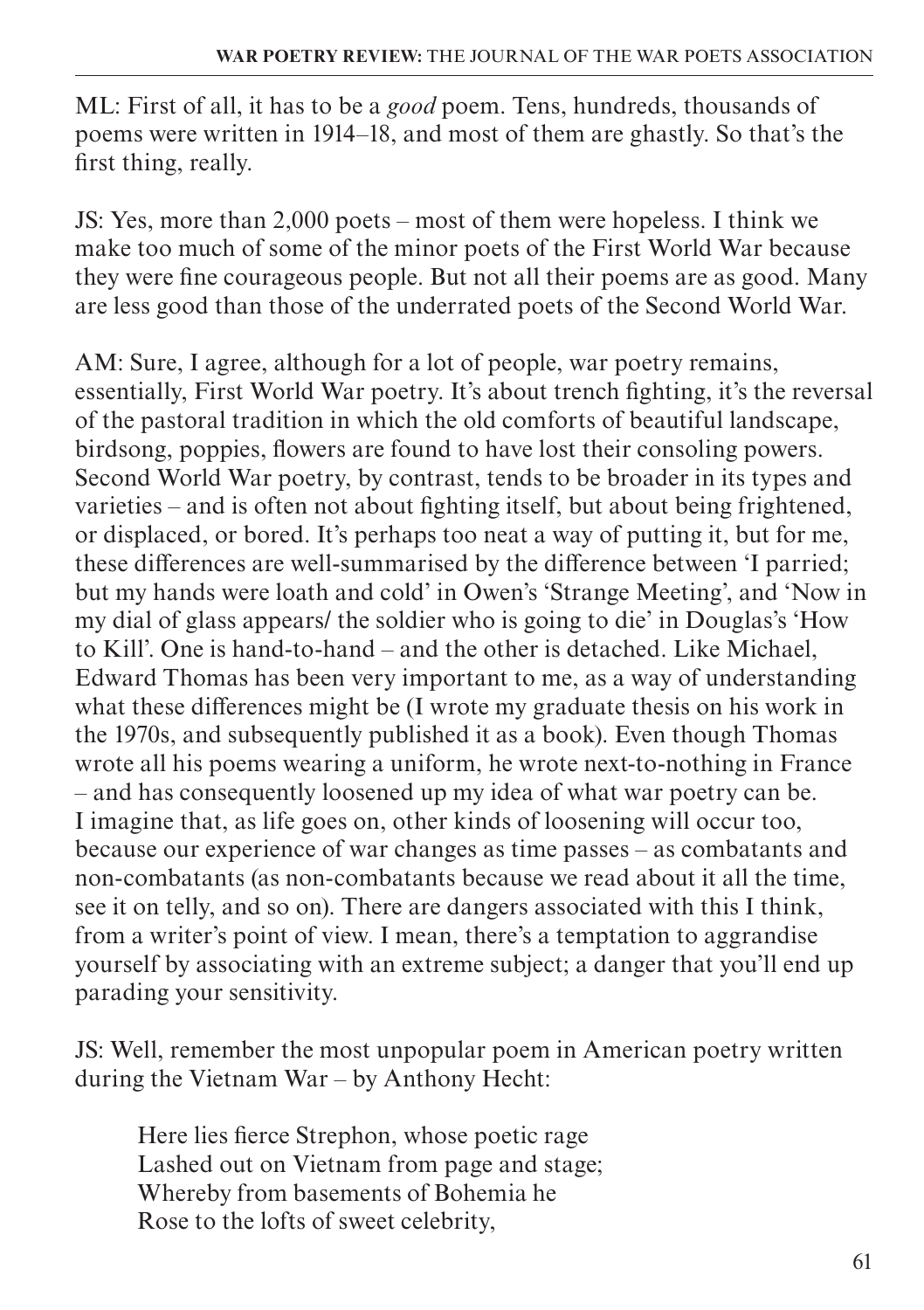Being, by Fortune, (our Eternal Whore) One of the few to profit by that war A fate he shared – it bears much thinking on – With certain persons at the Pentagon.<sup>1</sup>

An awful lot of those poets stayed comfortably at home and made a great deal of money. Poems about bullets whacking through the thatch, written in flats in Harvard and Princeton, seem to me obscene, in a way.

I think the term 'war poetry' may have outrun its use. War poetry, as you extend it, generation by generation, now includes the Home Front, and women, and very rightly, but it used to mean a poem about combat. It can no longer do only that. It's become so elastic now that I think one has to use it in sort of quotation marks.

ML: Well, the example of Edward Thomas means one uses the term without quotation marks, because he wrote all his poems in England. If the cosmos of a poem is the Great War, then that's it. And it doesn't matter if it's a woman writing, or Edward Thomas writing in England. War turns everything upside down, and redefines poetry. The quality of the best poems continued through from 1914–18 to Keith Douglas in the Second World War.

JS: Absolutely. And I think Edward Thomas is a particularly interesting case because his are intensely, beautifully made, very moving poems by someone who hasn't even seen a trench. But he's aware of what the war is doing to England, and the pastoral world that he so loves. And I think you can translate that experience into the American experience in Vietnam, where there are some poets who wrote very movingly about what the war was doing to *America*, which they knew about, rather than the bullet whacking through the thatch, which they didn't know about.

AM: That's absolutely it. There are two things to add perhaps – to be specific. One is that time needs to pass, and things need to mulch down. And the other is that poems often benefit from approaching their subject through the side door or the back door or the roof, and not through the front door.

JS: Not full-frontal, yes, I agree. It seems to me that to write well about a war that you've only seen on the television, or read about in the newspapers, there has to be a sort of subjective way in. When you're thinking about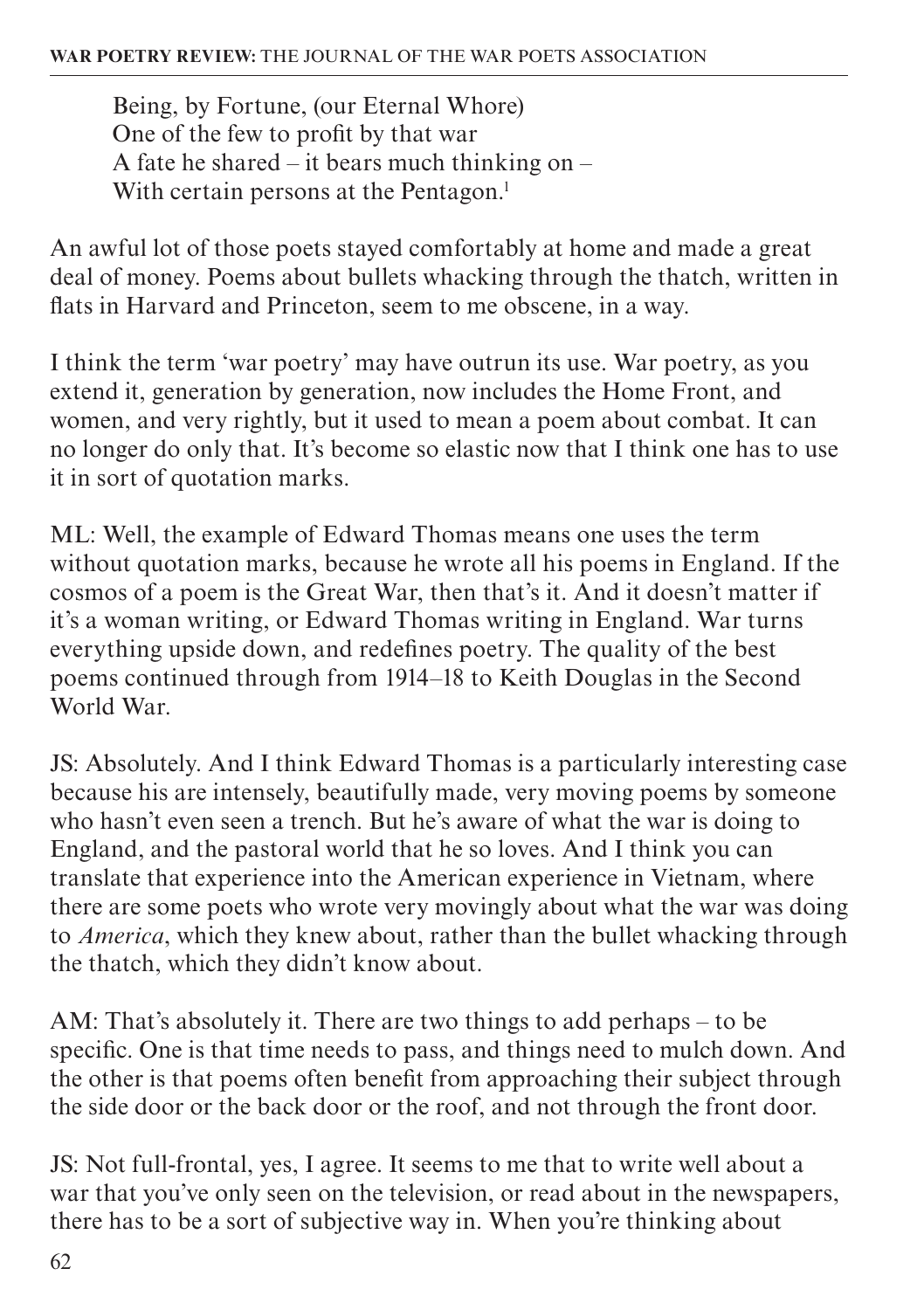the great war poems, by people who never saw a battle – for example, 'The Charge of the Light Brigade' – it's because Tennyson had spent his life thinking about chivalry, men on horseback, charging, that the story of the charge of the Light Brigade was an extension of an Arthurian story. What flows into it is all he's been reading and imagining for years. And similarly, Hardy's 'Drummer Hodge':

Young Hodge the drummer never knew – Fresh from his Wessex home – The meaning of the broad Karoo, The Bush, the dusty loam, And why uprose to nightly view Strange stars amid the gloam.2

Hardy cycled down to Southampton to see the troops leaving for South Africa, and he'd spent his life thinking about Wessex, and countrymen like young Hodge, and home and so he was able to identify with Hodge as Tennyson with the soldiers of the Light Brigade. It's very hard to do that, and to write a poem as good as these, unless you have that sort of personal connection.

AM: There's got to be that engine, hasn't there? For you, Michael, it's your Dad; for you, Jon, it's your relatives – and for me, it's my Dad. That's how it works. In my own poems about war, I've tried to use this personal element as a way of preventing myself from grandstanding. And by doing something else as well. By writing poems that collaborate with soldiers and others; by writing 'found' poems. 'The Five Acts of Harry Patch' (2008) is a good example. I used some of Harry's own words, wrote my own, and listened to my father's heartbeat.

ML: A bad poem is a big enough offence, but a bad poem about the suffering of one's fellow citizens really is a sin against the light. Like other Irish poets I have approached the Troubles obliquely – and still do. I dislike the notion that the Troubles might be subject matter for art, or that art might provide solace for those damaged by the violence. Having said that, I would like to add that I have received from people bereaved in the Troubles some warm letters in response to my elegies. When my elegy 'The Ice-cream Man' was first published, I received a letter of thanks signed 'Loretta Larmour, the Ice-cream Man's Mother'. That alone makes the poetic enterprise seem worthwhile.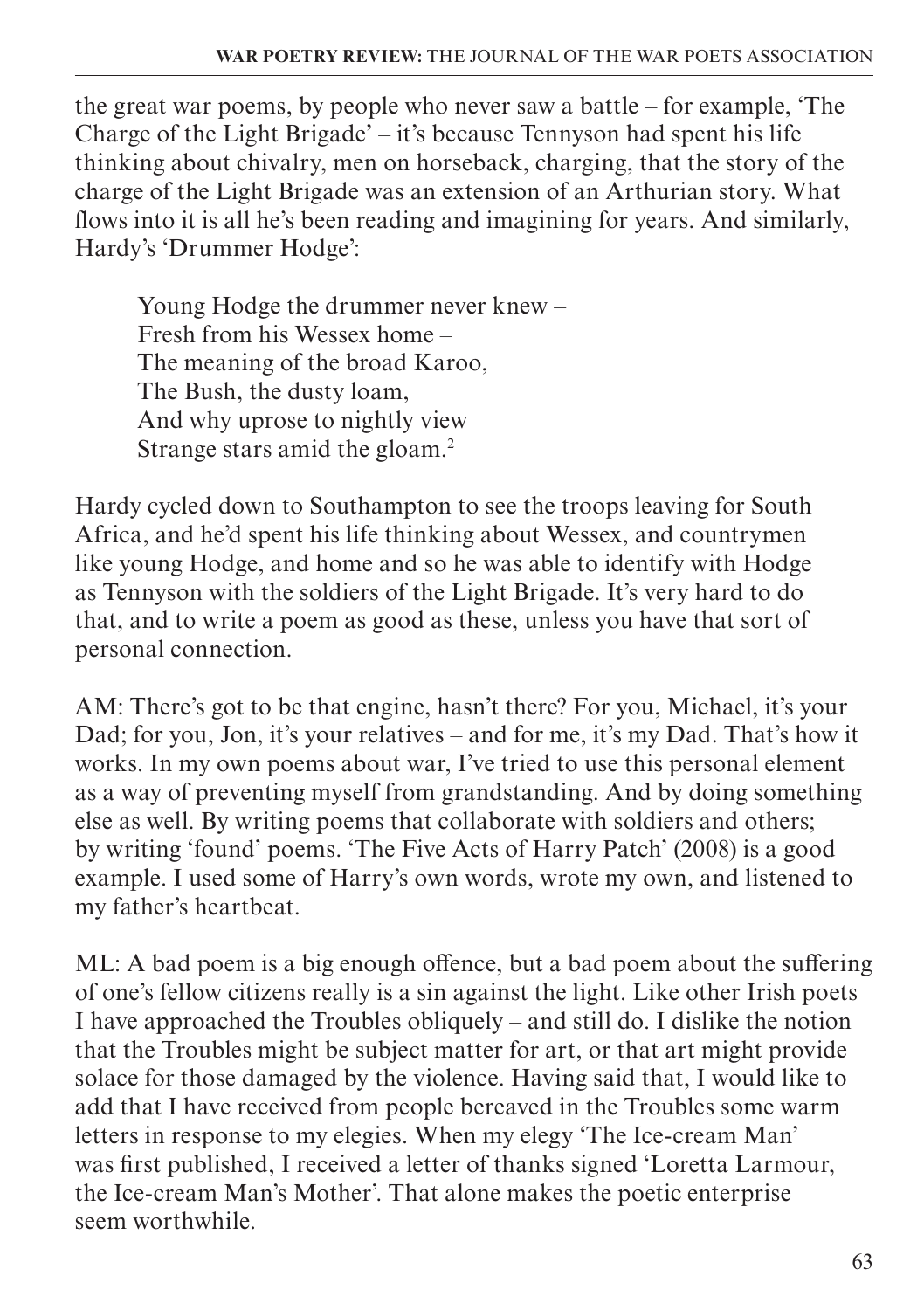### **SD: War poetry, it is often alleged, is perhaps too weighted towards the war and politics. How important is the role of aesthetic form to war poetry?**

JS: There are those who know that war's a confusing experience and think that if you're going to write about it, you have to have a confusing form  $$ and that I think is nonsense. Someone like Owen or Blunden used form which is what people of that time expected if they read a poem, and then they gave it a violent twist. They set up a sort of lyric pastoral expectation, but then delivered a shocking sting in the poem's tail.

AM: Completely right. First World War poetry is literary, however visceral it might also be. Literary because the people writing it had the sort of the education that was beginning to diminish by the time the Second World War started. Metaphorically and sometimes actually, soldiers of the First World War had all kinds of book-culture in the knapsacks: stuff they took for granted. The Classical tradition. The English inheritance. And the Bible, of course.

ML: And they test the English lyric. The whole war experience tests it, and shows how sturdy it remains. The Keatsian, the Wordsworthian tradition (and all the way back to Homer and Virgil). 'Insensibility' is Sophoclean: it's war poetry reaching way beyond what we normally think of as war poetry: it seems to touch on everything. I remember asking you, Andrew, why you didn't include in your war anthology Sassoon's 'The Dug-Out':

Why do you lie with your legs ungainly huddled, And one arm bent across your sullen, cold, Exhausted face? It hurts my heart to watch you, Deep-shadow'd from the candle's guttering gold; And you wonder why I shake you by the shoulder; Drowsy, you mumble and sigh and turn your head… *You are too young to fall asleep for ever; And when you sleep you remind me of the dead.*<sup>3</sup>

If Sappho had written those last two italicised lines, they would automatically be considered immortal. But here they are, the work of a poet who has been dismissed as lacking transcendence. But that seems to me an extraordinary moment in English poetry, not just in Sassoon's work. The whole poem's marvellous. And I love 'Everyone Sang'. It moves me to tears every time I read it. It has the transcendental note.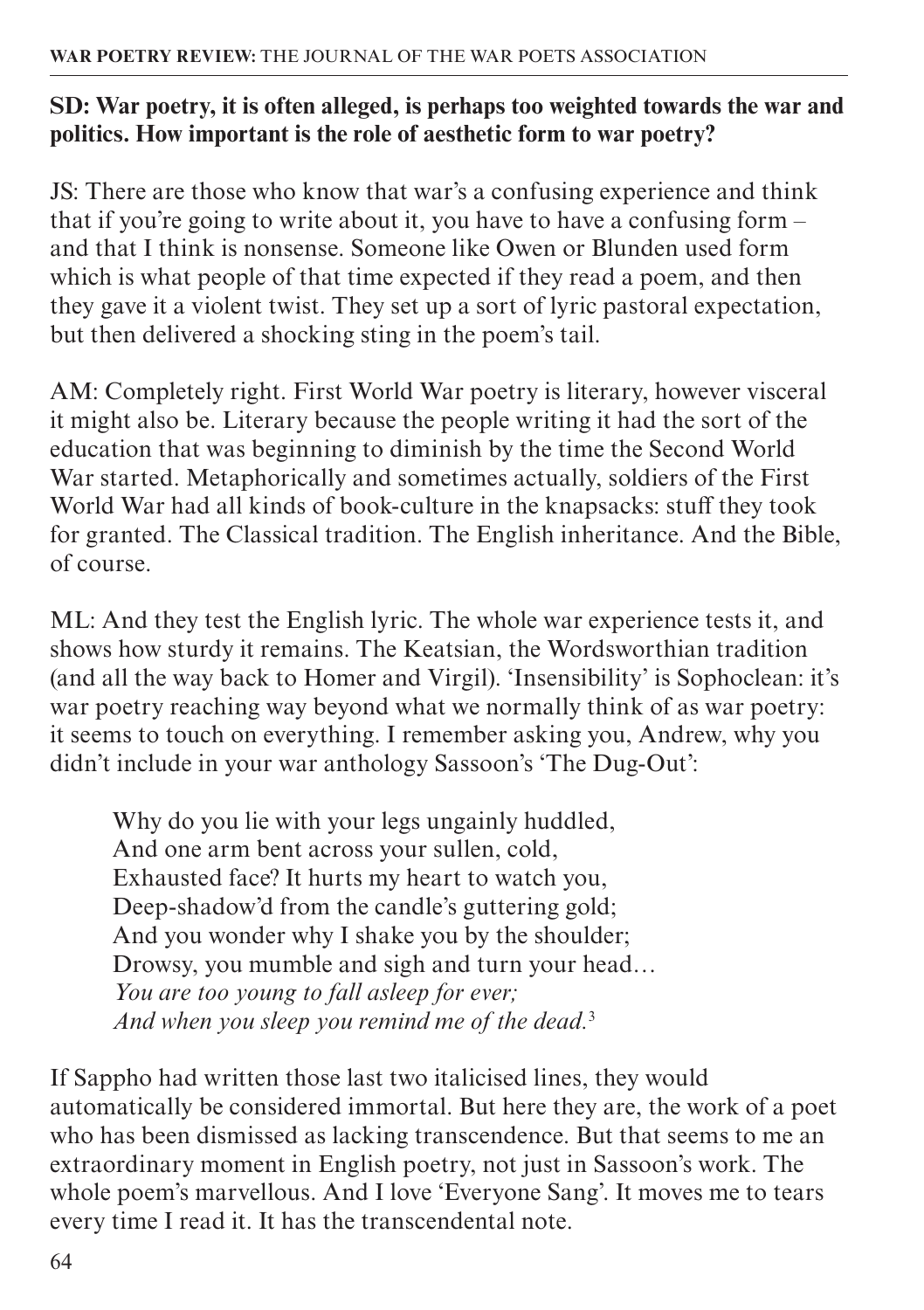JS: I wonder whether you know Sassoon's poem, never published in his lifetime, called 'Christ and the Soldier'. It was written one month after he had seen the first day of the battle of the Somme. It's interesting in that, at the end of his life, Sassoon entered the Roman Catholic Church, and I suspect he didn't publish it because he had doubts about whether it would be seen as blasphemous. You have the soldier kneeling before a crucifix, so religion is right there from the start.

The straggled soldier halted – stared at Him – Then clumsily dumped down upon his knees, Gasping, 'O blessed crucifix, I'm beat! And Christ, still sentried by the seraphim,

And here's the natural world:

Near the front-line, between two splintered trees, Spoke him: 'My son, behold these hands and feet'.

Now the poem has these two voices: the soldier, and Christ. And Christ is completely out of touch. He says, 'I made for you the mysteries,/ Beyond all battles moves the Paraclete.' The soldier would think, what the hell's a paraclete? A parachute? He would have no idea. Sassoon does this deliberately, to show you how out of touch Christ is. And the soldier answers him:

 'I was born full of lust, With hunger, thirst, and wishfulness to wed. Who cares today if I done wrong or right?' Christ asked all pitying, 'Can you put no trust In my known word, that shrives each faithful head? Am I not resurrection, life and light?'

In part three of the poem, at the third time of asking, the soldier says:

 'But be you for both sides? I'm paid to kill And if I shoot a man his mother grieves. Does that come into what your teaching tells?'

Not surprisingly, the figure on the Cross is silent and the soldier has the last word: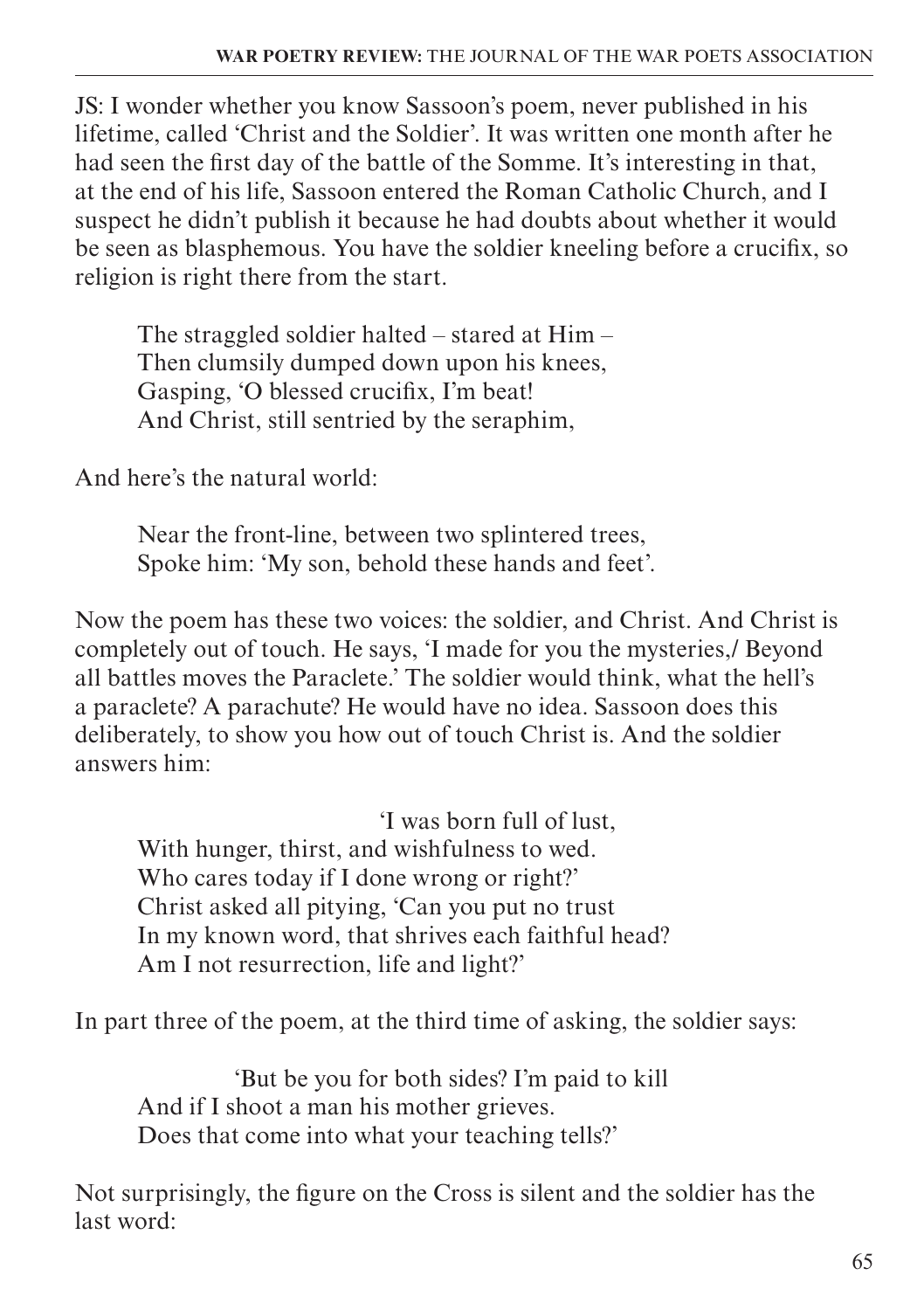'Lord Jesus, ain't you got no more to say?' Bowed hung that head below the crown of thorns. The soldier shifted, and picked up his pack, And slung his gun, and stumbled on his way. 'O God,' he groaned, 'Why ever was I born?' The battle boomed, and no reply came back.<sup>4</sup>

ML: That's very formal. By and large the Anglophone poetry of the Great War is at its best when it's formal. In fact, war poems would not be as interesting as they are, if they were formally less complex.

AM: This is an extremely interesting poem. It's a lyric debate – similar to the kind of thing Larkin does. And about the question of form: taking images in nature which have traditionally been used to help us enjoy and endure our experience as humans, and showing that either they don't work anymore, or have been forced into some ironical relationship with new brutal material, seems to me the default strategy in an awful lot of First World War poetry. And nobody does it better than Owen, as in 'Spring Offensive':

Hour after hour they ponder the warm field And the far valley behind, where buttercups Had blessed with gold their slow boots coming up ...<sup>5</sup>

JS: I think that's so moving because it calls into mind a time when buttercups did cover the feet of children, and happy picnics with parents. And I think the same goes for form. If you ask whether there's a tension between the subject form and the lyric mode, I would say not necessarily.

ML: Owen keeps changing, doesn't he? There are so many Owens. 'The Send-Off' is about all the send-offs, isn't it? It is a symbolic poem.

JS: And it would do for any war. It would do for Afghanistan.

AM: It's my favourite of all his poems, as a whole poem, even though it's in some ways un-typical of him. While most of his greatest poems are set in the trenches, this is not: it's behind the lines somewhere or other. So the angle of entry to the subject is surprising and different. And as a result, this business we're talking about – about the pastoral tradition and what's being done to it, about how it's being brutalised and discredited or undermined – becomes very fascinating: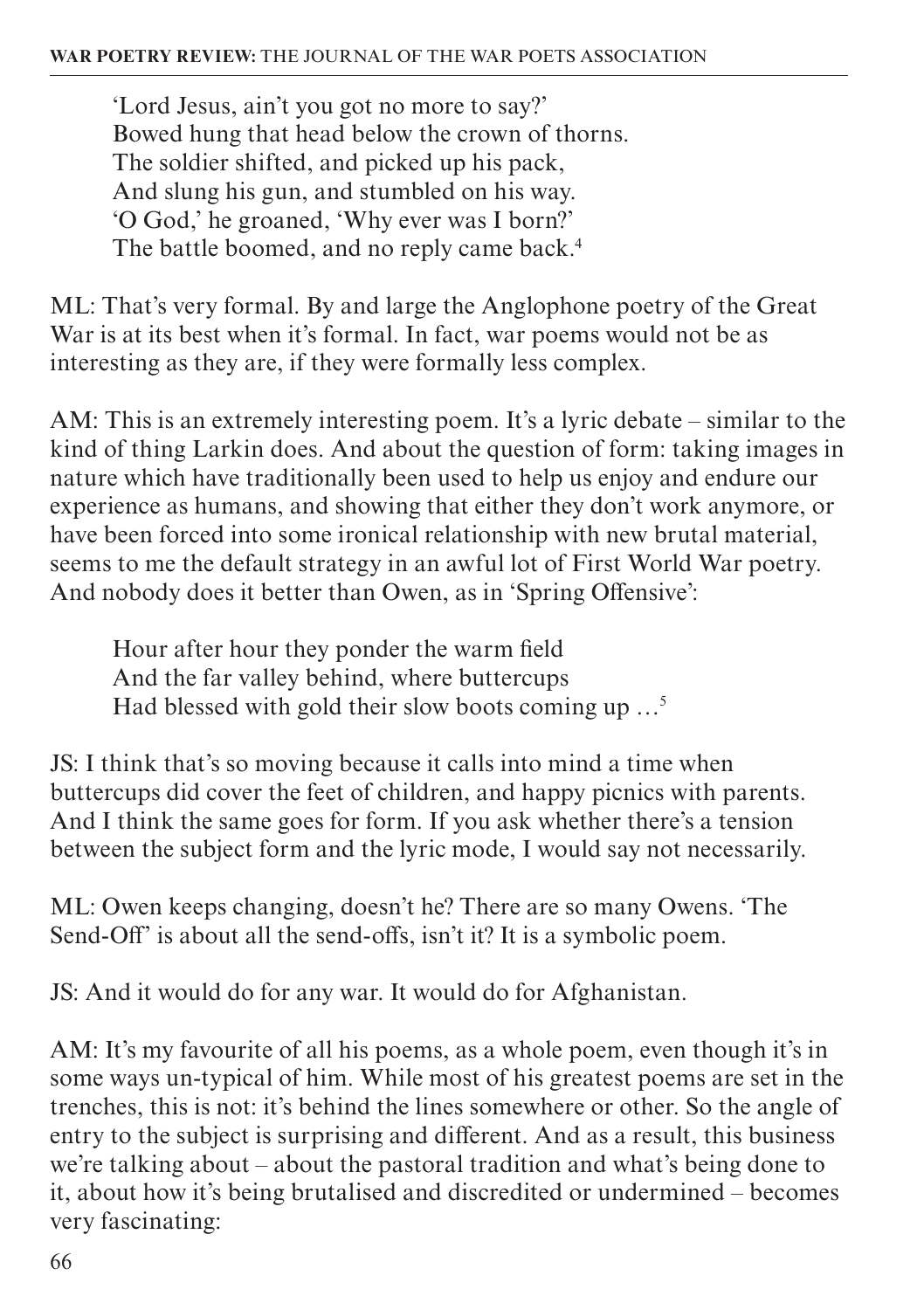Down the close darkening lanes they sang their way To the siding-shed And lined the train with faces grimly gay. Their breasts were stuck all white with wreath and spray As men's are, dead.

Here nature (the dust, the 'wreath and spray') has become memorialising the soldiers, rather than being something that fortifies them. And this point of view is strengthened by the non-combatant observers:

Dull porters watched them, and a casual tramp Stood staring hard, Sorry to miss them from the upland camp.

Then, unmoved, signals nodded, and a lamp Winked to the guard.<sup>6</sup>

Though it's only a little poem, the world suddenly opens and shows us the hinterland of things: the emotionlessness of natural objects, and of manmade objects (the 'unmoved' signal). Or the way they conspire with death, rather than bringing comfort (the lamp 'winking').

JS: Not 'moved', as a watcher might be moved.

AM: Precisely. 'So secretly, like wrongs hushed-up, they went'. This idea of their being *wrong* … Well, of course, we know it's *wrong* because war is *wrong* in some fundamental way, but that's -

JS: And hushed up, too -

AM: Exactly, the idea that this is all being swept under the carpet – the whole thing is done guiltily. Everybody really knows this is all a terribly bad idea. But they're not saying so.

JS: It does have a political thrust there, actually.

ML: For all its documentary propulsion, it's a very mysterious poem. And the drift of the different line lengths, the short and the long, emphasises that. It comes in by the sidedoor. It's a poem about mortality.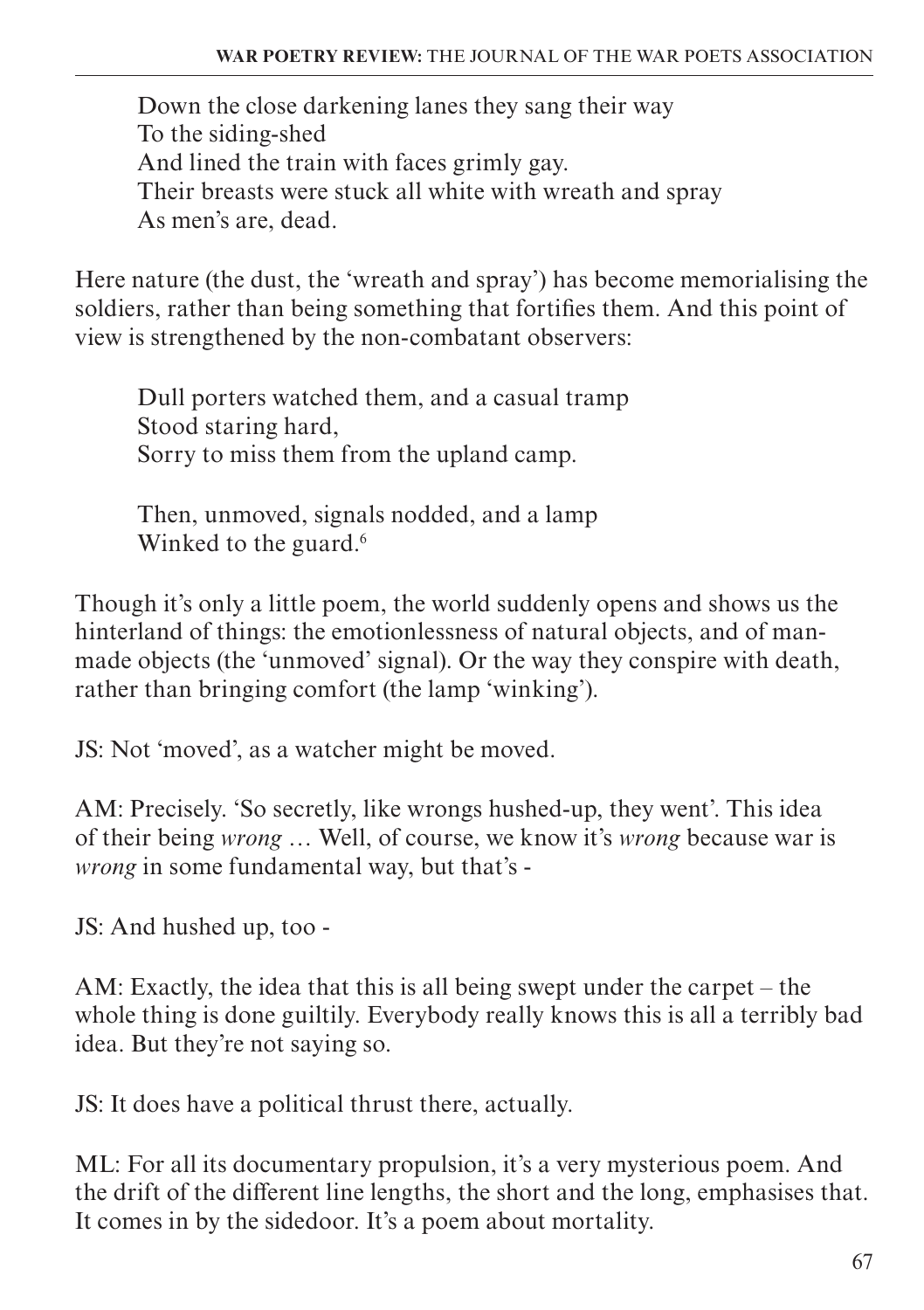AM: Absolutely. And then there's that business of the 'wells':

Shall they return to beating of great bells In wild train-loads? A few, a few, too few for drums and yells,

May creep back, silent, to village wells, Up half-known roads.<sup>7</sup>

It always reminds me of Hardy – of that moment in *Jude the Obscure* when he identifies the well as the *omphalos* of the village. It's the essence of the place, and so it is here. But what we're being told in this poem is that not many people are going to come back, and even for those who do, the well may not (so to speak) know them. Because the place will have changed – and so will the people. Horribly changed by the war.

JS: The poem also comes around in circles: they *sang* their way down the darkening lane, now they *creep* back, maybe on two legs, maybe not on two legs, *silent*, no singing. To village wells -

AM: Wells, wells up, tearfulness – all these things come into it. And speaking about this reminds me very much of what Thomas says about watching the clods crumble and topple over *for the last time* in 'As the team's head-brass':

The horses started and for the last time I watched the clods crumble and topple over After the ploughshare and the stumbling team.<sup>8</sup>

He's telling us here that the landscape has changed for reasons which are not only to do with the war, but with agricultural changes. You go to fight the war to defend the country that you love, but when you come back, oh! It's not quite the same.

JS: There's a brilliant ambiguity in that, because the plough is going up and down, and it goes up for the last time – so, just the last time today, but there is another last time which we hear behind that.

ML: *Multum in parvo*. The 140 poems he wrote in the last two years of his life are a miracle – one of poetry's great mysteries. Nowadays Thomas's presence seems to be everywhere: 'the past hovering as it revisits the light'.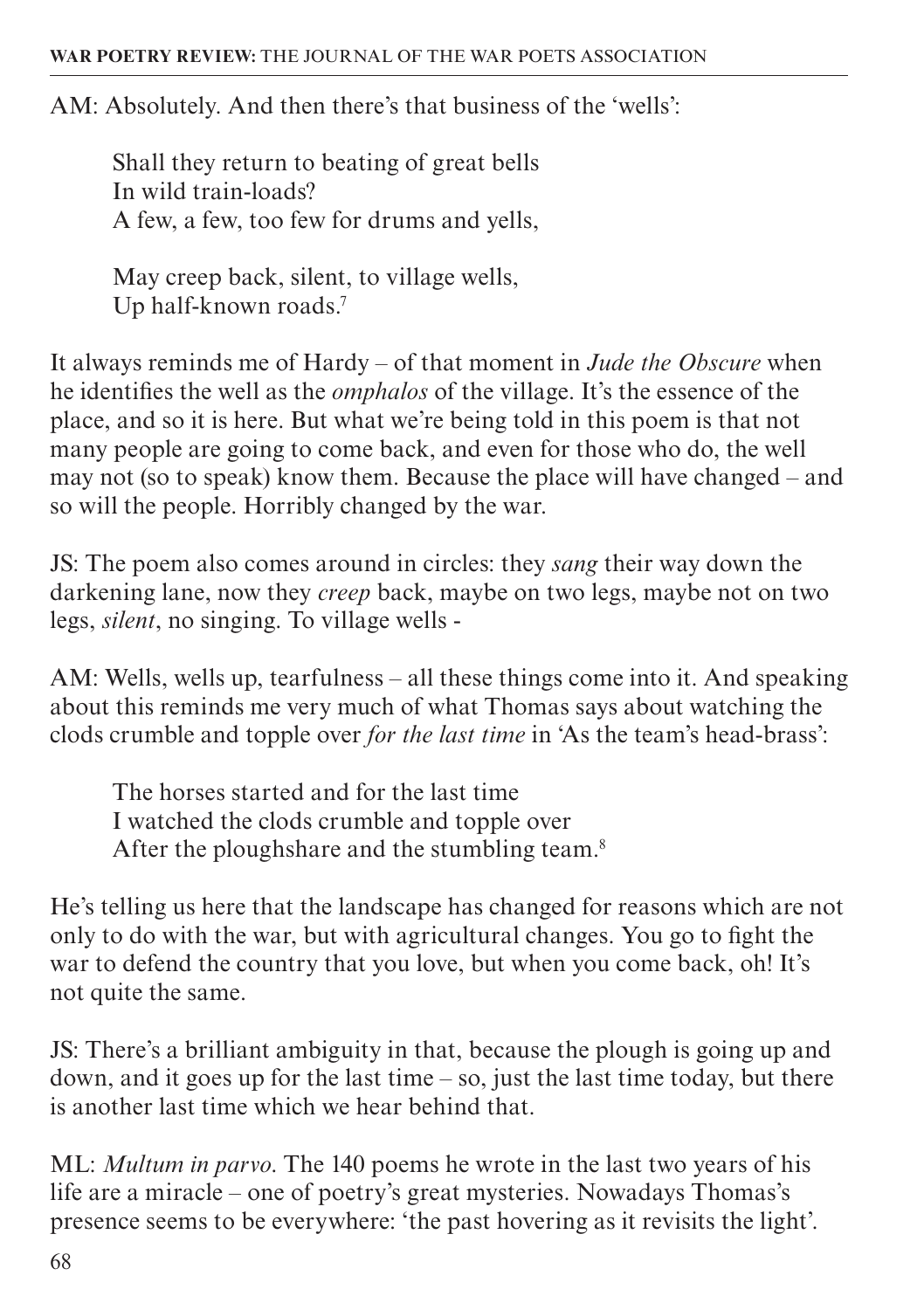#### SD: **Auden famously wrote that 'poetry makes nothing happen'. Is this true of war poetry?**

JS: One of the things that makes Auden's claim so vitally interesting and significant is its context, his great elegy 'In Memory of W.B.Yeats'. The Irish Archpoet died in January 1939, the month in which Barcelona, the last Republican stronghold, fell to Fascist Nationalists in the Spanish Civil War, and the banners of Hitler's Third Reich were preparing to advance across Europe. Auden, believing that poetry could help democracy to happen, had been one of many British and European poets to have gone to Spain and written in support of the Republican cause. So, profoundly disillusioned in 1939, he ventured to take issue with Yeats who, by contrast, had long believed that the arts in general, and poetry in particular, *made* history happen. In his great late poem, 'The Statues' (written in 1938), he had argued that it was the ancient Greek artists – sculptors, in particular – who created the culture, the society that shaped and inspired the citizen sailors who defeated the Persian navy at the battle of Salamis. In the same way, he claimed it was the artists of the Irish Renaissance – poets (like himself) in particular – who reintroduced the mythology that inspired the Irish Republican Brotherhood gunmen, whose Easter Rising against the British had led to Ireland's Home Rule.

It's an argument that artists – and poets, in particular – find attractive. Myself, I think Auden and Yeats are *both* right: poetry makes nothing happen in the short term, but has in the past had long-term results. Poetry from Homer to Brooke presented a view of war that led young men to take up arms. And, by contrast, I would argue that it was the anti-war poetry of Owen, Sassoon and others – in which British schoolchildren have for half a century been steeped – that helped make the protest marches in London against the Iraq War so much larger than those in America (where war poetry is seldom on a school syllabus).

ML: Poetry gives things a second chance. It helps to make sure that victims are not forgotten. Good war poems escape the category 'war poetry'.

JS: Yes, war poems should be *good* poems. I think bad ones are sometimes not so much harmless as harm*ful* in that, like bad journalism, they numb nerves which the best poems (only the best) of Owen, Sassoon, Rosenberg and Thomas reach and still retain the voltage to shock.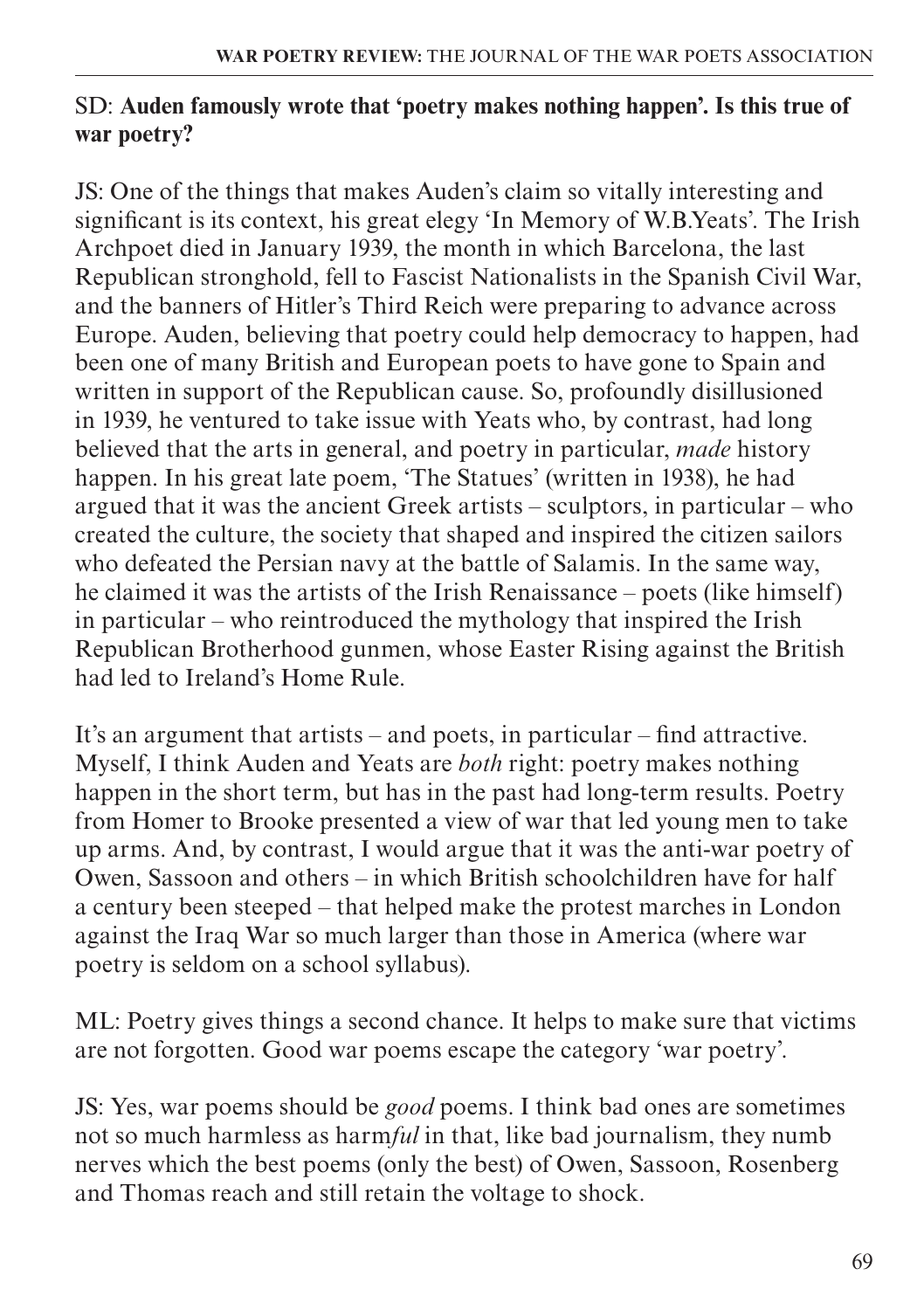#### **Notes**

<sup>1</sup> Quoted in *Anthony Hecht in Conversation with Philip Hoy* ed. Philip Hoy (London: Between the Lines, 2001).

<sup>2</sup> Thomas Hardy, 'Drummer Hodge' in James Gibson ed. *Complete Poems* (London: Macmillan, 1976), 91.

<sup>3</sup> Siegfried Sassoon, 'The Dug-Out' in Rupert Hart-Davis ed. *The War Poems* (London: Faber, 1983)*,* 129.

<sup>4</sup> Sassoon, 'Christ and the Soldier' in *The War Poems*, 45-46.

<sup>5</sup> 'Spring Offensive', in Jon Stallworthy ed. *The Poems of Wilfred Owen* (London: Chatto, 1983), 169.

<sup>6</sup> Owen, 'The Send-Off', *Poems*, 149.

<sup>7</sup> Ibid.

<sup>8</sup> Edward Thomas, 'As the team's head-brass', in Edna Longley ed. *The Annotated Collected Poems* (Tarset: Bloodaxe, 2008), 124.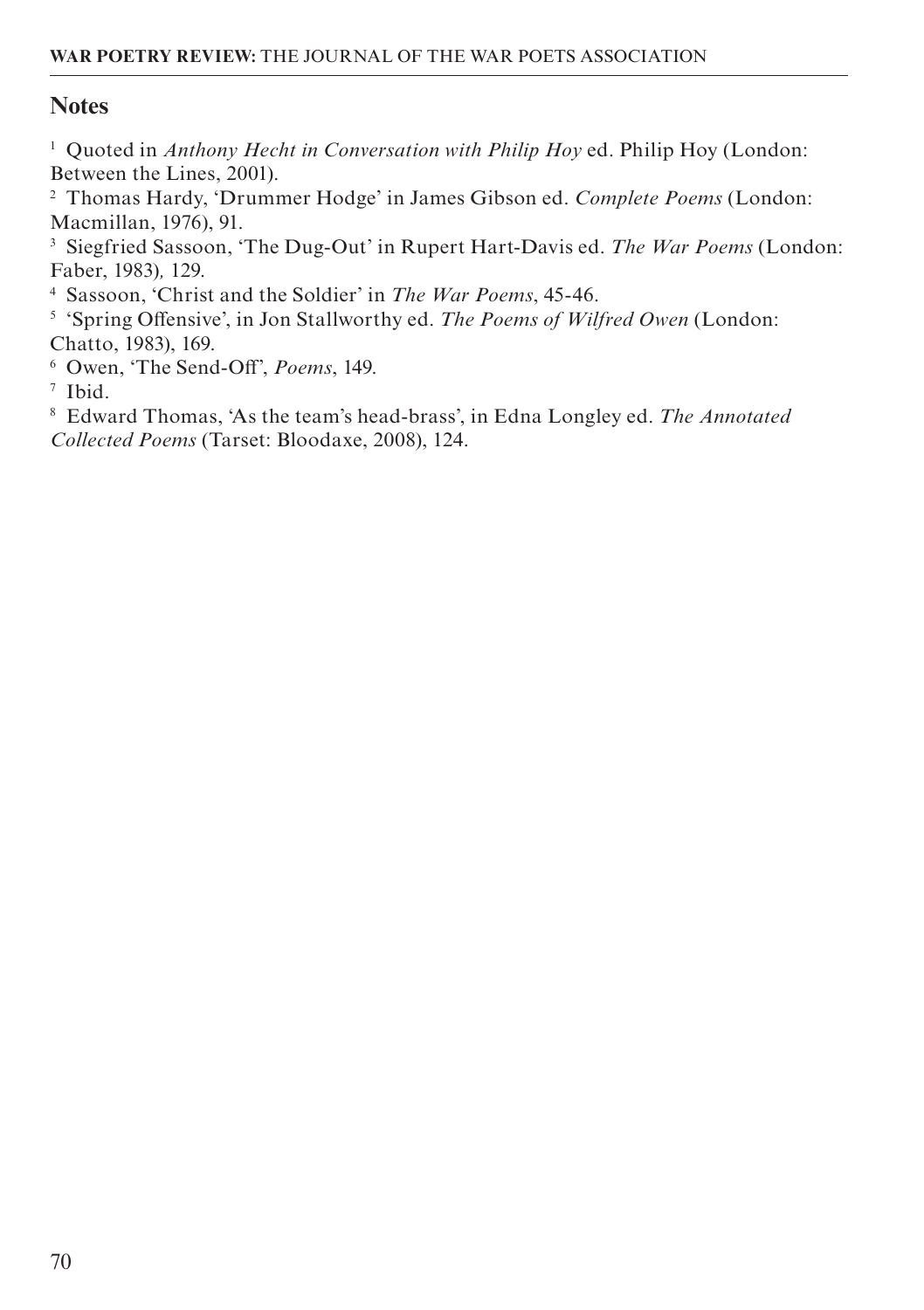## **Jon Stallworthy: an appreciation**

## ADRIAN BARLOW

Poetry and Oxford shaped Jon Stallworthy's life and career. War poetry will define his reputation. He grew up in Oxford, and as a young boy entered the Dragon School, where already at the age of eight he had decided he wanted to be a poet. After Rugby School and National Service, he went up to Magdalen College and won the Newdigate Prize for Poetry. Encouraged by Helen Gardner and Maurice Bowra, he embarked on research into Yeats's manuscripts, which led to a lifelong fascination with the process and sequence of poetic creation. He published the first of eleven volumes of his own poems in 1961 (aged 26) and worked for a decade as an influential and successful Poetry Editor at Oxford University Press. Poetry always came first; his work as a scholar and critic flowed from the way he thought as a poet. He says as much in his memoir, *Singing School: the Making of a Poet* (1998).

Stallworthy's biography, *Wilfred Owen* (1974), and his two-volume edition of Owen's poems and fragments, led to ten years' teaching in the United States, before he returned to Oxford to become Reader in English Literature and a Governing-Body Fellow at Wolfson College. A Professorship soon followed. Wolfson was to be his teaching, research and writing base for the rest of his life – the affection he felt for the College was only matched by the esteem in which he was held by its members. His writing was always lucid and accessible, but never condescending. His criticism, his biographies of Owen and of Louis MacNeice, his work as an anthologist – not forgetting his advocacy of poets in danger of being buried in the footnotes of literary history – ensured he had many friends, even among those who had never met him. Last September, in a warm tribute at the English Association's Oxford Conference on 'British Poetry of the First World War', Tim Kendall spoke for everyone present: 'I just wanted to say how important Jon's work has been actually for all of us, even when we don't always know it. He has shaped the field of war literature for all of us.'

Shaping the field of war literature has indeed been both Jon Stallworthy's work and his achievement. Part of that work has been to insist that the very term 'war poet' needs to be used with care: 'It remains an unsatisfactory label', he declares in the Introduction to *Anthem for Doomed Youth*, the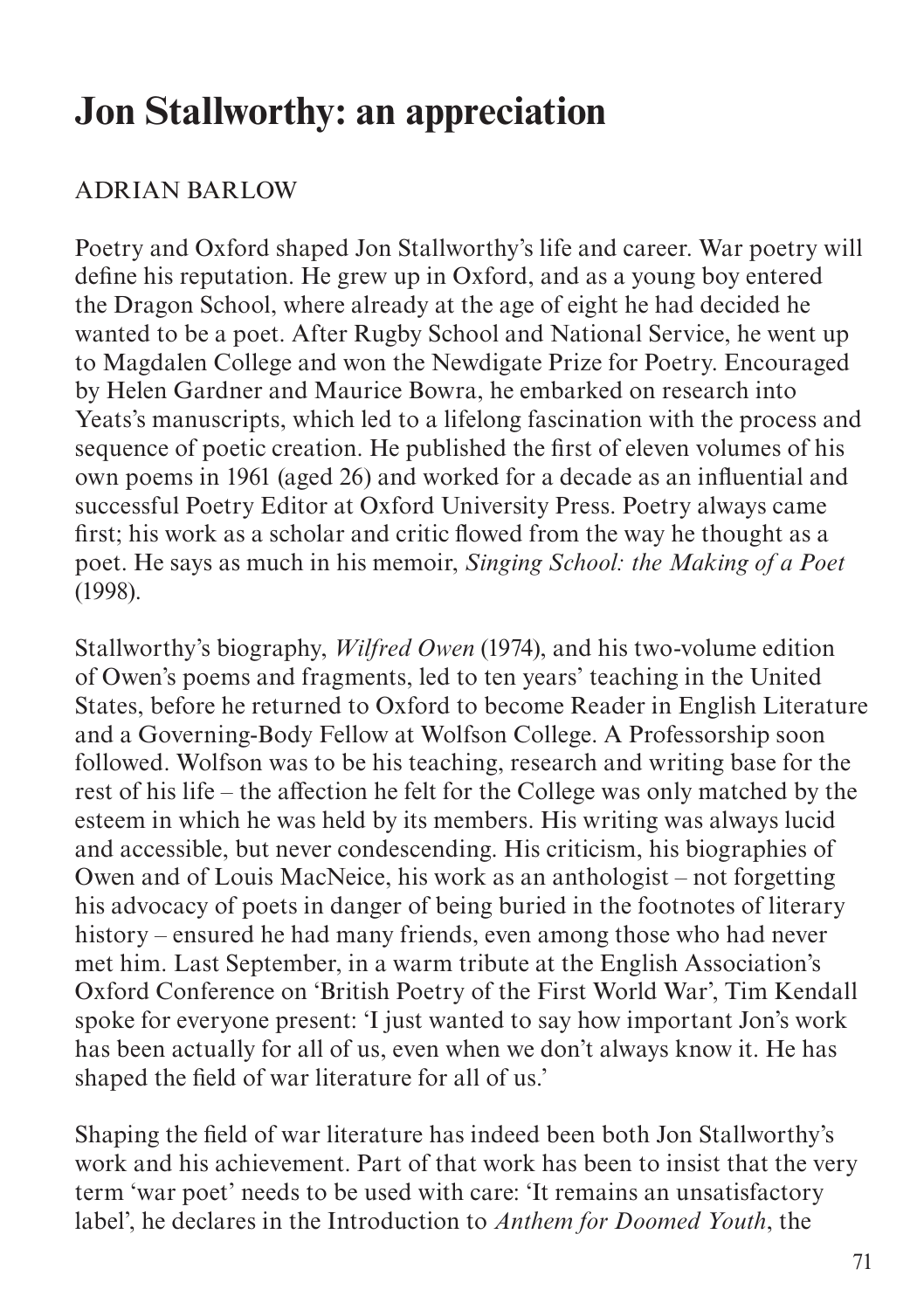book written to accompany the 2002 Imperial War Museum exhibition about the lives and legacy of 'Twelve Soldier Poets of the First World War'. However, he uses the label himself (not without a certain irony) as the title for his final volume of poems, *War Poet* (2014). He is clear that war poetry – poetry that bears witness to war – can be written both by those who actually experienced fighting at first hand and by those who did not, provided that their poetry is 'true' in the sense Wilfred Owen had applied to that word. In one of his final essays on the responsibility of war poets and war poetry, 'The Fury and the Mire', (collected in *Survivors' Songs,* 2008) he says of poems such as 'The Charge of the Light Brigade' and 'Drummer Hodge' that

These poems of second-hand witness have an immediacy and power equal to any of first-hand witness, being the work of great poets, each with a lifelong imaginative investment in his subject. But such poems are rare. The second-hand testimony of lesser poets, lacking such investment, is seldom impressive and sometimes embarrassing.

Here, his willingness to discriminate between great and lesser poets - defining the strengths of one and the weaknesses of the other - is characteristic of Stallworthy's critical rigour. He is always clear that the experience of those who fought and wrote gives them the right of rebuke against those who only pretend to bear witness. In 'Owen's Afterlife', another of the essays in *Survivors' Songs*, he explains how he came to Owen via a disagreement with his own poetic mentor, Yeats:

The power of his pleading challenges the validity of Yeats's pontifical dictum that 'passive suffering is not a theme for poetry' …. Owen's poems tend to make an active response to the suffering of which they speak. He is a classic example of what would become a quintessentially twentieth-century figure: the poet as witness – and not a passive witness.

In all his writing, Stallworthy reminds us that what the war poets wrote was poetry, not propaganda; and not the least part of his legacy will be to have made us listen to the voices of writers such as Owen with greater pleasure as well as greater understanding. At the end of *'*The Mire and the Fury', he asks what war poems actually achieve, before answering thus:

In that their subject is tragedy, they can – when made with passion and precision – move us (as Aristotle said) to pity and terror; also, I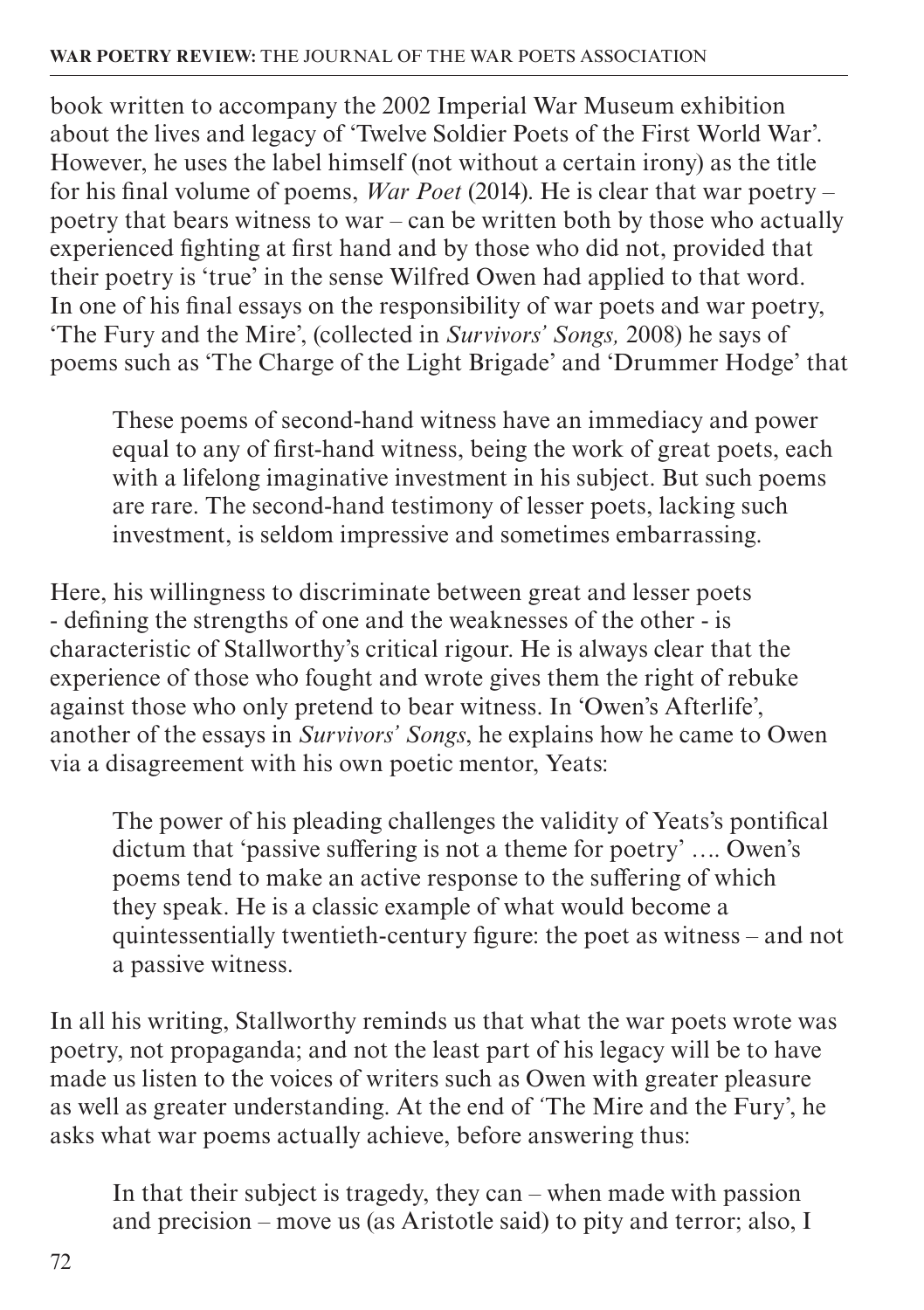suggest, to a measure of fury. And just as we go to a performance of Shakespeare's *King Lear* or Britten's *War Requiem* for pleasure, we return (or at least I return) to 'Dulce et Decorum Est' or 'The Heroes' for the wonder and pleasurable satisfaction a masterpiece affords.

'Passion and precision' describe exactly the kind of conviction and scholarship Jon Stallworthy's life and work have brought to the discussion of literature and its value in our time. To which I should add, finally, one other quality: generosity. It's a quality he admired in others and exemplified in his own willingness to teach, share and encourage. What he wrote of Edmund Blunden, in a 1989 Introduction to *Undertones of War*, we may properly apply to Jon himself:

Wherever he went he was loved for his learning, his wisdom, his modesty, his humour and his generosity. The last was legendary and extended not only to the living but to the dead, such as Wilfred Owen, whose poems he edited with rare devotion.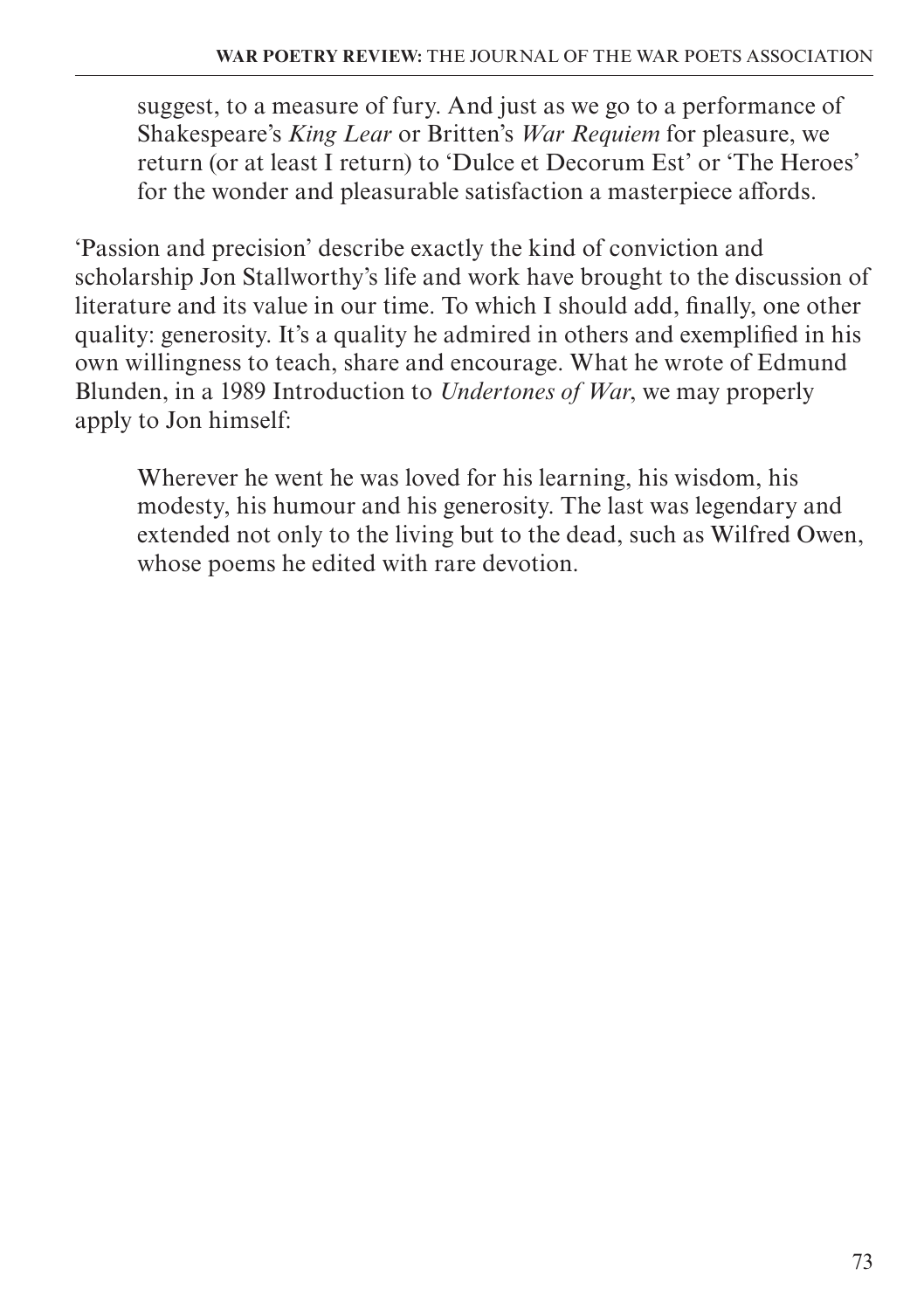## **Notes on Contributors**

Adrian Barlow is President of the English Association. Before retiring, he was Director of Public and Professional Programmes at the University of Cambridge Institute of Continuing Education. He is series editor of Cambridge Contexts in Literature and his recent publications include *World and Time: Teaching Literature in Context* (Cambridge University Press, 2009) and *Extramural: Literature and Lifelong Learning* (Lutterworth Press, 2012). His website is www.adrianbarlow.co.uk.

Argha Kumar Banerjee, DPhil (Sussex), is currently the Dean of Arts and Assistant Professor, English Department, St. Xavier's College, Calcutta University, India. A Commonwealth Research Scholar (2004-7) at Sussex University, he was also awarded the Charles Wallace Research Grant (2012) for his post-doctoral research in the UK on war poetry. His publications include *Poetry of the First World War: A Critical Evaluation* (2011) and *Women's Poetry and the First World War* (2013).

Michael Copp is an independent scholar, with an MSt in Modernist Studies (Cambridge). He has presented conference papers on Richard Aldington, Imagism, Pound, Sassoon and F. S. Flint. Among his edited books are *An Imagist at War: The Complete Poems of Richard Aldington*, *Richard Aldington: The Selected War Poems* and *Cambridge Poets of the Great War*. He has also contributed three short monographs to Cecil Woolf's 'War Poets' series: Edgell Rickword, Frederic Manning and Ford Madox Ford.

Guy Cutherbertson is a Senior Lecturer at Liverpool Hope University, and has held posts at St. Andrews, Oxford, Swansea, Queen Mary and Brighton. He has written a biography of Wilfred Owen for Yale University Press (2014), and he is a General Editor of the OUP edition of Edward Thomas's prose, having also edited the first two volumes, *Autobiographies*, and, with Lucy Newlyn, *England and Wales*. In 2007 he co-edited *Branch-Lines: Edward Thomas and Contemporary Poetry*.

Santanu Das is Reader in English at King's College London. He is the author of *Touch and Intimacy in First World War Literature* (2006) and *1914- 1918: Indian Troops in Europe* (2014) and the editor of *Race, Empire and First World War Writing* (2011) and *The Cambridge Companion to the Poetry of the First World War* (2013).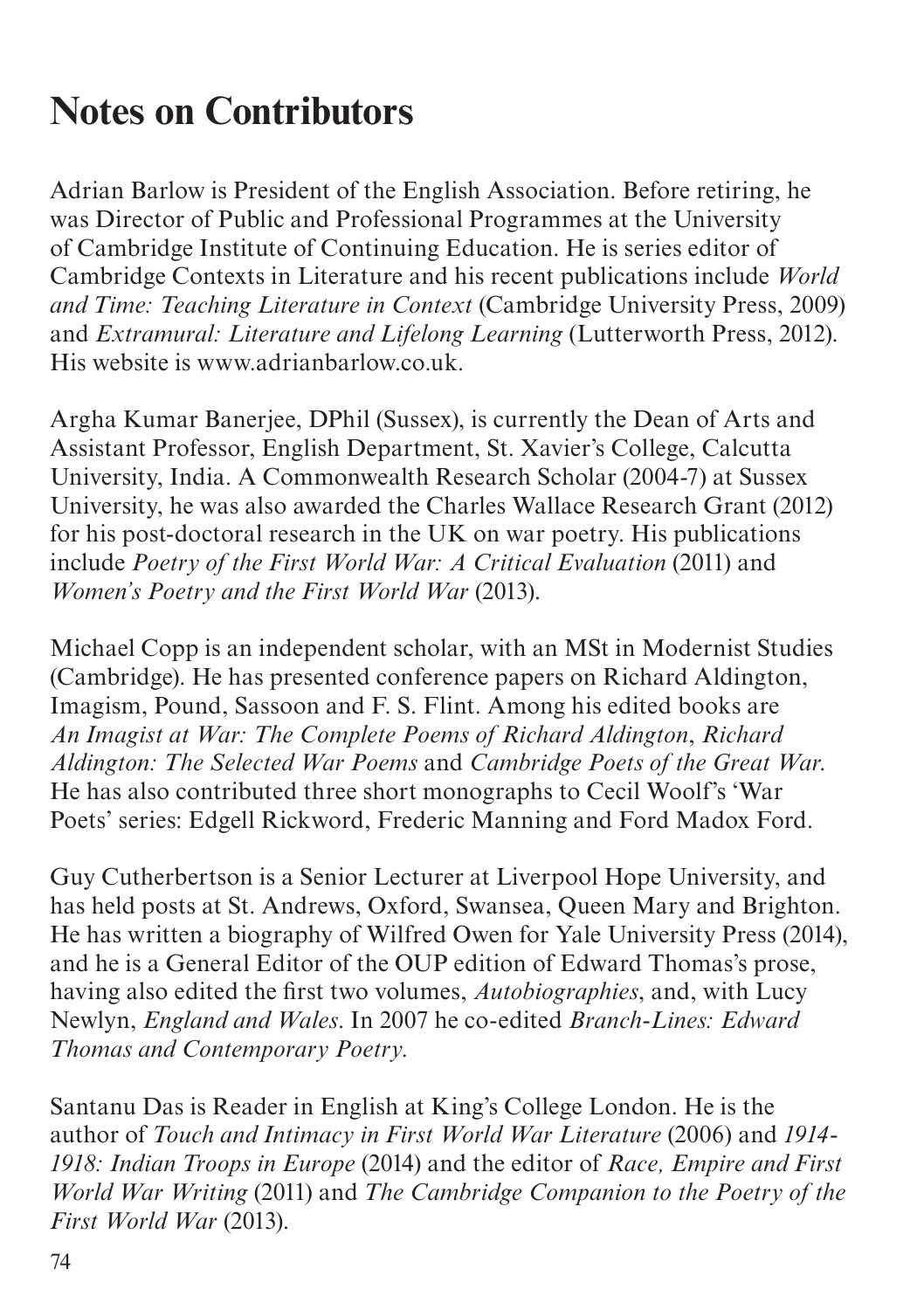Evelyn Heinz is an AHRC-funded doctoral student at Birkbeck, University of London. She holds a BA in English from the University of Cambridge and an MSt in Modern Languages from the University of Oxford. She has recently been awarded a Fellowship to research John Rodker's manuscripts at the Harry Ransom Center, University of Texas.

Kate McLoughlin is an associate professor of English Literature at the University of Oxford and Fellow and Tutor at Harris Manchester College. She is the author of *Authoring War: The Literary Representation of War from the* Iliad *to Iraq* (2011) and *Martha Gellhorn: The War Writer in the Field and in the Text* (2007) and editor of *The Cambridge Companion to War Writing*  (2009).

Charles Mundye is Head of Academic Development for the Department of Humanities at Sheffield Hallam University, and is the editor of *The Van Pool: The Collected Poems of Keidrych Rhys* for Seren, and co-editor of Laura Riding and Robert Graves, *A Survey of Modernist Poetry* and *A Pamphlet Against Anthologies* for Carcanet. He is President of the Robert Graves Society and co-editor of the Society's journal *Gravesiana*.

James Grant Repshire received a BGS in history at the University of Kansas in 2005. He was then commissioned a 2nd Lieutenant in the US Army. A cavalry officer and paratrooper, he served in Iraq and Afghanistan with the 82nd Airborne Division. Leaving the army in late 2010 at the rank of Captain, he has since received an MA in History at Exeter, and currently reads there for a PhD in English, studying war poet F. W. Harvey.